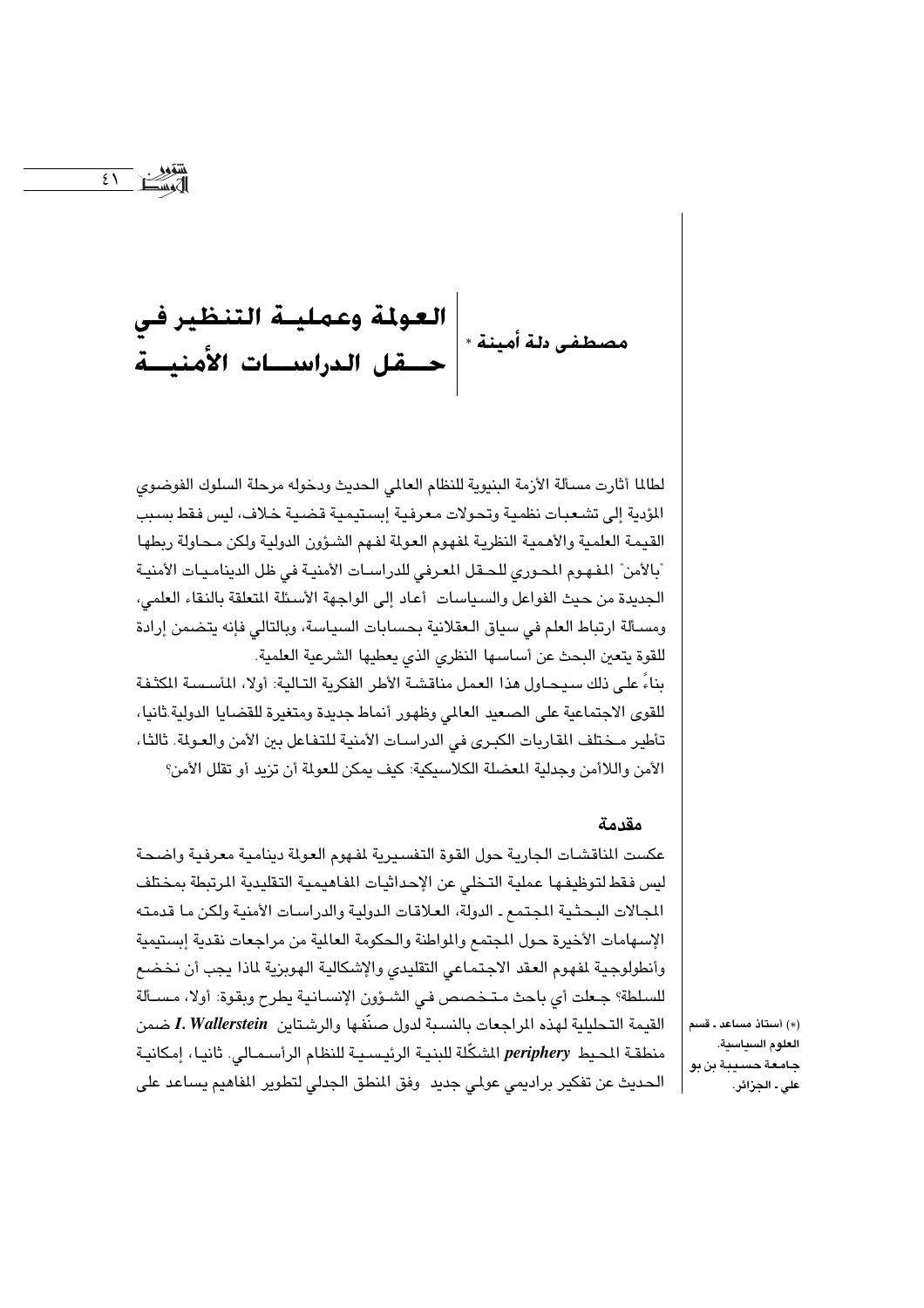الفهم الجيد لشؤون الـقرن الواحد والعشرين ليس فقط على المستوى المحلي ولكن النظمى. فعلى غرار طابعهـا المعقّـد والخلافـى لكن حسب الباحثـة أكسـل هـولسـيميره A. Hülsemeyerh يمكن التمييز بين التعريفات التالية للعولة: المفهوم الاقتصادي الذي يدل على التوسع في حجم النشاط الاقتصادي على نحو يتجاوز الدولة ـ القومية بسبب تنظيم الإدارة الاقتصادية وصنع القرار وتنظيم الإنتاج والتوزيع، والتسويق على نطاق عالمي، الأمـر الذي يحد من قدرة الدولة القوميـة على تنظيم النشـاط الاقتصـادي ويجعل اعتماد الرفاه الوطني بشكل كبير على السوق الدولية. وبالتالي، تتكون العولة الاقتصادية من ظاهرتى تزايد الاعتماد المتبادل الاقتصادي حيث التغير في الظروف الاقتصادية لأي دولة يحدث تغييرات في اقتصـادات الدول الأخرى، والظاهرة عبر ـ الوطنية التي تشير إلى زيادة سهولة عبور السلع والخدمات، والكيانات التجارية عبر الحدود الوطنية بسبب التقدم الثوري في مجال الاتصالات وتكنولوجيات النقل(١)، المفهوم السياسي، أكثر الأبعاد حيوية، حركية و خطورة للعولة، لا يقوم فقط بإعادة النظر في المنطلقات الأسـاسية للدولة بجعلها أكثر ارتباطا بمحورية الإنسان وحقوقه و لكن بتنميط مجموعة قواعد التفاعل السياسي الداخلي والوطني مع فرض تصـورات منمـذجـة لأسـاليب الحكم. هذا الفـهم يشـيـر إلى المحددات التأسيسية التالية:

\* ضرورة بناء تصور موحّد وإلزامي لحقوق الإنسـان لا يعترف بالثـقـافـة، السـيـادة وبالاختصاص الداخلي للدولة. فهنا نجد أولوية الإنسان على الدولة وأولوية منطق حاجات الإنسان على منطق أمن الدولة.

\* جعل الديموقراطية نظام الحكم الوحيد القادر على التكيف مع منطلقات العولمة. \* جعل الديموقراطية حقا يستخدم لتغيير الأنظمة السياسية باسمه، وترفض الأنظمة الإنقلابية باسمه، ويتدخل في الشؤون الداخلية باسمه.

\* تفعيل منطق دولة الحق والقانون. \* بناء منطق المجتمع التعددي بخلق حراك اجتماعي وسياسي مؤثر يتمحور حول المجتمع المدنى.

\* خلق آليات الرشادة والعقلانية السياسية عن طريق فرض فلسفة الحكم الراشد(٢). **المفهوم الاجتماعي**، في هذا المجال يعتبر النقديون من أكثر الباحثين تقديما للموضوع من خلال تركيزهم ليس فقط على إشكالية "الانطولوجيا الذهنية الثابتة" للدولة القومية ونقد فلسفة "الخصوصية" Particularisme ولكن امكانية فك العلاقة بين السيادة والحدود، والمواطنة والوطنية باتجاه حكومة أكثر كوسموبوليتانية. ففي الكتابات الأخيرة لكل من كوكس وزميله ستيفن جيل حول تأثير العولة في بناء النظام العالمي، جادل الباحثان بأن النظمات العالمية للإنتاج والمال ساهمت في تحويل المفاهيم الويستفالية للمجتمع وشكل

Gao Shangquan,  $(1)$ Economic Globalization: Trends, Risks and Risk Prevention, **Economic and Social** Affairs, CDP Background Paper No. 1  $(2000)$ , p. 1-10. (٢) امحند برقوق، "العولمة السياسية"، موقع سياسة:  $Y.12/.7/.7$ 

 $55$ 

http://www.politics $ar.com/ar/index.php/$ permalink/3025.html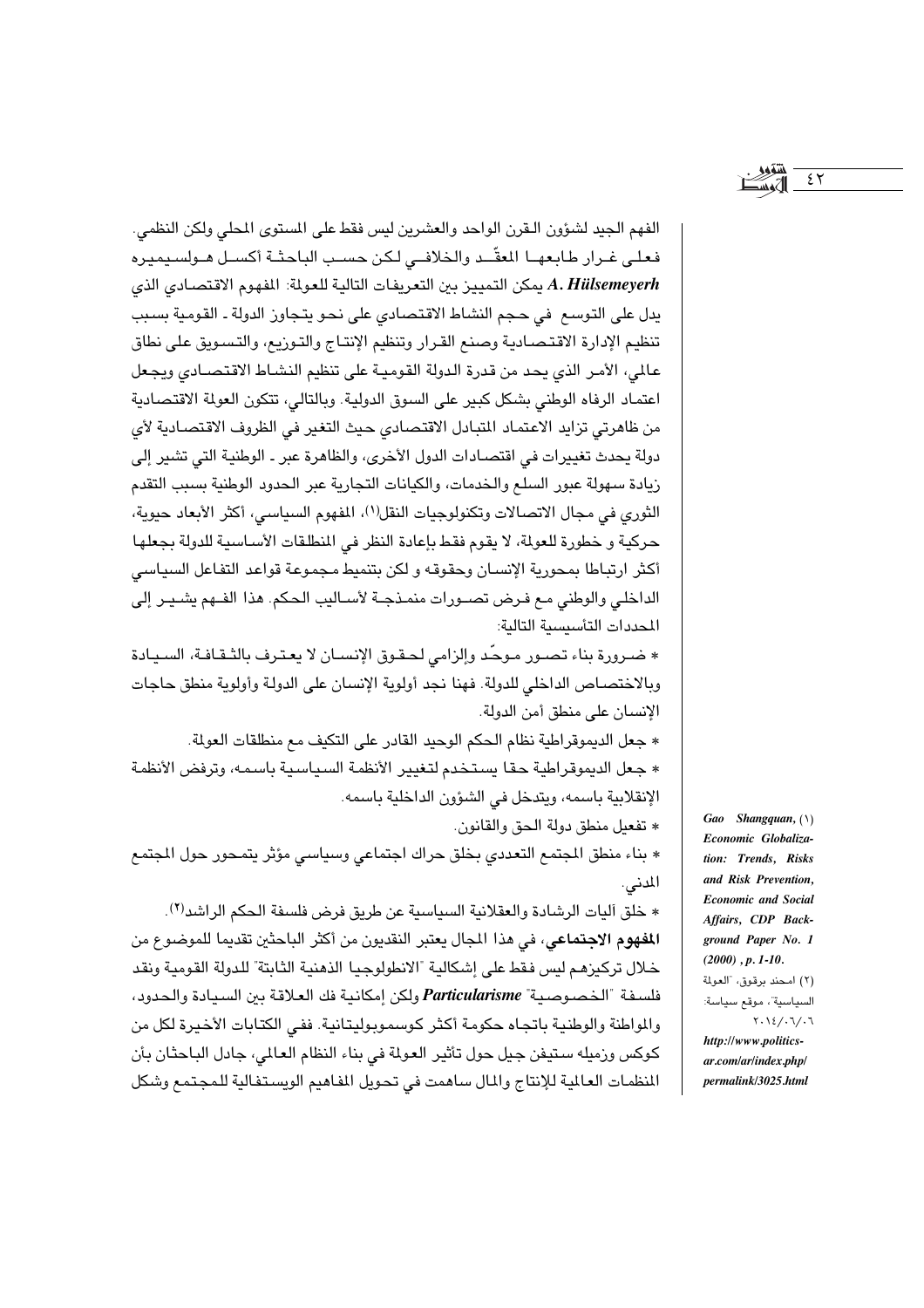$55$ 

Steven Gill, "Glo- $(5)$ balization, Democratization, and the Politics of Indifference", in J. Mittelman (ed.), Globalization: Critical Reflections(Boulder, 1996), Robert Cox, "Civil Society at the Turn of the Millennium: Prospects for an **Alternative** World Order", Review of International  $Vol.25$ , Studies,  $No. I (1999).$ 

David Hill and  $(\xi)$ David Archibugi, Cosmopolitan  $De$ mocracy: An Agenda for a New World Or-(California der :Stanford university press, 1995), David Archibugi. Cosmopolitan Guidelines for Humanitarian Intervention' Alternatives, Vol.29, No.1(2004). Paul James and  $(°)$ Manfred B. Steger, Globalization ano Culture: Vol. 4. Ideologies of Globalism (London : Sage Publications, 2010), Paul James, Globalism, Nationalism, Tribalism (London: Sage Publications, 2006).

الحكم، فـأصبـحت الدولة مـحرد وسبلة لإعادة بناء الاقتصباديات الوطنية لتصبح أكثر استجابة لطلبات وقواعد الاقتصاد الرأسمالي العالمي الذي يفرض: ارتباط الدول بمنطق السوق الرأسمالي، وفصل الاقتصاد عن المجتمع وإنتاج نظام عالمي معقد يشهد توتراً متزايداً بين أساسيات الإقليمية والاعتمادية. لكن من بين النتائج الاجتماعية التي أحدثها هذا المنطق حسب البـاحثين تمثِّل في: خلق القطبـية بين الأغنيـاء والفـقـراء، وتزايد الـعداء الاجتماعي ومجتمع مدنى غير قادر على التطور. هذا ما سـاهم في ظهور الإقـصـاء السكاني (اليمين المتطرف، الخوف من الأجانب، الجماعات العنصرية)(٣).

صورة أكثر تقدماً عن فكرة الكوسمبوليتانية طرحـها كل من: دافيد هيلد D.Held عندما تحدث عن المواطنة العالمية World Citizenship أين يملك المواطن الـعالمي شـعور الانتمـاء للإنسانية ككل، ليصل إلى الفكرة الثانية وهي مسألة تشكيل حكومة عالمية تتجاوز أشكال اللامسـاواة التي تفـرضــهـا "الوطنيـة المحـدودة"، وفي عـمل أخـر لـه مع ارشــيـبـيـغي D.Archibugi حاول الباحثان وضع مشروع سياسي للديمقراطية العالمية Cosmopolitan Democracy من خلال المشاركة المباشرة للمواطنين وليس الدول في الجـتمع الـعالمي في تحديد الخـيـارات العـالمية. فـفي دراسـته "لبـدأ التـدخل الإنسـاني" وإشكاليـة من هو المخول ليـقرر مـتى يكون التدخل ضـرورة؟ رفض أرشـيـبيغى بشـدة أن تتدخل الدولة لوحدها لأسباب انسانية(٤).

المفهوم الثقافي، في مفهومها العام تشير العولة الثقافية إلى انتقال الأفكار، المعاني والقيم والمعتقدات على الصعيد العالمي من خلال الاستهلاك الشترك للثقافات المنتشرة عبر الانترنيت، والثقافة العامة لوسائل الإعلام والسفر الدولي كأهم المخرجات غير المادية أو الرمزية لتحولات القرن الواحد وعشرين. فتداول الثقافات تمكّن الأفراد من الشاركة في العلاقات الاجتماعية الموسَّعة التي تعبر الحدود الوطنية والإقليمية، بما يجسد زيادة الترابط بين الشبعوب والثقافات المختلفة. ويمكن التمييز بين المنظورات الثلاث للعولة الثقافية: أولا، التهجين Hybridization: العملية التاريخية طويلة الأمد لإحداث الترابط بين مختلف الثقافات. ثانيا، التجانس Homogenization: ونهاية التنوع الثقافي بسبب نمذجة مظهر التنوع العالمي وفق ثقافة المستهلك الغربي ـ الأميركي على وجه الخصوص. ثالثا، تكثيف الصراع Conflict Intensification : حيث يثير التنوع الثقافي ليس فقط مسـألة تعزيز الوعي الذاتي لخصوصية كل حضارة ولكن الموقف الراديكالي وفق منطق صراع الحضار ات<sup>0</sup>).

# التفاعل المطرد بين الأمن والعولمة

كغيره من المفاهيم الركزية يظهر الأمن security في قائمة برايس غالي للمفاهيم المتنازع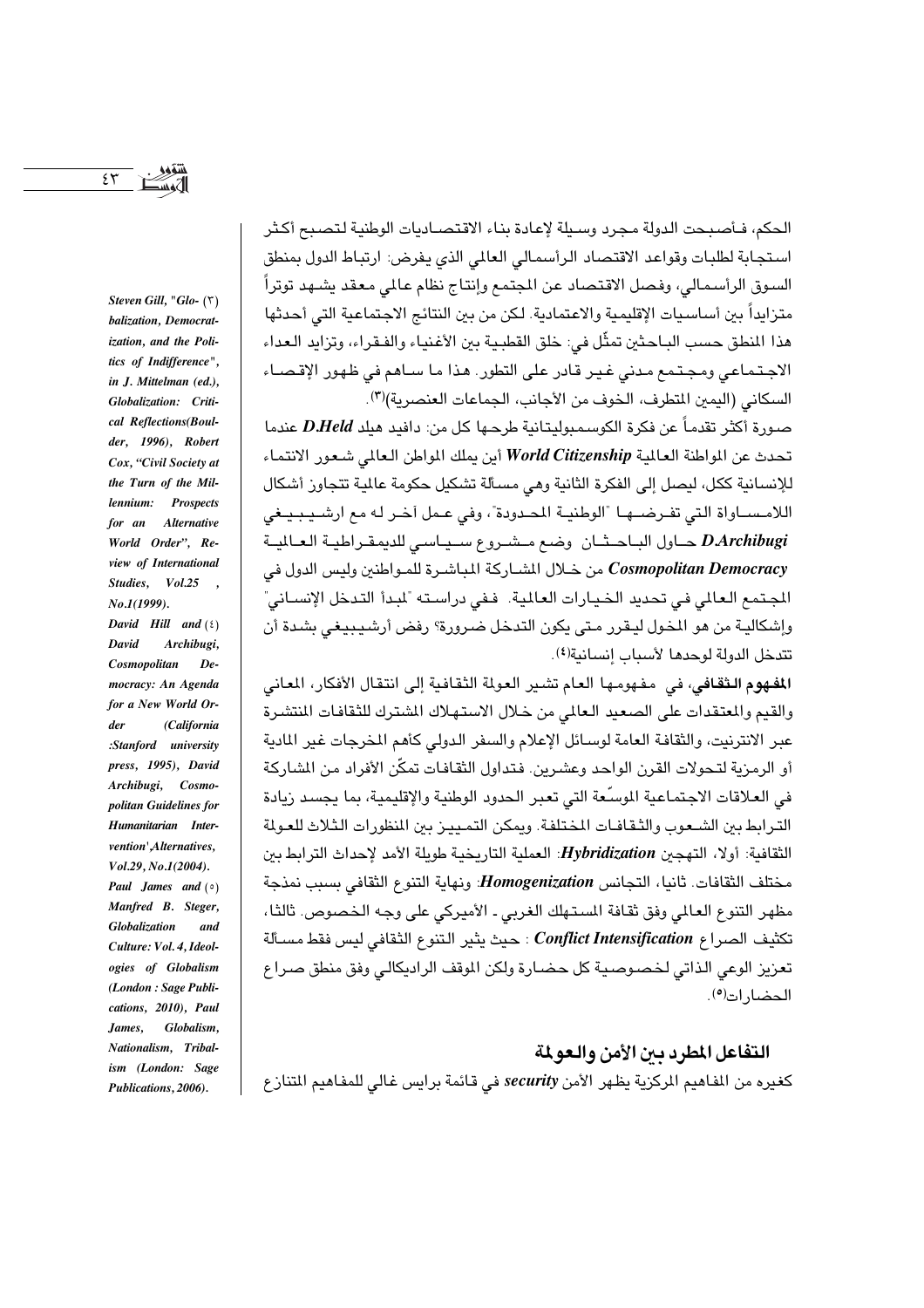$55$ 

عليها لارتباطه ليس فقط ببقاء كل من الجماعات السياسية، البني الاجتماعية وحتى الأفـراد ولكن عند مـحـاولـة الإجـابة عن القـضـايـا الأربع المشكّلة للإطار النظري للحـقل المعرفي للدراسات الأمنية: ما هو الأمن؟ أمن من؟ ما الذي يعتبر قضية أمنية؟ كيف يمكن تحقيق الأمن؟. في محاولة للبحث اليوم عن منطق الأمن في السياسة العالمة خاصة بعد تجاوز التركيز البدئي على الفـاهيم المفتـاحيـة الأربعـة الرتبطة بالنمـوذج الـواقـعي ـ الإستراتيجية، الدولة، العلمية، الوضع الراهن ـ والانتقال إلى المقاربات النقدية ذات الخلفية بعد ـ الوضعية المتبنية لمنهج التحقيق النقدى في الادعاءات التقليدية حول السياسة العالمية وانتظامها في الإطار النظري لدارس وبرامج بحثية ارتبطت بفضاءات سياسية محددة (الدرسـة الويلزية أو ابريستويث، مدرسـة كوبنهـاغن، ومدرسـة باريس ومـؤخرا المقـارية الكندية واليابانية للأمن الإنساني) ساهم في تحويل الأرضية المفاهيمية للحقل أين تم وضع الوجود الإنساني (الأمن الإنساني)، وغير ـ الإنساني (جوانب الأمن البيئي)، والبني الاجتماعية (الاقتصاد العالمي، الهويات الجماعية) في قلب التحليل الأمني الجديد. هذا التركيز على الصيغة الأمنية الجديدة وما فرضته البيئة بعد الحداثية من تسارع الترابط والتعقيد الأمنى يشير من الناحية النظرية إلى تأطير النقاش الأمنى ضمن ثنائية العلاقة الطردية التناسبية والعكسية لعولة الأمن واللاأمن وما ينتج عنها من تعددية الفواعل ودينامية المفاهيم والسياسات الأمنية. هذا الربط الاعتباطي بين العولمة والأمن يضع في الواجهة الأهمية التحليلية للعولة بالتزامن مع التحقيقات العلمية في القضايا والفواعل الأمنية من حيث التعرض للمقاربات الكبرى في الدراسات الأمنية وكيفية دراسة كل منها للعلاقة بين المتغيرين.

# التنظير الواقعى

بداية، لا يمكن الحديث عن نظرية واقعية للعولة ولكن توظيف الحزام الواقي الاختبار الحقيقي حسب لاكاتوش I. Lakatos ليس فقط لمسألة التقييم المقارن بين النظريات العلمية ولكن لقيمـة أي برنامج بحثى ومواكبته للـحقائق الجديدة(٦) على الواقعية إحدى كبرى النظريات التقليدية المفسرة للشؤون الدولية يشير إلى الفهم الواقعي للعولة في إطار لا يخرج عن ثنائية القوة المعرّفة بالمصلحة للدولة و فكرة "الفوضوية Anarchy" الحقيقة الأساسية للعلاقات الدولية حسب روبرت جيرفس R. Jervis وروبرت أرت R. Art"). فالفوضى كمفهوم تشير إلى معنيين: أولا، الافتقار للنظام lack of order! هذا التوصيف المرتبط بوجود حالة الحرب مماثلة التوصيف الهوبزى للسياسة الدولية كساحة للصراع بين الدول تشبه إلى حد كبير اللعبة ذات المحصلة الصفرية.

ثانيا، غياب الحكومة Lack of government: الحكومة التي تتضمن حسب وولتز التقليد الويبيري لاحتكار الاستخدام الشروع للقوة. وبالنسبة لمارتن واين ترتبط الحكومة بوجود

**Brendan** *Larvor*,  $(1)$ Lakatos: An Introduction (London: Routledge, 1998), p. 50-57.

Robert Art and  $(V)$ Robert Jervis, International Politics: Enduring Concepts and **Contemporary Issues,** 2nd edition (Boston,  $1986$ , p. 7.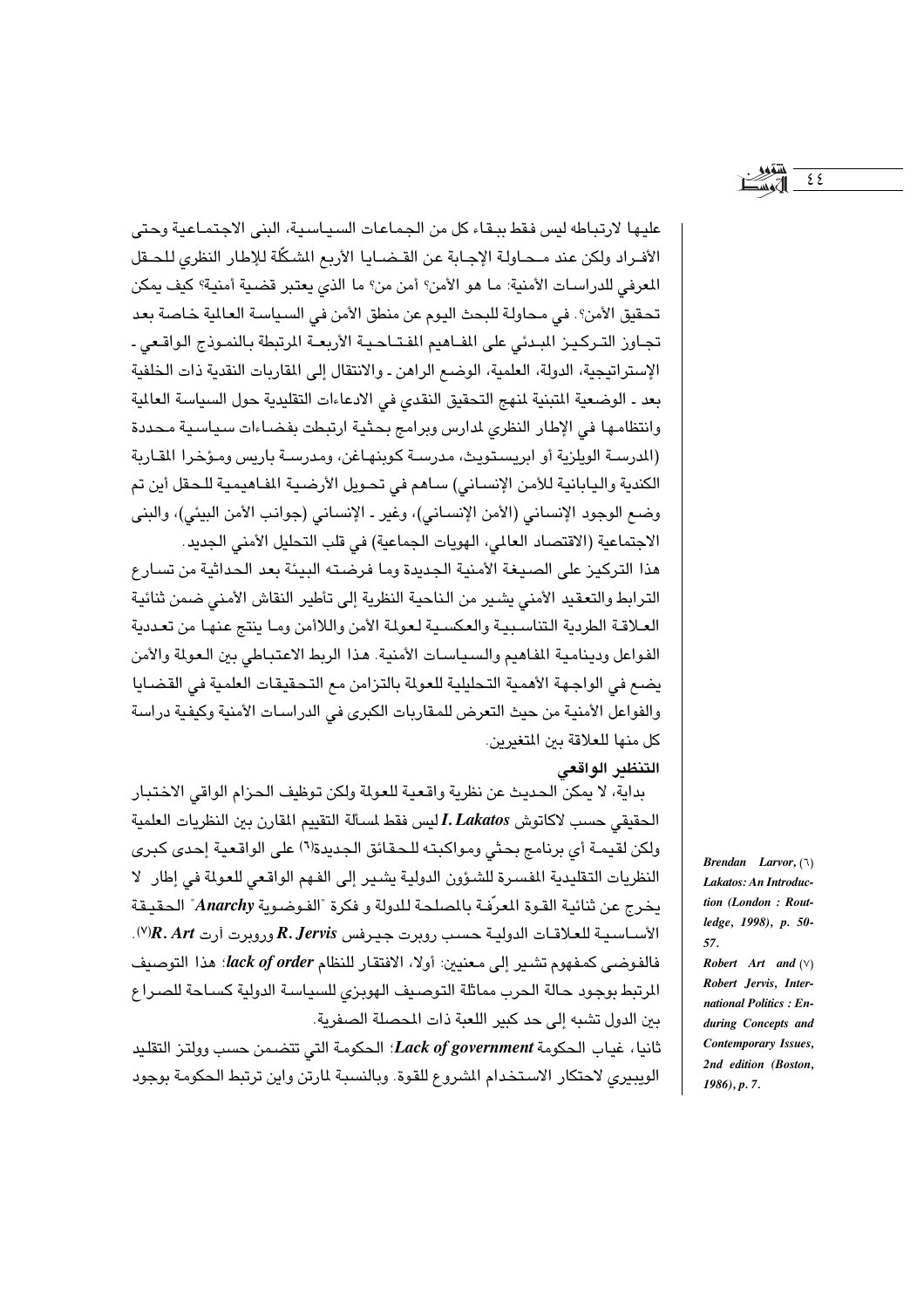ه ع

Kenneth A. Oye,  $(\wedge)$ Cooperation Under  $Anarchy$   $(UK)$ : Princeton University Press, 1986), Robert Axelrod, The Evolution of Cooperation (New York: Basic Books, 1984), p. 3, Helen Milner, The **Assumption of Anar**chy in International Relations Theory: A Critique, Review of **International Studies.** Vol. 17, No. 1 (Jan., 1991)pp. 68-72 Richard Rosecran-(٩) cea and Arthur Stein, Interdependence: Myth or Reality?, World Politics, Vol. 26, Issue.01(October 1973), pp 1-27. David A. Bald- $(\wedge \cdot)$ "Interdepenwin. dence and power: a conceptual analysis", International Organization, Vol. 34, Is $sue.04$ (Autumn 1980), p. 488. Kenneth Waltz,  $(1)$ Theory of International Politics, (New-York: McGraw-Hill. 1979), p. 148-159.  $Kenneth$  $N.$  ( $\Upsilon$ ) Waltz, "Globalization and Governance", Political Science and Politics, Vol. 32, No. 4, (Dec., 1999), p,

مؤسسات وقوانين للحفاظ على النظام، أما كينيث أوى فريط الفوضى بغياب سلطة مركزية تجبر انضمام الدول إلى الوعود أو الاتفاقات أي فقدان وسائل إنفاذ الحكم الهرمي(٨). فانطلاقا من فرضية "البقاء كهدف نهائى للدولة" جادلت واقعية وولتز البنيوية بأن السعى للقوة وسيلة لتحقيق غاية وليس غاية في حد ذاته. فالقوة ضرورية وكافية للبقاء بسبب طبيعة نظام العون ـ الذاتي، وبالتالي، التأكيد على الفوضى يشير ليس فقط إلى الصيغة البنيوية للفعل ورد الفعل في النظام الدولي كنتيجة لضرورات النظام المتغيّر حسب طبيعة اللبادئ المنظمة لترتيب الوحدات المتمـايزة. ولكن هيكلة النظام الدولي بشكل هرمي يكون على أسـاس توزيع القـدرات وبالتـالي أي تغـيـيـر في توزيع القـدرات بـين الدول يعكس التـغـيـرات على التـسلسل الـهـرمي وكـذلك النظـام. بناءً على ذلك، تنطلق عـمليـة الـريط بين متغيري الأمن والعولمة في المنظور الواقعي من مفهوم الاعتماد المتبادل Interdependence خاصة عند الحديث من جهة عن إشكالية وولتز: كيف تتغير العلاقات بين الدول بتغير الأنظمـة؟ والإشكاليـة المطروحـة من قـبل دارسـي مـسـألة التـعـاون الدولي: مـا هي الظروف السباعدة على ظهور التعاون في عالم الأنانيين يفتقر إلى سلطة مركزية. بداية، عادة ما يتم توصيف مفهوم الاعتماد المتبادل "كظرف" يشير إلى المدى الذي يؤثر فيه أي تغيير في جزء أو ضمن وحدة على باقي الأجزاء والوحدات المكوّنة للنظام الدولي. في هذا السياق يمكن التمييز بين الحساسية Sensitivity أي مدى تأثير سرعة وحجم أي تغيير في بلد على بلد أخر في إطار سياسة واحدة، والانجراحية Vulnerability أي تكاليف الفرص البديلة في حالة تعطيل العلاقة وعندما يصبح من الضروري التكيّف مع التغيرات الخارجية(٩).

في السياق نفسه حاول كينيث وولتز ٍ من خلال تقديمه للمفهوم تفنيد أولا، ادَّعاء تنامي الاعتماد المتبادل (العولمة خاصة مع بداية التسعينات) واحتمالية تعزيزها للسلام و الانتقال من الاعتماد اللتبادل السبيط الى المعقد (سبتم التفصيل فيه لاحقا) حيث ترتبط وبإحكام المصالح السياسية والاقتصادية للدول. ثانيا، الصورة الأكثر حداثة للعولة المرتبطة بعالم بلا حدود Borderless World عنوان كتاب كينيشي (K. Ohmae (1990 وتأكيده على إثارة المجال الاقتصادى لفوائد التبادل الاقتصادى وتقليص فرص الحرب بين الدول المتقدمة كونها مكلفة على نحو متزايد(١٠).

يفترض الفهم البنيوي تأثير النظام الدولي على استراتيجيات الدول المؤسسة له بنفس تأثير السوق على خطط الشركات. ففي ظل البيئة الفوضوية تخضىع الدول لضغط تنافسية النظام لزيادة نفوذها إلى الحد الأقصى، ومؤثرات الاعتماد المتادل تكون متساوية فقط في حالة المساواة بين الدول وإلا فإن أثاره ستكون ضعيفة نظرا لامتلاك الدول القوية القدرة على مقابلة التكاليف على خلاف الفقيرة. اللامساواة إذا تخلق فارقا بين الدول القوية ـ الغنية والدول الضعيفة ـ الفقيرة إزاء الأهداف الدولية. معنى ذلك، أن النظام العـالمي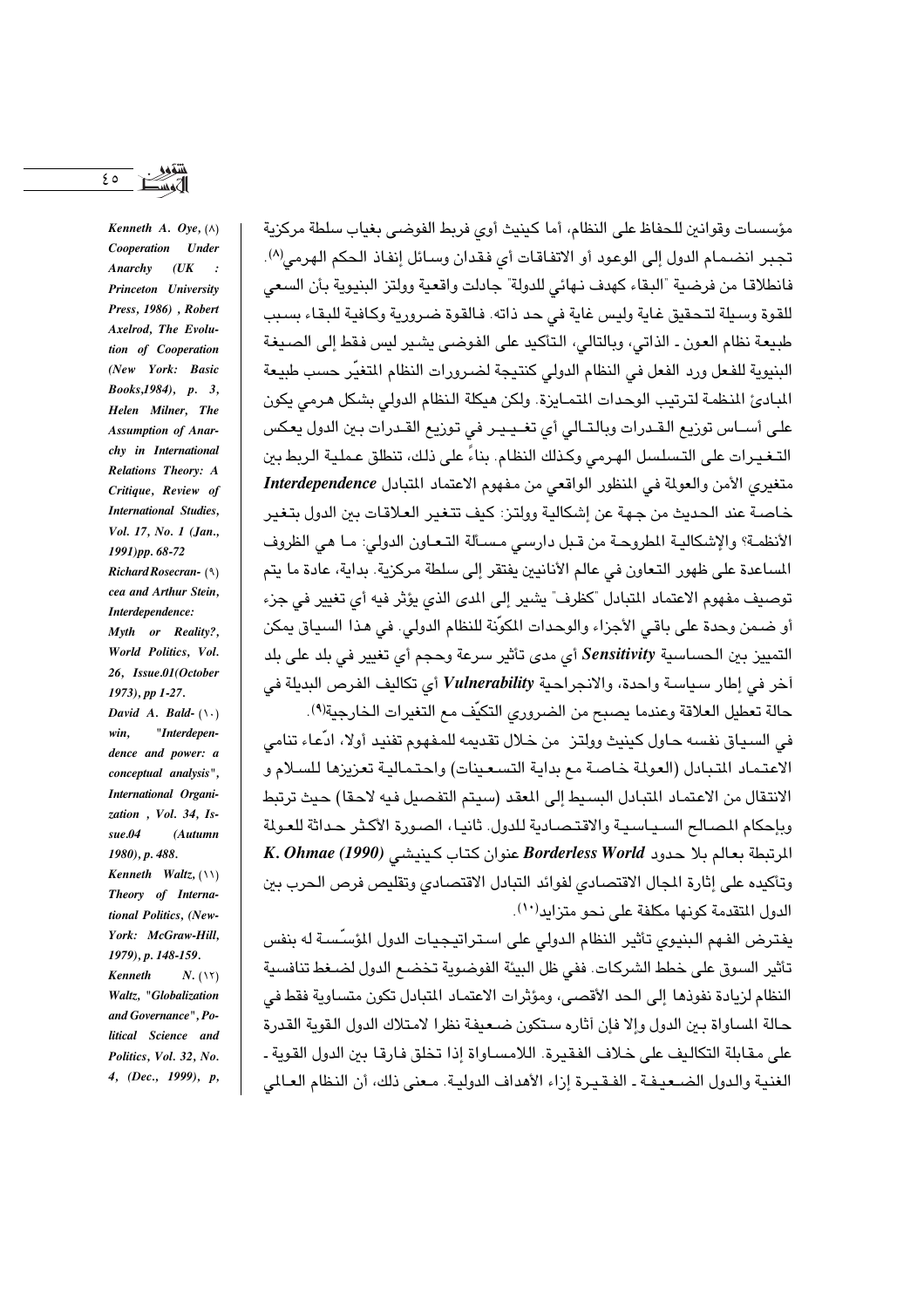يخضع لاعتماد متبادل وثيق، أو اعتماد متبادل بسيط عندما يكون اعتماد الدول العظمى بدرجة عالية، أو بدرجة متدنية على التوالي. والدول الكبرى اليوم أقل اعتمادا على الدول الأخرى مما كان عليه الحال قبل الحرب العالمية الثانية إلا في جوانب ظاهرة النمو في عمليات التجارة والاستثمار الدوليين. منطق القوة يظهر حسب وولتـز بتجـاوز الرؤية التـقليـدية للقـوة المعرّفـة بـالإكـراه العـسكري إلى القـدرة على التـحكم في النتـائـج المرتبطة بالاعتمادية التبادلة غير المتكافئة المساعدة على تجاوز آثار الحساسية من خلال الاعتمادية ـ الانجراحية التي تأخذ بعداً استراتيجياً حيث الفاعلين الأقل اعتمادا في مثل هذه العلاقة يمكنهم استخدام موقفهم للتأثير على الآخرين(١١).

إضـافة إلى ذلك، يربط وولتز تنامي الاعتماد المتبادل بزيادة الاحتكاك المباشـر ونسبـة احتمالية الصراعات العرضية، فالحروب الأهلية الطاحنة والحروب العالمية الأكثر دموية وقعت في فترات تميزت بتقارب وتشابه شعوب كانت شؤونها أكثر ارتباطا ببعضها البعض. حسب الواقعيون تعكس العولة التأثير المهيمن للقوى الكبرى في السياسة الدولية، وبالتـالي الواقـعـيين بمبلون لرؤية القـرب بخلـق الضـعف، الأمـر الذي يؤدي إلى الصـراع. بالنسبة للدولة، فان الأمر عند الواقعيين يكمن في القدرة على التأقلم مع التطورات عبر الوطنية فالتحديات الداخلية والخارجية تختبر احتمال الدولة: بعضها يفشل وطالما نجح قدر كاف من الدول في العصر الحديث فإنها قد حافظت على النظام الدولي كنظام للدول ومن ثم تختلف التحديات وتستمر الدولة وكما كان القرن العشرين قرن الدولة فإن القرن الواحد وعشرين سيكون كذلك(١٢).

### النظرية النيوليبرالية الأمنية

مخطط يوضح الفرق بين أنماط التفاعل الدولاتي والتفاعلات عبر الوطنية والسياسات الدولية(١٣)



699.

Joseph S. Nye Jr  $(YY)$ and Robert O. Keohane, "Transnational **Relations and World** Politics: An Introduction", International Organization, Vol. 25, Issue 03 (Summer, 1971), pp. 333- $334$ 

 $Global-$ العــالميـة (١٤) المفاهيمية والوظيفية تعود إلى أكثر من ألفي سنة من حسيث الايديولوجسيسا والتساذاتانيسة المرتبطة بمختلف التشكيلات التاريخية المهيمنة على المدى العسالمي. في هذا الدى، حيث تحاول العالمية فهم كل أوجه التوابط القائمة في العالم المعاصر وتوضــيع وشــرح الأنماط الكامنة وراء ذلك فى المقابل، تشير العولة إلى زيادة أو انخفاض درجة العالية من حيث التركيز على القوى، ودينامية أو سرعة هذه التغييرات. للتفصيل أكثر انظر:

Dilip K. Das, "Conceptual Globalism and Globalisation: An Initiation".  $CSGR$ Working Paper 275/ 11, Centre for the Study of Globalisation and Regionalisation, (University of Warwick: Department of Politics and **International Studies.** 

 $57$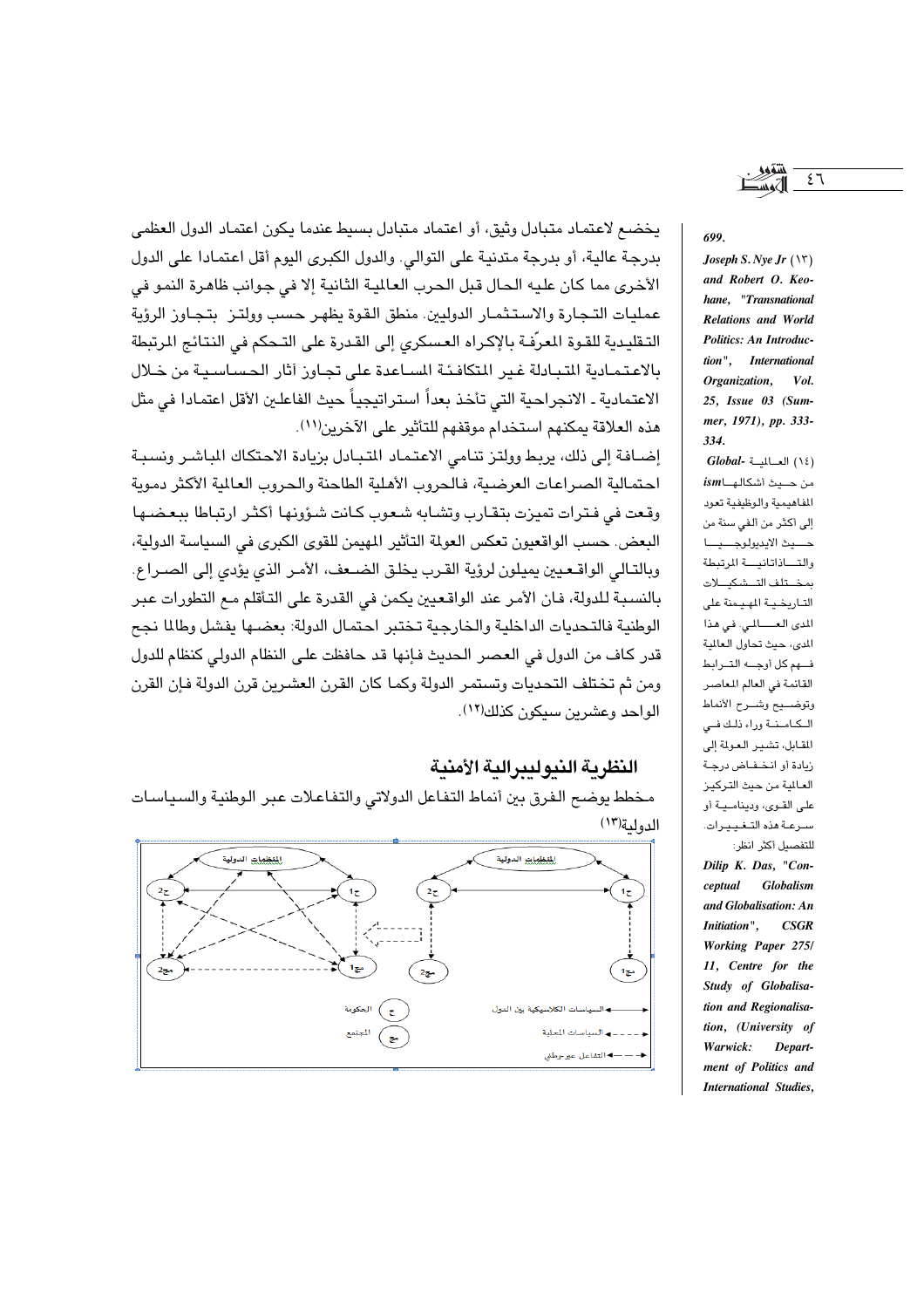تعتبر الليبرالية نظرية عولية بامتياز كونها البديل التاريخي للواقعية من حيث الصورة المغايرة لطبيعة كل المستويات التحليلية الرئيسية ـ الإنسان ـ المجتمع ـ الدولة ـ العالم ـ في إطار اقتران الأممية والسلام العالمي بالحرية الفردية، والسوق الحرة والجماعات الطوعية والسلميـة للمـجـتـمـع المدنى. هـذا الفـهـم يشـيـر إلـى تضـمـين الدولة ضـمن الجـتـمـع المحلى والعالمي مما يخلق حوافز التفاعل الاقتصادي والاجتماعي والثقافي العابر للحدود، ومحاولة نظرية لفهم أهم الحركيات المسببة لعملية العولة. فعلى غرار الإنكار الواقعي لتأثيرات العولة تنطلق عملية التنظير الليبرالي سـواء للسياسة الدولية أو للحقل الأمنى من التمييز الشهير الذى وضعه روبرت كيوهان بين العولة Glibalization والعالمية Globalismكمجال أوسع تتميز بالبعد القارى كمتغير مستقل لعلاقات متعددة حيث تثار الأيعاد الحديدة للعالمة(١٤).

يشير كيوهان وناي إلى إمكانية تعريف العولة كدولة العالم تتضمن شبكات الاعتماد المتبادل في أبعادها متعددة القارات. وهي تشير إلى العمليات الاقتصادية، العسكرية، البيئية والاجتماعية التي تقوِّي وتكثَّف من تلك الشبكات. أما بالنسبة لفهم العلاقة بين المعلومات والقوة في السياسة العالمية فيشير كيوهان إلى إمكانية التمييز بين ثلاثة أبعاد مختلفة للمعلومات : أولا، تدفقات البيانات، مثل الأخبار والإحصائيات. ثانيا، المعلومات التي تستخدم للحصول على ميزة في الأوضاع التنافسية. ثالثا، الملومات الإستراتيجية لمعرفة خطة منافسك في اللعبة(١٥).

التأطير النظري للعلاقة بين متغير الأمن ـ السلام ـ والعولة جسدته الاستجابات الليبرالية للعولة، ولكن قبل الحديث عن هذه الاستجابات وعلى غرار الفرضيات العامة لليبرالية(١٦) البرنامج البحثي بديل التركيز الواقعي على كرات البليارد المعرفّة بتوازن الرعب، جسّدت فرضيات القلب الصلب حسب مورافسيك A. Moravcsik ليس فقط ثورة بالمفهوم الكونى على السلمات التقليدية ولكن محاولة جديّة لتأطير الصيغة التعددية Pluralism الميزة للفواعل على المستوى التجريبي والمفاهيمي ـ النظري والصيغة الطوباوية والمعيارية للفكرة الكانطية للسلام:

١ ـ يعتبر الأفراد والجماعات الخاصة ليس فقط فواعل عقلانية ولكن أساسية في السبياسة الدولية ينتظمون لتعزيز مصالحهم: هذا النظور يشير إلى نظرة من أسفل إلى أعلى bottom-up للسياسة حيث أسبقية مطالب الأفراد والجماعات المجتمعية على سلوك الدولة. فبعلي خلاف النظرية الطوباوية للتناغم التلقيائي للمبصالح بين الأفيراد والجماعات في المجتمع، التمايز المجتمعي للأفراد يعرّف المصالح المادية والفكرية التي تقدم من خلال التبادل السياسي والعمل الجماعي. وبالتالي، الصراع والنظام السياسي ينتج عن النمط الكامن من هذه التفاعلات(١٧).

Robert O. Keohane and Joseph S. Nye,  $Jr_{\cdot}$ "Globalization: What's New? What's  $Not?$  $(And$  So What?)", Foreign Policy, No. 118 (Spring, 2000), pp. 105-107. Robert Keohane, (10) Joseph Nye: Power and Interdependence in the Information Age, Foreign Affairs, Vol. 77, No. 5, (Sep $tember$ /October 1998), pp. 81-93. (١٦) بمكن تلخــــيص الفرضيات العامة لليبرالية كالتالي: أولا، تعتبر الدول والفواعل غير الدولاتية عبر الوطنية فـواعل مـهـمـة في السياسة الدولية. هذا الادراك يشكيك رالى الاستراتيجيات والأهداف الشتركة المسدة للتوسع السريع للفواعل غير السيادية وطرح مفهوم المستسمع المدنى العسالمى **Global Civil Society.** ثانيا، الدولة ليست دائما فاعل وحدوى حيث يمكن للمنظمات الدولية أن تلعب دوراً مــهـمـاً في تحــقــيق

ورصـــد والفـــصل في

الخلافات الناشئة عن

الدول او من خلال تقديمها

لمعلومات تؤثر بدورها على طريقة تعريف الدولة

لملحتها. ثالثا،الاقتصاد

والأشكال الأخرى للاعتماد

 $\S$   $\vee$ 

2011), Joseph Nye,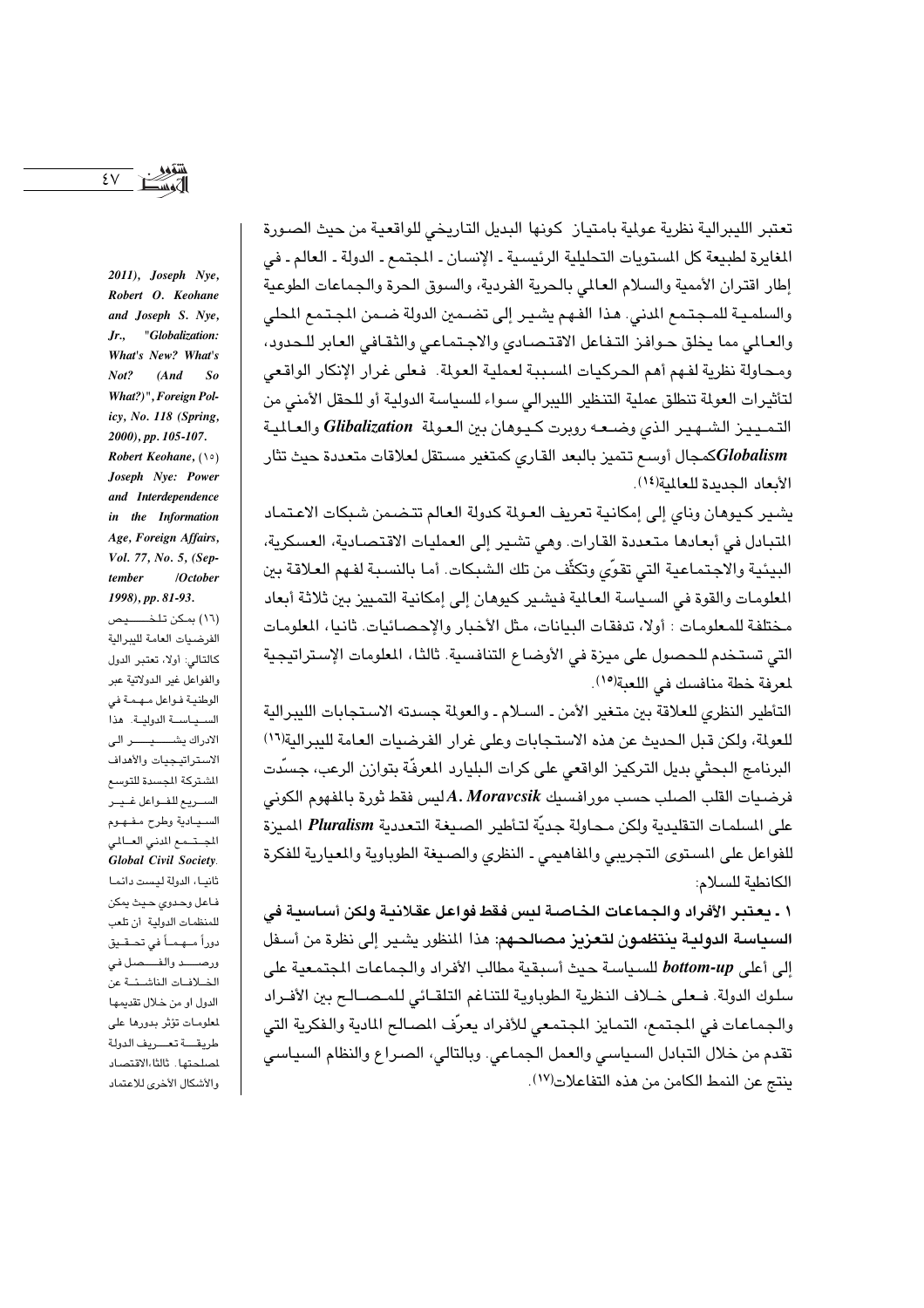٢ ـ الدولة (أو المؤسسات السباسية الأخرى) تمثل جزئية من المجتمع المحلي بتايع فيها مسؤولى الدولة العقلانيين مصالحها عبر السياسة العالمية: بالنسبة لليبراليين المؤسسات التمثيلية والمارسات تشكل "الحزام الناقل الأساسي" أين تنتقل التفضيلات المتباينة والقوة الاجتماعية للأفراد والجماعات في المجتمع المدني إلى الحقل السياسي ليتم تجميعها وترجمتها داخل سياسة الدولة التصور الليبرالي للسياسة الداخلية حيث الدولة لست فاعلاً ولكن مؤسسة خاضعة باستمرار لبناءات تحالفات الفواعل المحتمعية(١٨).

٣ ـ تكوين تفضيلات الدولة بحيد سلوك الدولة: جـادلت الليبراليـة بأن توزيع وتفـاعل التفضيلات للدول المختلفة هو المؤثر الحاسم للسلوك بين الدولاتي. فلا يمكن لأي دولة أن تتبع سياستها الثالية بمعزل عن الآخرين ولكنها تسعى لتحقيق تفضيلاتها وخياراتها اللتميزة في ظل القيود التي تفرضـها أفضليات الدول الأخـري. إذا، توزيع الافضليات وليس القدرات (الفهم الواقعي) والمعلومات (الفهم المؤسسي) يشكل عاملاً حـاسماً في تحديد كل من سلوك الدول والمخرجات النظمية(١٩).

أولا، الليبرالية الدولية الجديدة:

من العمل المفتاحي لبابست D. V. Babst "الحكومات المنتخبة: قوة للسلام" إلى عمل دويلي M. W. Doyle "كانط، الموروثات الليبرالية والسياسة الخارجية"<sup>(٢٠)</sup> تعتبر "أطروحة السلام الديمقراطي" أو "الديموقراطية السلمية المتبادلة" واحدة من الأفكار الكبرى في العلاقات الدولية سواء من حيث المارسة والنظرية النافية لمنطق الحرب بين الدول الليبرالية، أو القائمة على الربط الاعتباطي بين الأمن والمؤسسات الليبرالية والأمن والديموقراطية. هاته الأخيرة يتجاذبها على غرار الفكرة الكانطية حول "السلام الدائم" تفسيران الأول بنيوى والآخر معيارى: التفسير البنيوى، حسب روست الحكومة التمثيلية وتضع صانعي القرار أمام مساءلة الناخبين ما يجعل خيار الحرب غير جذّاب إلى حد كبير لكلا الطرفين لأن تكاليف الأخطار والحرب تؤثر بشكل مباشر في قطاعات واسعة من الشبعب. ومن المتوقع بأن يرمى الناخب العبادي سبواء الزعيم/الحيزب خبارج العبملية الانتخابية إذا ما شرع في حرب خاسرة أو غير ضرورية، وبالتالي توفير حوافز مؤسسية واضحة للقادة الديموقراطيين لاستباق مثل هذا الرد الانتخابي قبل اتخاذ قرار الذهاب إلى الحرب(٢١). هذا الفهم لا يفترض مواطنين وممثلين ديموقراطيين ولكن تقسيم السلطات في الدول الديموقراطية ينتج ضـوابط و توازنات تـعطي المواطنين الـقدرة على التـأثيـر في قرارات الحكومة والقادة وإن كانوا غير لبيراليين. ولكن حرية التعبير ، والتعددية السياسية، والانتخابات التنافسية تجعل من الصعب إقناع الجمهور للذهاب إلى الحرب.

التفسير المعيارى/الثقافي، يجادل أنصار هذا التفسير بأن القيم الديموقراطية والليبرالية الشتركة تقدم أفضل شرح للسلام القائم بين الدول الديموقراطية، فالثقافة السياسية

المتبادل بين الدول وغير الدول تمتلك أثار تخفيفة لسلوك الدول. رابعــا، علاقات الدولة ـ المجتمع لها تأثيرات أساسية على سلوك الدول فى السيساسات العالمية، والتقسيم بين قضايا السياسة العليا والدنيا خساطئ بحسيث يمكن للقضايا الاقتصادية والاجتماعية أن تفهم كقضايا أمنية. انظر:

Paul R. Viotti and Mark V. Kauppi, International Relations Theory, (4th) Edition (New York: Pearson. 2009), pp. 118-120. **Andrew Moravc- (\V)** sik, "Liberal International Relations Theory: A Scientific Assessment", in Colin Elman and Miriam Fendius Elman (eds)., Progress in International Relations Theory: Appraising the Field (Cambridge: **MIT Press**, 2003), pp. 161-162.

Andrew Moravc- (\\) sik, "Liberal International Relations Theory. Op. Cit., p. 163. Andrew Moravc- (١٩) sik, "Taking Preferences Seriously: A Liberal Theory of International Politics", International Organization, Vol. 51, No.

٤٨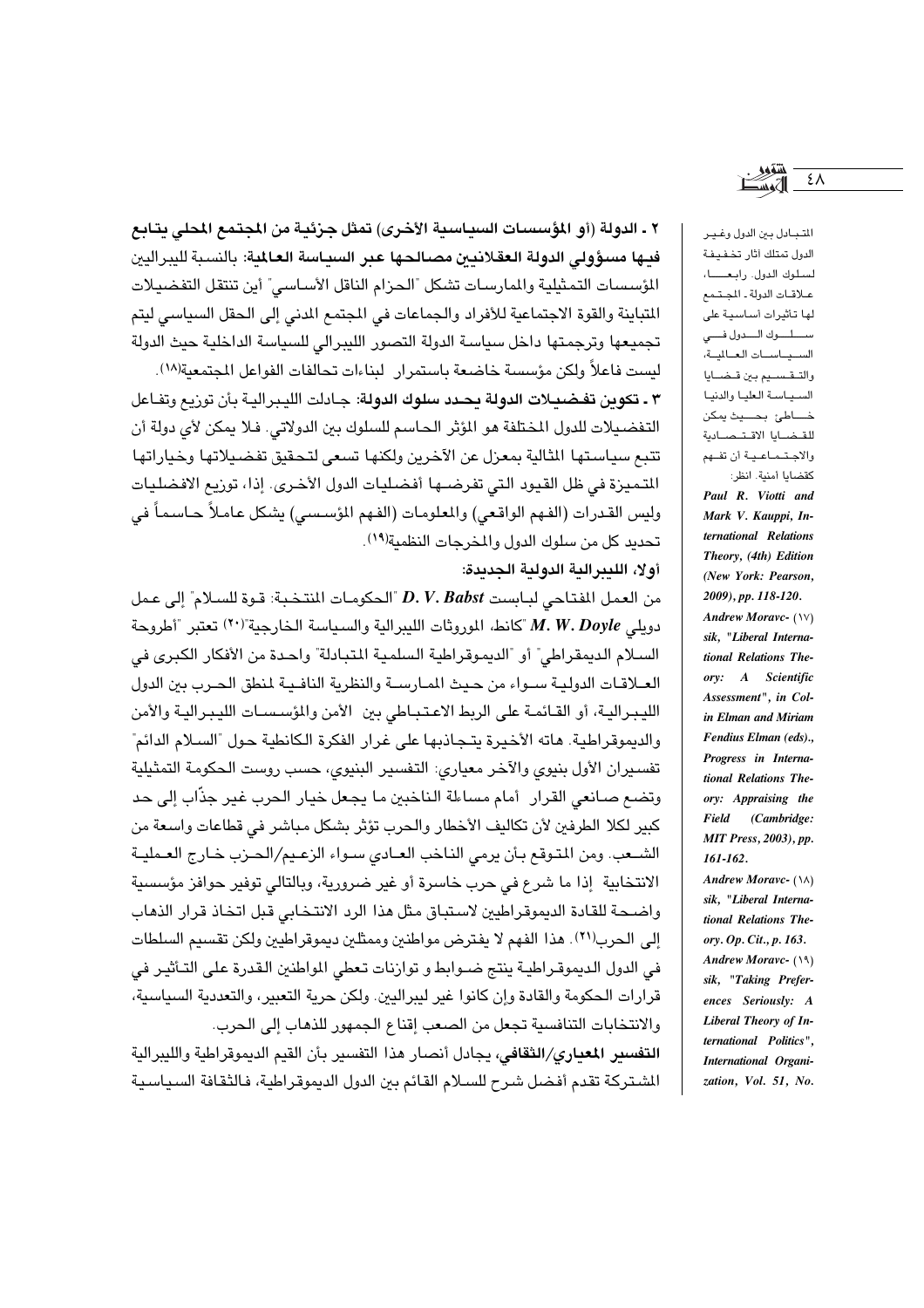٤٩

4) Autumn, 1997), pp. 513-553. Dean V. Babst,  $(7 \cdot)$ "A Force for Peace," **Industrial** Research (April 1972), Michael W. Doyle, "Kant, Liberal Legacies, and Foreign Affairs", Philosophy and Public Affairs, Vol. 12, No. 3 (Summer, 1983), pp. 205-235. **Bruce** Martin  $( Y \setminus )$ Russett, Grasping the **Democratic** Peace: Principles for a Post-Cold War World (New Jersey: Princeton University Press, 1993), pp. 21-40. John M. Owen,  $(55)$ "How Liberalism Pro-**Democratic** duces Peace", International Security, Vol. 19,  $\overline{2}$  $No.$ (Autumn 1994), pp.123-124. Robert Keohane, (٢٣) Joseph S. Nye: Power and Interdependence, **Third Edition (USA:** Longman, 2001), pp. 20-25, Robert Keohane and Joseph Nye, "Power and Interdependence Revisited", International Organization, Vol. 41, No. 4 (Autumn, 1987), p. 731.

Robert O. Keo- $(75)$ hane, After Hegemoالديموقراطية تشجع الوسائل السلمية لحل النزاع التى تمتد داخل العملية السياسية الداخلية إلى الدول الديموقراطية الأخرى، لأن قادة الدول يتبنون توقعات معقولة بأن نظراءهم قـادرين علـى حل خـلافـاتهم سلمـيـا . هذا المعيـار يمكّن من التمـييـز بـين الـحلفـاء والأعداء حيث تظهر ازدواجية الثقة مع الدول الليبرالية ۖ واللاثقـة والشك في الدول غير اللير الية(٢٢).

 $F.fukuyama$  صورة أكثر \_ تطرفـا لفكرة السـلام الديمقراطي قدمهـا فرانسيس فوكوبـاما في كتابه "نهاية التاريخ والرجل الأخير" عندما تحدث عن عولة الرأسمالية الليبرالية ما يقود من جهة إلى التساؤل عن طبيعة الأدوات المتاحة لنشر القيم الليبرالية وتوسيع منطق السلم، وطبيعة الخيارات للتعامل مع الدول غير الليبرالية. في هذا السياق يمكن الحديث عن المشروطية Conditionality أي السياسات التي يجب على الدول النامية إتباعها مقابل المزايا الاقتصادية (القروض والاستثمارات) أو عند الحديث عن الحكم الصالح Good Governance والالتزام بمعايير حقوق الانسان.

## ثانيا، الليبرالية المؤسسية الحديدة:

تجسيدا للمنطق التقدمي والاستمراري لنظريات العلاقات الدولية، تعتبر نيوليبرالية كل من روبرت كيوهان R. O. keohane وجوريف ناي J.S. Nye التنقيح النظري الأكثر إنتاجا من حيث: أولا، الاستحابة المفاهيمية والتحليلية لتحدى الفوضوية كأهم عائق أمام التعاون والظروف الاستثنائية للعولة التي تعكس تسريع الترابط وتأثيرها في كيفية إدراك الدول لصالحهم. ثانيا، تبني نظرية نقدية وتكييفية للواقعية والدخول في ما يعرف بالتحقيقات العلمية الاجتماعية أو الحوار المنظوري واستخدام افتراضات الواقعية والاختيار العقلاني ومنهجية نظرية اللعب ساهم في إمكانية تفسير الظواهر المتناقضـة لكل من الصـراع والتعاون بالرجوع إلى أداة منطقية واحدة. في هذا السبياق، بالنظر إلى مـخرجـات الـحوار نيو ـ نيو كما قدمها بالدوبن يمكن تمييز الفرضيات الرئيسية لهذا المنظور كالتالي:

ينطلق كيوهان في تحليله لمسألة التعاون على خلاف المفهوم التقليدي للاعتماد المتبادل حيث الآثار المتبادلة بين الدول من ابتكار مفهوم الاعتماد المتبادل المعقد الذي يشير إلى الاتصالات المعقدة عبر الوطنية بين الدول والمجتمعات ـ كما وضحه الشكل رقم ١ ـ يتميز بثلاث خصائص: أولاً، قنوات متعددة تربط المجتمعات بالعديد من الروابط غير الرسمية بين النخب الحكومية والروابط الخارجية الرسمية وكذلك العلاقات غير الرسمية بين النخب غير الحكومية والمنظمات عبر وطنية. ثانيا، غياب التسلسل الهرمي للقضايا ما يعكس عدم هيمنة القضايا العسكرية على جدول الأعمال. فالقضايا المختلفة تولد تحالفات مختلفة سواء داخل الحكومات وعبرها، وتنطوى على درجات مختلفة من الصراع. ثالثا، منطق الاعتماد المتبادل ينفي استخدام القوة العسكرية سواء بين أو عبر الدول حيث تنتقل القوة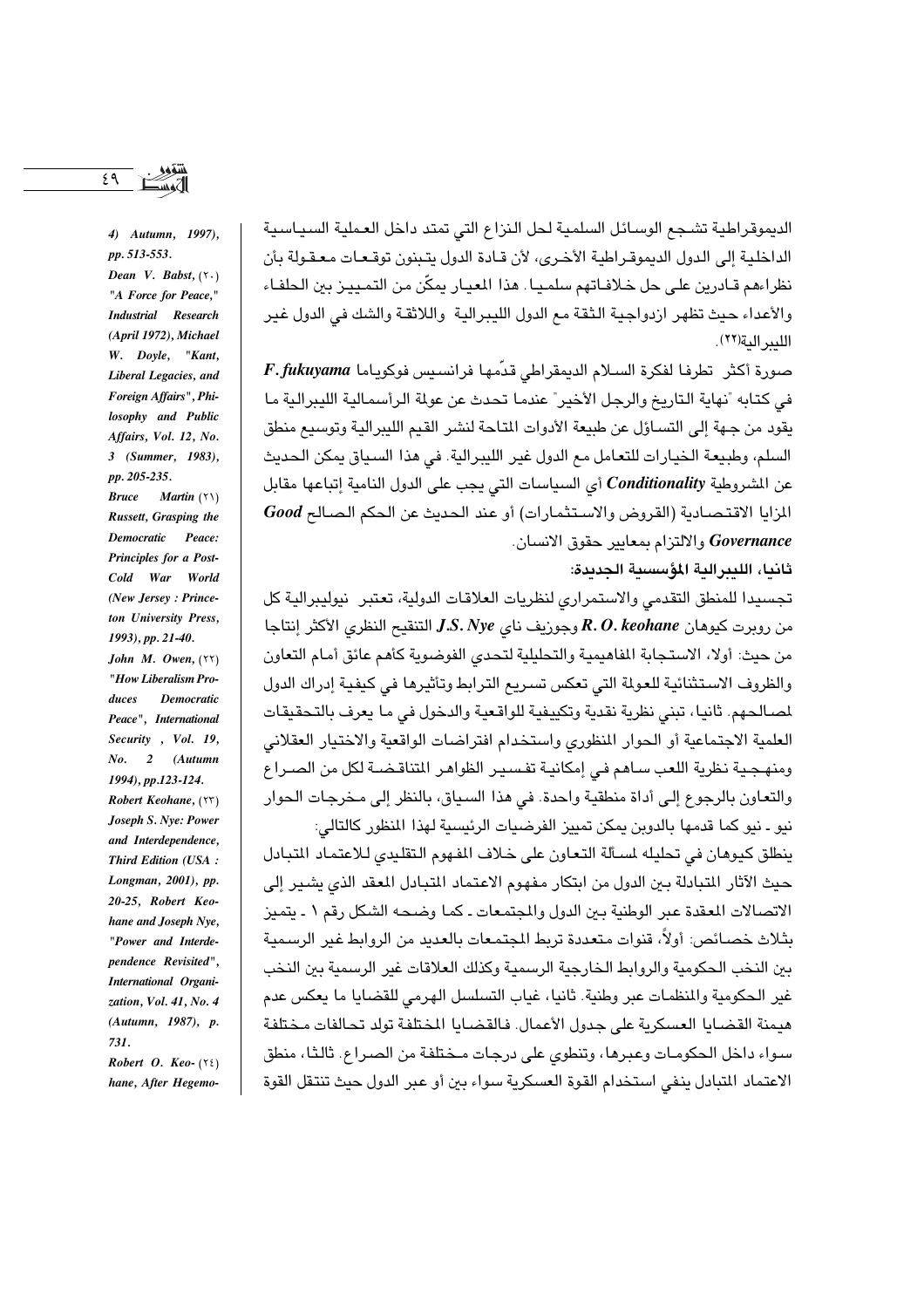العسكرية كأداة للسياسة العامة إلى الاقتصادية وغيرها من أشكال الترابط ما يزيد من احتمالات التعاون(٢٣).

التعاون في هذه الحالة لا يعني الانسـجام ولكنـه معرّف بالتكيف المتبادل بدلا من المصالح الشتركة. ففي إجابته عن الإشكالية التي طرحها في كتابه "بعد الهيمنة" "حول سبب استمرار التعاون بين الدول في غياب قوة مهيمنة جادل كيوهان بإمكانية تطوير التعاون على قاعدة المصالح التكميلية الموجودة مسبقا بين الدول. معنى ذلك، أن التعاون يكون فقط في الحالات التي يدرك فيها قادة الدول بأن سياساتهم في الواقع أو من المحتمل أن تكون صراع "من دون شبح الصراع ليست هناك حاجة للتعاون"(٢٤).

إشارة الاعتماد المتبادل المعقَّد إلى وجود قنوات متعددة، وقياسا مع مشاكل فشل السوق في الاقتصاد حيث ارتفاع تكاليف المعاملات وعدم اليقين غير المتكافئ يمكن أن يؤدي في مثل ظروف لعبة معضلة السجين إلى نتائج دون المستوى الأمثل يقود إلى التكهن بأدوار مختلفة ومهمة للمنظمات الدولية في السياسة العالية الفكرة الرئيسية الثانية في هذا الاتجاه. المؤسسة ليست متغيراً مستقلاً ولكن وجودها متجذر ومتزامن مع القوة والصلحة والتفاعل معهم(٢٥).

التعديل الليبرالي للواقعية يظهر من عدم إنكار أهمية القوة، ولكن ضمن القيود التي تفرضها غياب الحكومة العالمية الهرمية، يمكن أن تجنى الدول مكاسب من التعاون من خلال تصميم المؤسسات الماسبة. هذه الأخيرة التي قام كيوهان بإعادة تعريفها بمجموعة القواعد (الرسمية وغير الرسمية) المستمرة والمترابطة تدل على: توزيع القوة، وتقاسم المصالح، تصف الأدوار السلوكية وتقيد النشاطات وتشكّل التوقعات(٢٦). فالمؤسسات ومن خلال: توفير المعلومات للفواعل وتقديم التزامات أكثر مصداقية وإنشاء مراكز للتنسيق  $\kappa$  . Axelrod حعارة اكسلرود  $R.$  Axelrod ظل المستقبل" تمكّن الدول من تحقيق أهدافها بكفاءة أكثر إضافة إلى تغييرها لاستراتيجيات الدول عن طريق تغيير تكاليف البدائل(٢٧). وبالتالي، المؤسسـات لا تغير سلوك الدولة بشكل دقيق من خلال تنفيذ وتطبيق القوانين ولكن بتغيير السبياق الذي تتوصل فيه الدول لصبياغة القرارات القائمة على المصلحة الذاتية. المأسسة مهمَّة لكونها تسـهل مسـّألة الترابـط وتحد من الغش. بناء على ذلك، انتشـار إدراك المصلحة القائمة على عملية المأسسة لا يساهم فقط في بناءً التعاون ولكن الإدارة الجماعية لعالم معولم السعى فيه يكون للحد ليس فقط من مشاكل التنسيق ولكن أسباب الصراع ، والتأسيس للاستقرار والأمن الدوليين.

٣ ـ التنظير النقدي الأمني:

ّمن المنظور الكانطي إلى المفهوم الانعتـاقي وبعد الماركسـي الادورني (ادورنو)، من مشـروع هوركايمر إلى موقف فوكولت اتجاه أنظمة الحقيقة. أن نكون نقديين يعني تبني موقف معين اتجاه nv: Cooperation and Discord in the World Political Economy (New Jersey: Princeton University Press, 1984), pp. 9-31. Robert Keohane (\*\*) and Lisa Martin. "The Promise of Institutionalist Theory" International Security, Vol. 20, No. 1(Sumer, 1995), p. 42. Robert O. Keo- $(77)$ hane, "International **Institutions: Two Ap-**

proaches", International Studies Quarterly, Vol. 32, No. 4 (Dec, 1988), pp. 383-386.

Peter J. Katzen- (YV) stein et.al., "International Organization and the Study of **World Politics"**, International Organization, Vol. 52, No. 4  $(Autumn. 1998), p.$ 262.

 $C.A.S.E. College. (7\land)$ tive, Critical Approaches to Security in Europe: A Networked Manifesto", Security Dialogue, Vol. 37, No. 4  $(2006)$ , p. 447. **Pinar**  $Bil-$  (٢٩) gin,"Critical Theory", in: Paul D.Williams (ed), Security Studies, An Introduction

 $\circ$ .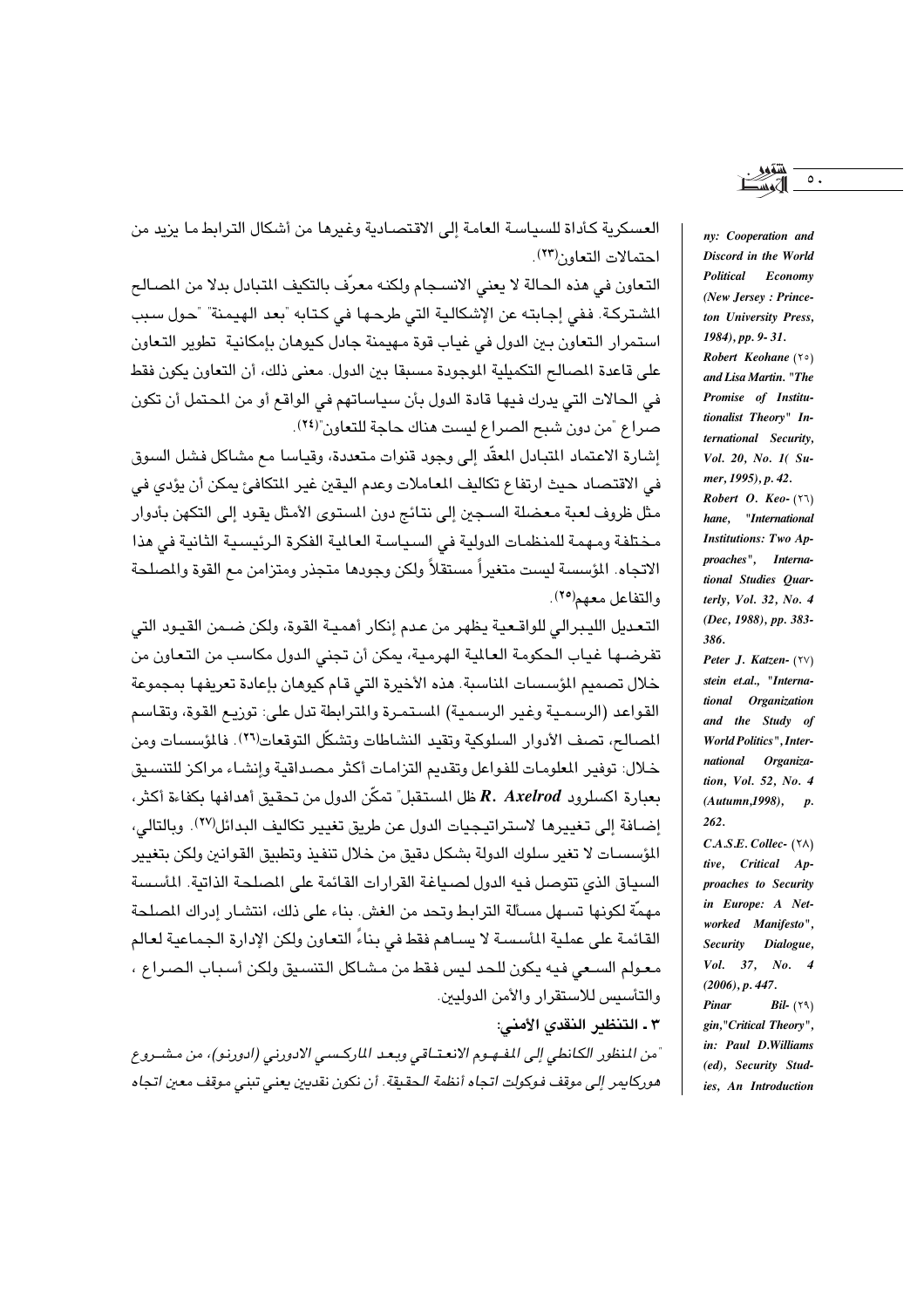$(London \text{ and } NY \text{ : }$ Routledge, 2008), p.  $90<sub>o</sub>$ 

Robert H. Jer- $(\tau \cdot)$ vis,"Cooperation under the Security Dilemma". World Politics, Vol. 30, No.2 (January 1978), pp. 167-174. Ken Booth and  $(5)$ **Nicholas** Wheeler. **Security** Dilemma: Fear, Cooperation, and Trust in World Politics (New York **Basingstoke** and :Palgrave Macmillan. 2008), pp. 4-37. Robert H. Jervis,  $(55)$ "Security Regimes", International Organization, Vol. 36, Issue 02(Spring 1982), p. 357.

Ken Booth and  $(55)$ Nicholas Wheeler. Op. Cit., p. 36-136. Ken Booth, The- $(72)$ ory Of World Security,(UK: Cambridge university press.  $2007$ , p. 4-5. Hayward Alk- $(5)$ er,"Emanciption in the Critical Security Studies Project", in. Ken Booth (ed) Critical Security Studies and World Politics

(Boulder, CO and London: Lynne Rienner, 2005), p. 191.

الافتر اضات السلم بها مسبقا والتصنيفات غير الجدالية للواقع الاجتماعي. العديد من هذه الأشكال النقدية للتفكير ألهمت بطريقة مباشرة وغير مباشرة مشروع المقاربات النقدية للأمن في أوروبا . أن نكون نقديين يعني الالتـزام بشكل صـارم بالأسـئلـة مـحل الـخـلاف بدلا من أن نكون شكوكيين أو مرتابين بالمعنى العام لتلك المصطلحات. ولكن أيضا يتطلب الاعتراف بأن نكون جزئيا ضمن أنظمة الحقيقة، والفاهيم، والنظريات، وطرق التـفكير التـى تخـول عملية النقـد. أن نكون نقدسن بتطلب كوبنا انعكاسيين، وأن نطور القدرات لنضيع أنفسنا في سياق غير متجانس بشكل واسع من خلال التجربه والتفكير. المنظور الانعكاسي يجب أن يمنح وسائل لقياس كيف تشكلت الأنظمة السياسية" (٢٨)

سـاهمت عمليـة تموضع المقـاريات الموسـومـة ببَـعـد ـ الـوضـعـيـة Post-Positivism في النقاشات الجارية حول تطوير النظرية السياسية، والاجتماعية، والدولية المرتبطة بصورة كيبيرة بالفكر المعارض dissident modes of thought في العلاقات الدولية الذي ظهر منتصف الثمانينات في فتح النقاش حول ّتحقيق الأمن" بتوسيع وتعميق البناء المعرفي لحقل الدراسات الأمنية بالانتقال إلى المقاربات النقدية التي قدمت بناءات نظرية حول الأمن تختلف حول طبيعة: الفواعل (الدولة/ المجتمع/الفرد)، والمتغيرات (التهديدات/ المخاطر /مواطن الضعف)، والقطاعات (اقتصادية/ بيئية/ سياسية/ اجتماعية/ عسكرية). هذا التوسيع الفكري لا يمكن فهمه بمعزل عن السياقات الاجتماعية والتاريخية التي لم يعد من الإمكان تفاديها أو تجاهلها؛ ظهور الحركات الاجتماعية الجديدة التي تدعو للحد من القواعد الأميركية في أوروبا: (CND) الحملة لنزع السلاح النووي.إضافة إلى ممارسات "غاندي" الذي اعتمد على (الكفاح المسالم) الطرق غير العنيفة لتحقيق الأمن ومساهمته فى أبحاث معهد السلام، الحركات النسوية التي ركزت على العلاقة بين المستويات: الفردي/ السياسي/ العالمي. إضافة إلى باحثى الدراسات الأمنية للعالم الثالث وتأكيدهم على أن الشباكل الداخلية (الهشباشة الاقتصادية ،الهشباشة الاجتماعية، التشريدم العرقي) هي مشكلات مستعصية في الدول النامية، لذا فمفهوم الأمن في الدول النامية لا يمكن فصله عن التهديدات غير العسكرية للأمن التي تؤثر بدورها في باقي دول العالم(٢٩). ۰ ـ ۱ مدرسة أبريستويث:

على غرار سعى باحثى العلاقات الدولية لتقديم تفسيرات للتهديدات الجديدة للعولة، وفهم الديناميات والإمكانات التي ينطوى عليها التفكير حول المعضلة الأمنية Security Dilemma حسب كبن بوث وزميله وبيل N. J. Wheeler ممثل قلب الأسئلة المجورية للدر اسات الأمنية أكثر مما تمثله مفاهيم كالحرب والصراع. هذه العملية التي تنطوي على مسائلة التعريف التقليدي لنظرين من أمثال جون هيرتز J. H. Herz، هيربرت باترفايلد H. Butterfield ومؤخرا روبرت جيرفس R. Jervis للمعضلة الأمنية ذات الصيغة اللولبية حيث الإجراءات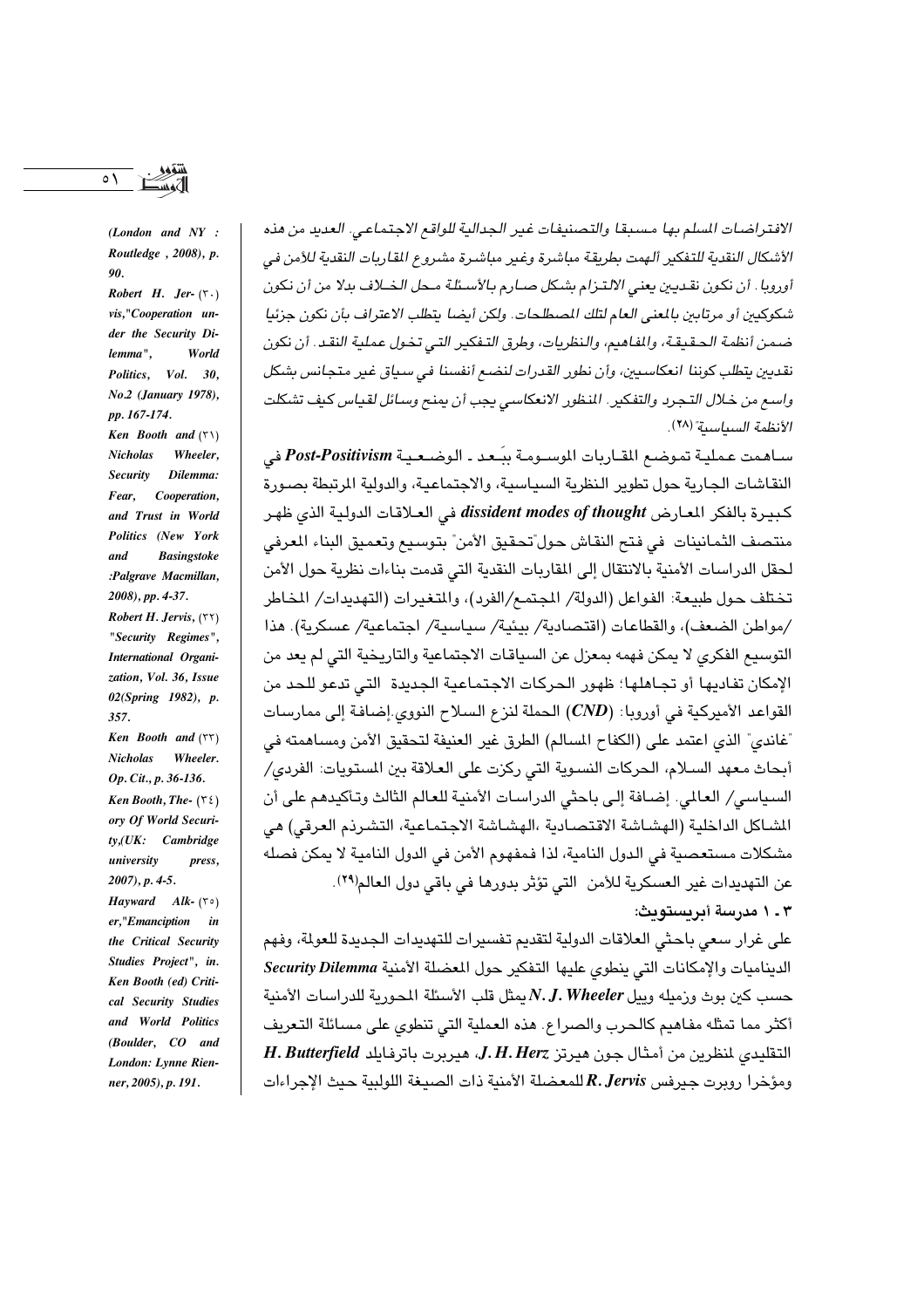التي تتخذها الدولة لزيادة أمنها تؤدي إلى الاستجابة الماثلة للدول الأخرى(٣٠)، والانتقال إلى صـيـاغـة المفـهوم كمـأزق اسـتراتيجي على مسـتويين مشـتق من الـلايقين كمـيـزة دائمـة لنظام الفوضى الدولية: أولا، "**معضلة التفسير**" حول نوايا، قدرات وتفضيلات باقى الدول. ثانيا، "معضلة الاستجابة الـعقلانية". بتقديمهم مثل هذا التعريف ميّز الباحثان بين اثنين من النتائج المحتملة: "المفارقة الأمنية" Security Paradox التي تشير إلى عدم قدرة صناع القرار تحديد نوايا بعضهم البعض وما يحدثه ذلك من دوامة اللاأمن ، و"التـحدي الاسـتراتيـجي"الناشـئ عن تحـديد الدولة للعـدو الصـريح الذي يجسـده نموذج الردع لرويرت جيرفس(٣١).

على غرار الطعن في فرضية النتائج المأساوية للمعضلة الأمنية ـ مأساة القوى الكبرى لجون ميرشايمر ـ يمكن عيش المأزق الأمنى الناتج عن اللايقين المميز للفوضى الدولية من خـلال منطق ثلاثي للأمن: "المنطق القدري" Fatalistic حـيث تلازمـيـة الصـراع حـول النافسة الأمنية في السياسة الدولية أحد مخرجات الطبيعة البشرية (هانس مورغانتو) وحالة الفوضي (كينيث وولتر). المنطق التخفيفي Mitigator من خلال الجهود المبذولة لتخفيف المعضلة الأمنية ـ الأنظمة الأمنية: القواعد والمبادئ والمعايير التي تقيد سلوك الدول في الاعتقاد بالرد المـاثل للغيـر<sup>(٣٢)</sup> و"المنطق التـهذيبي" *Transcender* وإمكانية تجاوز النتائج السلبية لعدم اليقين لتضمينها الأمن الجماعي والجتمعات الأمنية حيث تنتقل المعادلة من الأمن ضد إلى الأمن مع(٣٣). هذا الفهم أطِّره كين بوث في دراسته لعلاقة الأمن واللاأمن والعولة من خلال ليس فقط إدراك حقيقة دخول النظام العالمي أكثر المراحل حسما في تاريخه المتضمن المآرق متعددة الأبعاد للعولة، ولكن من خلال تغيير العلامة من الأمن الدولي إلى الأمن العالمي على طريقة هيدلي بول والتي تعكس العديد من المضامين النظرية:

"يشير الأمن العالمي إلى الهياكل والمؤسسات ضمن المجتمع البشري، محليا وعالميا، التي تعمل للحد من المخاطر والتهديدات التي تحدد حياة الفرد والجماعات، فكلما زاد مستوى الأمن كلما تمكن الأفراد والجماعات من أن يكون لهم وجود يتجاوز النضال الحيواني ـ الغريزى للبقاء. فكرة الأمن العالمي مرادفة لتحرر الأفراد والجماعات بالتوافق ومع الحرية المعقولة للآخرين ـ على خلاف التعريف الواقعي الأمن ضد الآخرين ـ"(٣٤)

أولا، الإنعتاق: الأجندة المعيارية ً في الحقل الأمني:

قدمت النظرية النقدية للأمن في سعيها لتجاوز الضرورات الخاطئة التي فرضتها الواقعية مفهوم نظري جديد يمثل البعد المعياري في المعرفة الأمنية عندما تكلمت عن احتمالات الانعتاق من القيود التي فرضتها جوانب الحياة والثقافة والتكنولوجيا الحديثة على المجتمع. فمن خلال ابتعاده عن السـرديات التقليدية للحداثة لمفهوم الانعـتاق اهتم بوث

Ken Booth, "Se- (٣٦) curity and Emancipation" Review of International Studies, Vol. 17, No. 4 (Oct., 1991), p. 319. *Ipid., p.* 397.  $(7V)$ Ken Booth, "Re- $(\Upsilon \wedge)$ alities of Security: Editor's Introduction", International Relations, Vol. 18 No. 1(March 2004),  $p.7-8.$ Andrew Linklat- (٣٩) er, "Political Community and Human Security" in Ken Booth (ed.), Critical Securi-

 $\circ \tau$ 

ty Studies and World Politics, Op.Cit., p. 113-127. (٤٠) تعتبر مدرسة كوبنهاغن للدراسات الأمنية العنوان المقدم للأجندة البحثية الجماعية لعسدد من الباحشين الأكاديميين مسعسهسد كوبنهاغن لأبحاث السلام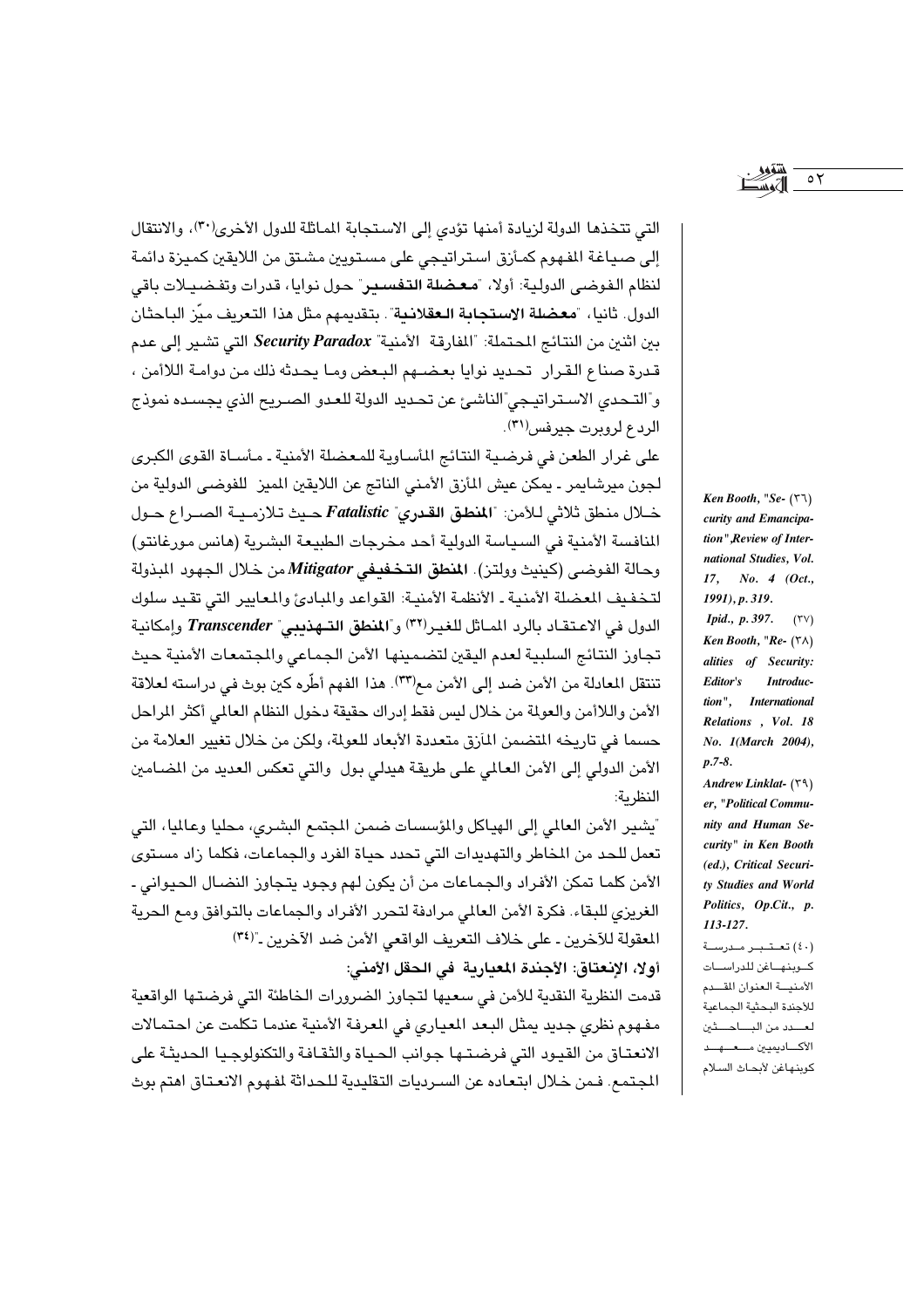$\circ \tau$ 

بالرفاه الإنسـاني في تجليـاته العديدة الفردية والاجـتمـاعية، وبشـكل واسـع بإعـادة مفـهمـة اللاأمن والحرب والانعتاق. فإذا ارتبط التصور التقليدي للأمن "بغياب التهديد" فإن قائمة التهديدات يجب أن توسِّع لتشمل ظواهر مثل: الانهيار الاقتصادي، والاضطهاد السياسي، الندرة، الفـائض السـكاني، التنـافس الاثني، تـدمـيـر الطبـيـعـة، الإرهـاب، الـجـريمة والمرض والتي تمثل تهديدات جدية أكثـر لرفـاه الأفـراد ولصـالـع الأمم. وبشكل أسـاسـي، التـهديد الأمني الأول للملايين غير المعدودة من الناس يأتي من دولهم وليس من العدو. فالوقاية من الحرب هي جزء من المشروع الواسم للإعتاق الإنساني(٣٥)، وبعبارة بوث: الأمن والانعتاق وجهان لعملة واحدة. الانعتاق وليس القوة أو النظام من ينتج الأمن الحقيقي. الانعتاق نظريا هو الأمن"(٣٦).

ثانيا، الانتقال إلى الفرد كمرجع للمعرفة الأمنية:

بحديثهم عن "اختراع الانسـانية" عملة الانعتاق والأمن ـ على خلاف بكاء روسـو الشـهير: "ولد الإنسـان حرا ولكنه في كل مكان مكبل بالقيود"(٣٧)، الانعتاق حسب أنصـار مدرسـة ابريستويث يستخدم كوسيلة نقدية للنظريات والمارسات التى شكّلت الحياة السياسية، وكسياسة تسعى لتجاوز التقسيمات الاجتماعية القمعية للمجتمع الإنساني على كل المستويات (كالجندر، الطبقة، العرق) ما يعكس تبني منظور عالمي للدراسات الأمنية. فلا يمكن اعتبار أصغر الوحدات الاجتماعية للمجتمع العالمي آمنة بمعزل عن أمن المجتمع الإنساني بأكمله. هذا الأخير الذي يمثل الفرد مظهره الثابت و عبر التاريخي، بهذا يصبح الفرد المرجع الأولى في الإشكالية الأمنية. هذا الفهم وجِّه المشروع النقدي لأنصار المدرسة لاكتشــاف مــا أســمــاه بوث "حــقـائق الأمن" Realities of Security أو اللاأمن التي تم حجبها بسبب التفكير التقليدي. بذلك يصبح "الأفراد غير الآمنين" موضوع الحقيقة الأمنية ويستبدل الارتباط التقليدى للأمن بغياب التهديد بقاعدة الأمن عبارة عن قيمة جوهرية يسعى لتحرير الأفراد أو الجماعات من القيود المادية والإنسانية(٣٨).

ثالثا، الجماعات الاعتاقية والبعد الكوسموبوليتاني في التفكير الأمني النقدي: ضرورة التعامل مع الإنعتاق كممارسة اجتماعية يتطلب الساءلة النقدية للبنى الاجتماعية القــائمــة لمعـرفـة طريقــة إنتــاجــهــا للاأمن، هذه المــارســة تكون بـخلق "الجــمـاعــات الإعتاقية" emancipatory communities المرتبطة بفكرة الكوسموبوليتانية أو العالمية التي تفترض المساواة بين الأفراد، وترفض الاختلافات الأخلاقية المرتكزة على العوامل المتعلقة ب: الحندر ، العرق أو الوطنية. فمن المظور النقدي بتطلب الأمن تطوير أشكال للجمـاعة السـيـاسـيـة، وذلك من خـلال إزالة القيـود على الـفـواعل، ونـقد وتجـاوز الـهـيـاكل المهـيـمنة والقمعية التي تمثل مخرجات تطبيق الحكمة المشوهة في العالم حسب فيروز عبادى . هاته البني تضـمن الشـاركة الفعّالة من خـلال أنظمة حـوارية (سـواء بصـورة مبـاشـرة أو غير

بالدانماركCOPRI  $(5.19A)$ استضاف المعهد مجموعة متميزة من الباحثين ذوو التوجهات النظرية المختلفة من أمثال: جاب دي وايلد، مورتنكيلستراب، بيير ليسيسمستسر مسورتن كيلسترابمدير الشروع منذ٥٣، لين هانسىن، واولى ويفر الذي شارك منذ البداية، ولكن الدور الجدي جاء على إثر دخول باري بيوزان كمسدير لأحد المشاريع البحشية للمعهد: الجوانب غير العسكرية للأمن الأوروبي"، إضافة إلى الأعمال الأخرى التى قدمها ذات الأثر الكبير على مشروع كوبنهاغن خاصة كتابه: "الشعب، الدولة، والخوف" بطبعاته الشلاث والذى يعتبر أكثر التحليلات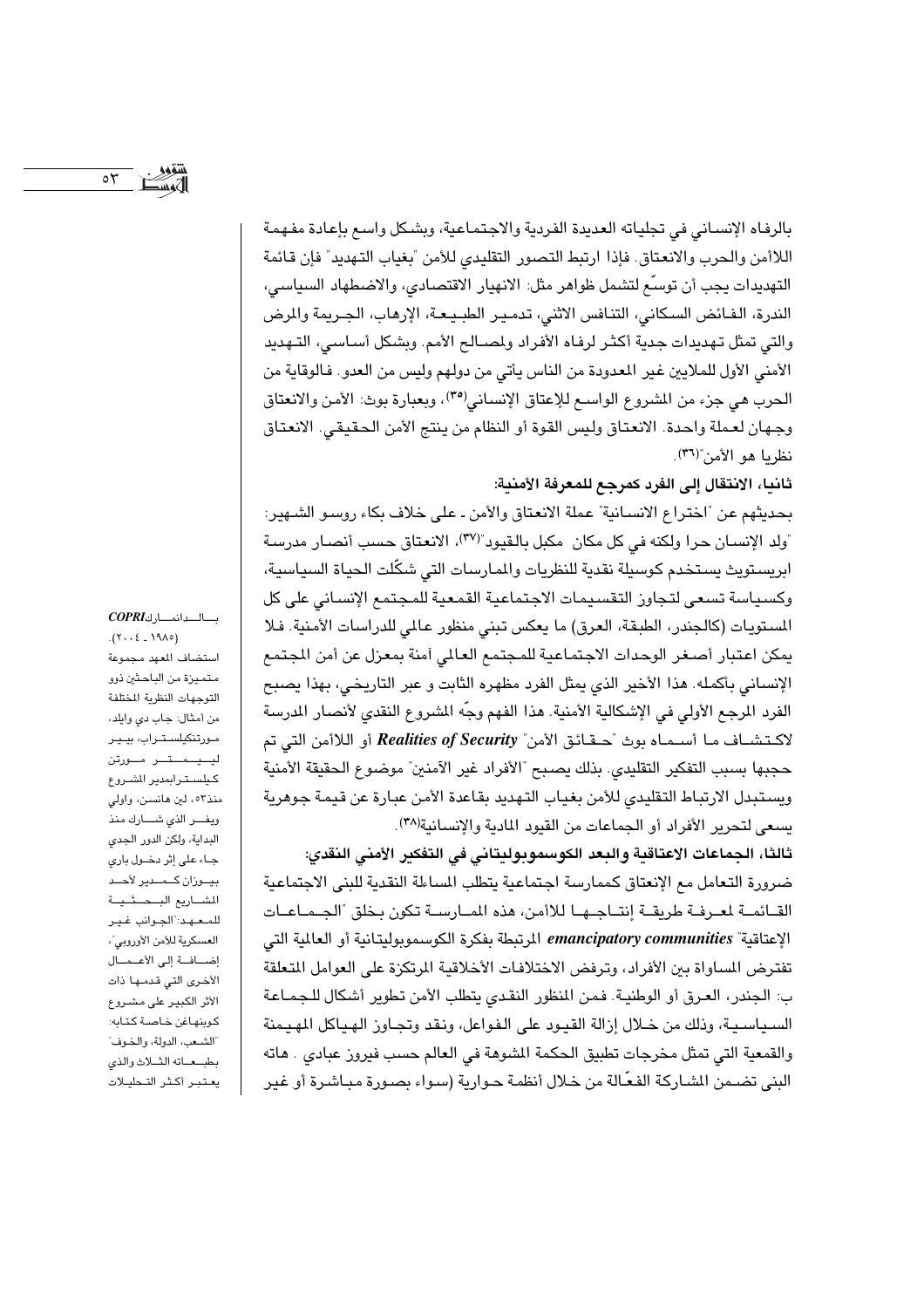مباشرة عن طريق ممثلين منتخبين بصورة ديمقراطية)، وتتضمن إرادة لتوسيع نطاق هذه الترتيبات عبر المستويين المطى والسياسة العالية. حسب لينكلايتر تطور فكرة الجماعة الأمنيــة بظهـور أشكال أكـثـر حـوارية يمثل مـفـتـاح تقـدم الفكرة الكانطيـة: "الشـرط الكوسمبوليتاني للأمن السياسي العام"(٣٩).

# ٢ ـ ٣ ـ مدرسة كوينهاغن للدراسات الأمنية(٤٠):

عملية المزج بين: أولا، الفتحة التي أحدثها بيوزان في دراسته للأمن(٤١) والتي سمحت بتوسيع وتعميق مجال البحث في الدراسات الأمنية. وثانيا، مفهمة العولة كزيادة في نطاق وحجم وكثافة التفاعلات البشرية وبالتالي زيادة مطردة في، مستويات الاعتماد المتبادل، المصالح والمصائر الشتركة، وهيمنة النشاط الاقتصادي بديل الحرب كقوة دافعة لكل من الدولة والسياسة الدولية. وبالتالي تأطير هذه النشاطات الاقتصادية ونتائجها خارج الدولة الإقليمية بالإضافة إلى التوزيع غير المتكافئ للثروة والرفاه. كل هذا سـاهم في خلق ديناميكية فكرية ومفاهيمية لدرسة كوينهاغن استكشف وحقّق من خـلالها الباحثون بصورة نقدية كيفية ظهور التهديدات العسكرية وغير العسكرية لفهم وإدراك إشكالية الأمن الأوروبي(٤٢) من خلال ليس فقط التأسيس التاذاتاني للتهديدات الوجودية أو العملية التي تتشكل وفقها هذه التهديدات أي "الأمننة" Securitization ولكن ربط الأخيرة بأهم المفاهيم المبتكرة للمدرسة "الأمن المجتمعي" و"مركبات الأمن الإقليمي" والذي سيساهم بشكل كبير في توظيف مخطط تحليلي لتأثيرات العولة على الأمن وعلى الطريقة التي تواجه فيها الأنظمة الاحتماعية المشاكل الأمنية.

#### الأمننة

بداية، تشير الأمننة إلى العملية التي يصرِّح فيها الفاعل بقضية أو دينامية معينة بأنها تشكل تهديداً وجودياً لبقاء موضوع مرجع معين، وقبول الجمهور المعنى بالتهديد يمكّن من تعليق السياسة العادية واستخدام إجراءات استثنائية استجابة للأزمة. بهذا المعنى يصبح الأمن موقع مفاوضات بين المتحدثين والجمهور ولكنه مشروط بشكل كبير بتمتع المتكلم بموقع سلطوى. القضية الأمنية حسب هؤلاء الباحثين ليست بالضرورة بسبب وجود تهديد وجودي حقيقي، ولكن تقديم القضية كتهديد. وبالتالي عملية الأمن تعتبر حسب نظرية اللغة فعل الخطاب. يقول ويفر: "بمساعدة نظرية اللغة يمكن أن نعتبر الأمن "كفعل خطابي، في هذا الاستخدام الأمن ليس من مصلحته تقديمه كإشارة إلى شيء أكثر واقعية ;الكلام نفسه هو الفعل"(٤٣).

انتقال القضية من مجال السياسة العادية إلى نطاق السياسة الاستعجالية أي أين يتم

النظرية الشاملة لمف وم الأمن في أدبيات العلاقات الدولية إلى يومنا هذا. التحرك الرئيس الذي قام به بیوزان تمثل فی توسیع الأجندة الأمنيــة لتـشــمل خصمس قطاعات. (الأمن العسسسسكري ،الأمن السيسيساسي، الأمن الاقتصادي، الأمن المجتمعي،الأمن البيئي). التحرك الثاني أي تعميق مفهوم الأمن واعتماد ثلاث مستويات تحليلية على طريقـة كـينيث وولتـز وهي: الأفراد، الدولة، والنظام الدول.

 $\circ$  {

 $BarryBuzan, (\xi \setminus)$ 

"New Patterns of Global Security in the Twenty-first Century", International Affairs, Vol. 67, No. 3 (1991), BarryBuzan, People, States and Fear: The National Security Problem in International Relations,(London: Harvester: Wheatshea, 1983), Barry Buzan, et al., Security: A New Framework for Analysis, (Boulder CO: Lynne Rienner 1998).

(٤٢) أيجاث المدرسة حول العولة وخصخصة العنف المنظم مثل أعمـال كل من: Anna Leander, "The

globalisation debate: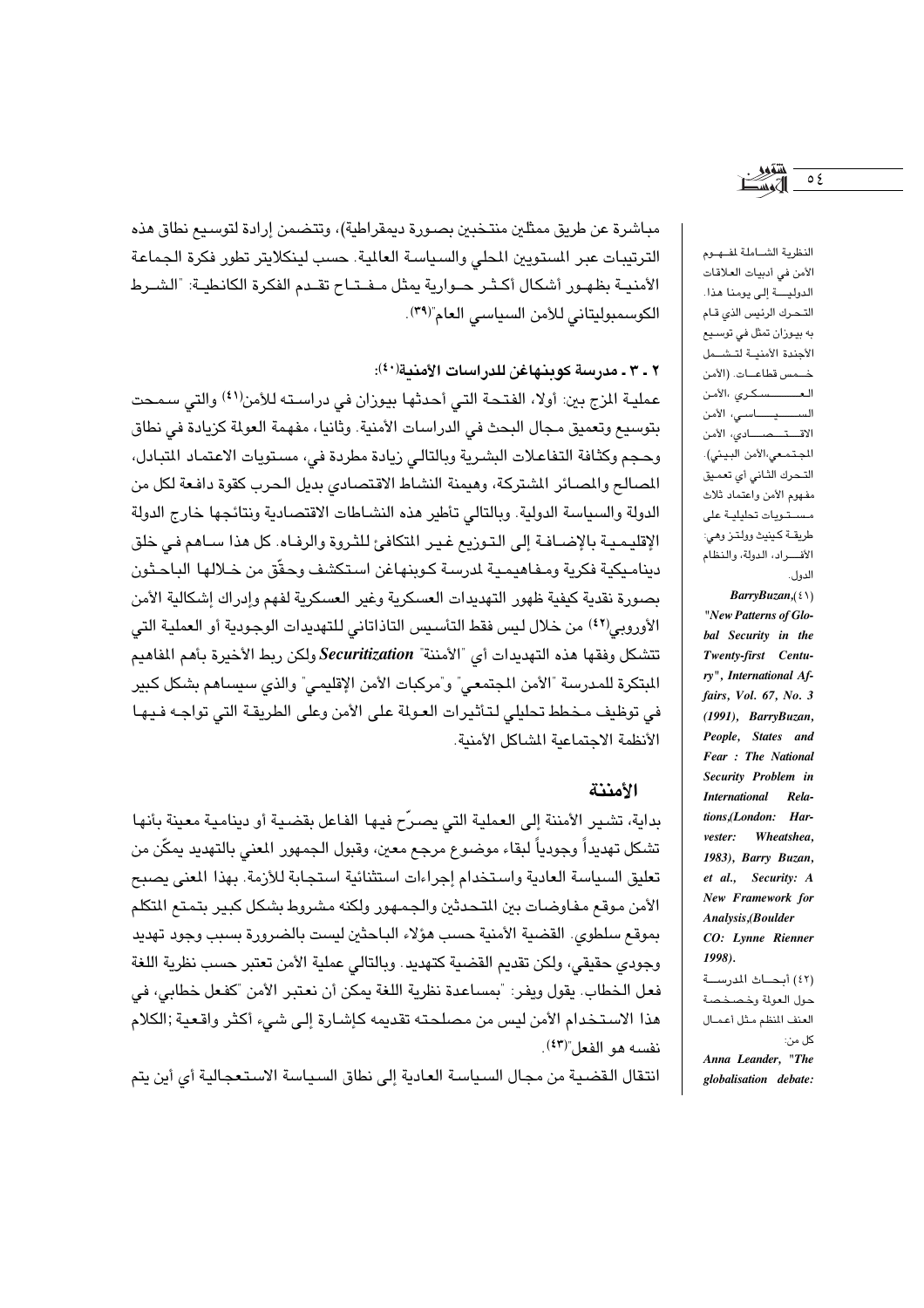التعامل مع القضيبة بسيرعة على خلاف القواعد الديموقر اطبة العادية وقواعد صنع السياسات(٤٤). ففعل الكلام مثير للاهتمام بالضبط لأنه يحمل إمكانية التمرد بعبارة ويفر للخروج عن المألوف لتأسيس معنى لم يكن موجوداً مسبقا في السياق<sup>(٤٥)</sup>. هذا يعني أن الأمن ليس له أي مـعنى مـعطى (مـوجـود من قـبل) ولكن يمكن أن يكون أي شـيء يقـوله الفــاعل المؤمِّن. بعــبــارة ريتــا توراك الأمن هو بـناء اجــتـمــاعي وتـاذاتاني، هذا هـو مـعني  $\mathbb{R}^{(1)}$ الأمن (13).

الأمن المجتمعي: من يؤسِّس لمفهوم التهديد؟

هذه العملية التركيبية لبناء مفهوم الخطر استخدمها الباحث كلستراب M. Kelstrup في عمله "العولة واللاأمن المجتمعي: أمننة الإرهاب والاستراتيجيات المتنافسية على الحكم العالمي" لبناء رؤيته التحليلية لأحداث ٩/١١. كخطوة راديكالية في عولمة شكل معين من اللاأمن المجتمعي<sup>(٤٧)</sup> المتمثل في الإرهاب. هذه الأحداث وردود الفعل حولها خلقت وضعاً تكوينياً جديداً في السياسة العالمية على غرار الثغرات الأمنية عبر الوطنية ذات الطابع المدنى ـ الانتحـاري لمثل هذه الجـمـاعـات. ولكن توظيف إطار مـوسِّع لـلأمننة أو مـا يعـرف بالأمننة الكليـة Macrosecuritisation لإضــافـة بعـد مـوسـّع للعــلاقـة بين الـفـاعل المؤمِّن والحمهور من خلال تأطير القضبابا، والأحندة والعلاقات الأمنية في نطاق المنظومة العالمية (٤٨).

الأمننة الكلية الناجحة والقادرة على تنظيم ديناميات الأمن السـائدة للمجتمع الدولي لعدة عقود حسب هذا الفهم ترتكز على قاعدتين رئيسيتين: أولا، وجود بناءات عالمية للتهديد والمواضيع الرجعية جسدتها الخطابات الرسمية لختلف قادة وممثلى الدول والجتمعات تتفق جلّها على "الاعتقاد بإيديولوجية عالمية"أي تهديد القاعدة وايديولوجيتها لمفاهيم الحضارة بكافة أنواعها هذا ما يفهم من إنذار الرئيس الأميركي: "أنت معنا أو ضدنا" ما خلق جـواً شـبـيـهـاً بالـحـرب البـاردة يفـرض اخـتـيـار كل طرف لجـهـة مـعـينة(٤٩). ثانيـا، الإجراءات الاستثنائية أي الخروج عن حدود السياسة العادية على المستوى العالمي جسِّدتها إعادة مراجعة مختلف السياسات المطية وتعزيز أليات الرقابة وتعزيز الراقبة الدولية على المارسات الوطنية، إضافة إلى استحداث المادة ٥ من معاهدة واشنطن لحلف الناتو التي تعتبر بأن أي هجوم على عضو من أعضـاء التـحـالف هـو هجوم على باقي الأعضـاء. الدور الأكـثر حـدية كان بإعـلان الحرب العـالمـة على الإرهاب (GWOT) التي تحمل العديد من المضامين المعيارية في السياسة الدولية لا تقتصر فقط على وجود ترخيص قانوني لاستخدام القوة العسكرية (العمليات العسكرية بقيادة الناتو : العمليات البيجرية أو ما يعرف ب Operation Active Endeavour، وعمليات الجرية الدائمية

sions to explore", Journal of International Relations and Development, Vol. 4. No. 3(2001): 274-85, BjrnMller, "Private military companies and peace operations in Africa", Militrt Tidsskrift, Vol. 130. No. 3 (2001): 175-99, Jung Dietrich, Shad-**Globalization**  $\omega$ Ethnic Conicts and New Wars: A Political Economy of Intra-State War (London, York. NY:  $New$ Routledge, 2003).  $Ole$ Waever,  $(57)$ "Securitization and Desecuritization.in: Ronny Lipschutz  $(ed.),$  On Security (New York: Columbia University Press 1995), pp. 46-86. RitaTaureck.  $(55)$ "Securitization theory and securitization studies", Journal of International Relations and Development, Vol 9, N 1, (March 2006), p. 55. Ole Wver, "The  $(50)$ EU as a security actor: reflections from a pessimistic construc- $\boldsymbol{on}$ tivist postsovereign security or-

 $\circ$ 

dead-ends and ten-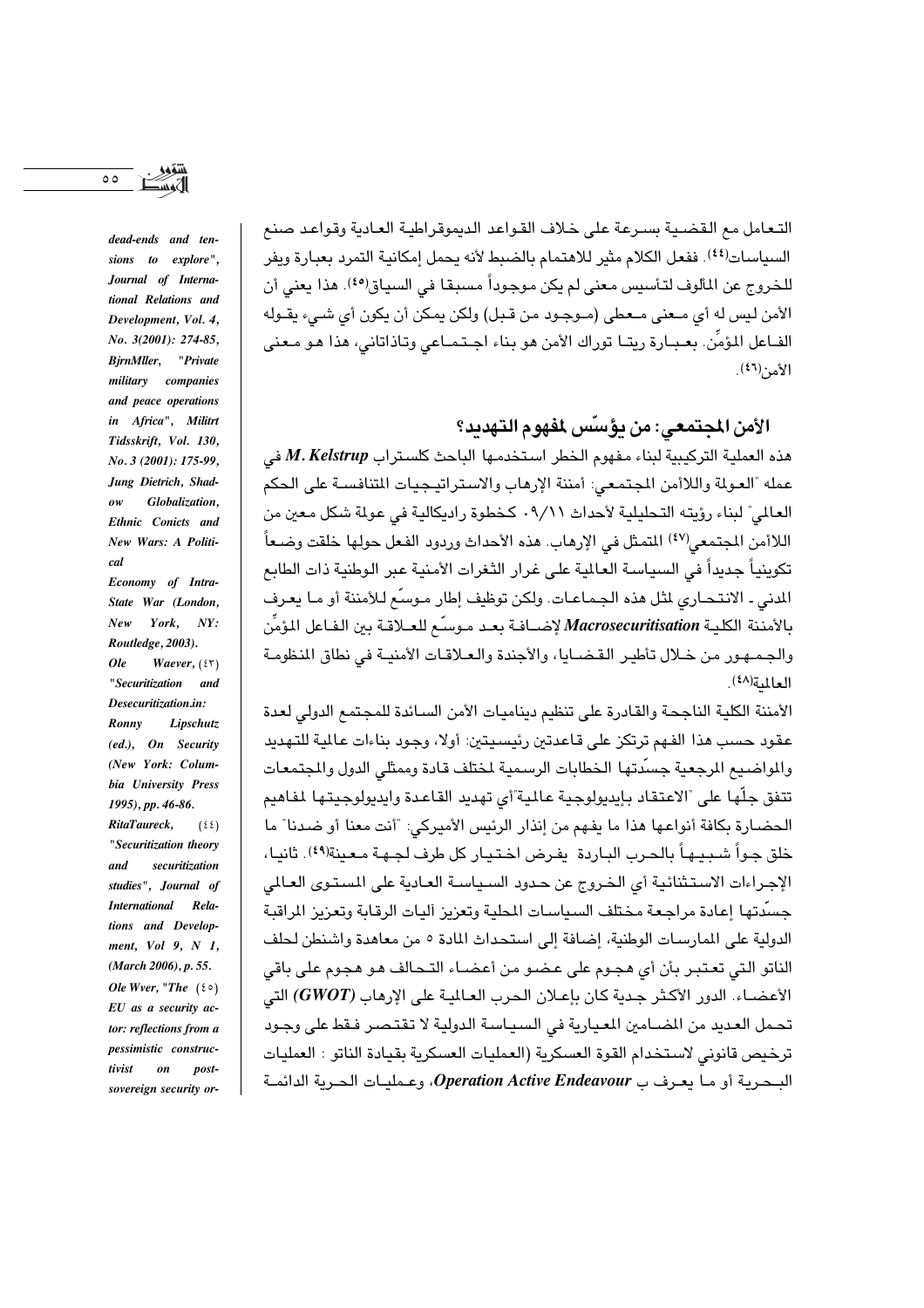Operation Enduring Freedom في كل من أفلغانستان، الفليبين والقرن الإفريقي ومنطقة الصحراء)(٥٠)، ولكن محاولة إضـفاء الشرعية على مثل هذه الاسـتراتيجية يثير مسئلة المضلة الميارية لكتابة وتكلم الأمن والتأسيس الذاتي لاستراتيجيات متنافسة مرتبطة بعلاقات القوة للحكم العالمي.

نظريا، أثار باحثو كوينهاغن ما يعرف بالمغضلة المعيارية Normative Dielemma عند كتابة أو التكلم حول قضية أمنية. فالتعيئة الاحتماعية للتوقعات الأمنية بعتمد بصورة كبيرة على اللغة الأمنية: فكيف يمكن للفاعل المؤمن دراسة عمليات الأمننة الحالية في القطاع الاقتصادي كنتيجة للأزمة الاقتصادية دون أن يكرر أو يكون رهينة الذاتية الرأسمالية المهيمنة، أو يضفي الشرعية على المعونات النقدية الحكومية للبنوك البارزة وصناعات معينة خاصة: صناعة السيارات، أو تبرير استهداف مجتمعات المهاجرين؟(٥١). قياسا على ذلك، الصورة المعقِّدة لأحداث ٩/١١ طرحت مسبَّلة الشرعية العالمة لتبني استراتيجيات أمنية قائمة على مفهوم القوة. فالفهم التقليدي للحكم العالمي كنظام الدول الإقليمية السيادية تلتزم بعدم التدخل في الشؤون الداخلية لباقي الدول نالت اعتراف حق التـدخل العـسكري بموافـقـة مـجلس الأمن لاسـتـعـادة السلم والأمن الدوليين. هذه الإستراتيجية جسّدت الشرعية المؤسسية من خلال العمل على تعزيز الأنظمة والمنظمات الدولية الناشئة لتنظيم حالة الصراع الدولي (اللجان المختلفة للأمم المتحدة: لجنة براندت Brandt-Commission1979 لجنة بالم ١٩٨٢ Palme-Commission، لجنة براندتلاند Brundtland ۱۹۸۷، ولجنة الحكم العــالمي ١٩٩٥). لكن توظيف الأمننة والحــرب على الإرهاب مثَّل فرصة للدول التعديلية لإعادة تموضـع توجهات سـياستها الخارجية في غياب أي تحد لهيمنتها والتأسيس لفهوم جديد للشرعية يتجاوز القانون الدولي للدفاع عن مفاهيم مثل "الإنسانية" و"الحضارة"(٥٢). ففي حالة العراق، كشفت الحرب على الإرهاب التداخل الكبير بين قضايا السياسة والاقتصاد ما أبرزته المراسيم التي أصدرتها إدارة بريمر (السلطة المؤقــتـة فـي العــراق) المغـيّـرة جــذريا لـلإطار القــانوني المنظّم للنشــاطات الاقتصادية العراقية: كالمرسوم رقم ١٢(٦/٠٧/٠٧) الذي علّق جميع التعرفات الجمركية ورسوم التصدير وحقوق الترخيص وأشكال أخرى من القيود على التجارة الدولية الأمر الذي جسّده انفتاح الاقتصاد العراقي على رؤوس الأموال الأجنبية وتعرض مختلف القطاعات الاقتصادية العراقية للمنافسة الدولية. إضافة إلى ذلك، نجد المرسوم رقم ٣٩ المغيِّر للقوانين المتعلقة بالاستثمار الأجنبي في العراق. كل هذه التغيرات عبِّرت عنها صحيفة فاينانشال تايمز كالتالي: "من خلال القوانين الجديدة ستصبح العراق من أكثر الاقتصادات تحررا في الدول النامية، أو حلم كل لبيرالي".

ders", in: Morten Kelstrup and Michael C. Williams (eds), Inter-Relations national Theory and the Politics of European Integration: Power, Security and Community, (London and New York: Routledge, 2000), p. 286. Rita Taureck,  $(27)$ "Securitization theory securitization and studies?", Op Cit., p. 55.

(٤٧) الحسالة التي تكون فيها الكيانات المتمعية الجماعات والأفراد محل تهديد على غرار النسخة التي قدمها كل من ويفر وبيوزان عندما تكلما عن الهوية كقيمة معرضة للتهديد الهويات ـ الكلية  $macro\mbox{-}identities$ 

استخدم كلستراب مفهوماً واسعاً للأمن المجتمعي لا يتضمن فقط تهديد الهوية الجماعية ولكن الحالة التى يتعرض فيها كل الأفراد فی مجتمع ما محل تهدید. وكـذلك الحـالات التي لا تكون فيها التهديدات موجهة نحو الهوية الجماعية الكلية تهديدات موجهة للأفراد أو اتجاه النظام الاجتماعي.

**Morten**  $Kel-$  (  $\lambda$  ) strup, "Globalization and societal insecurity The securitisation of terrorism and competing strategies for

 $\circ$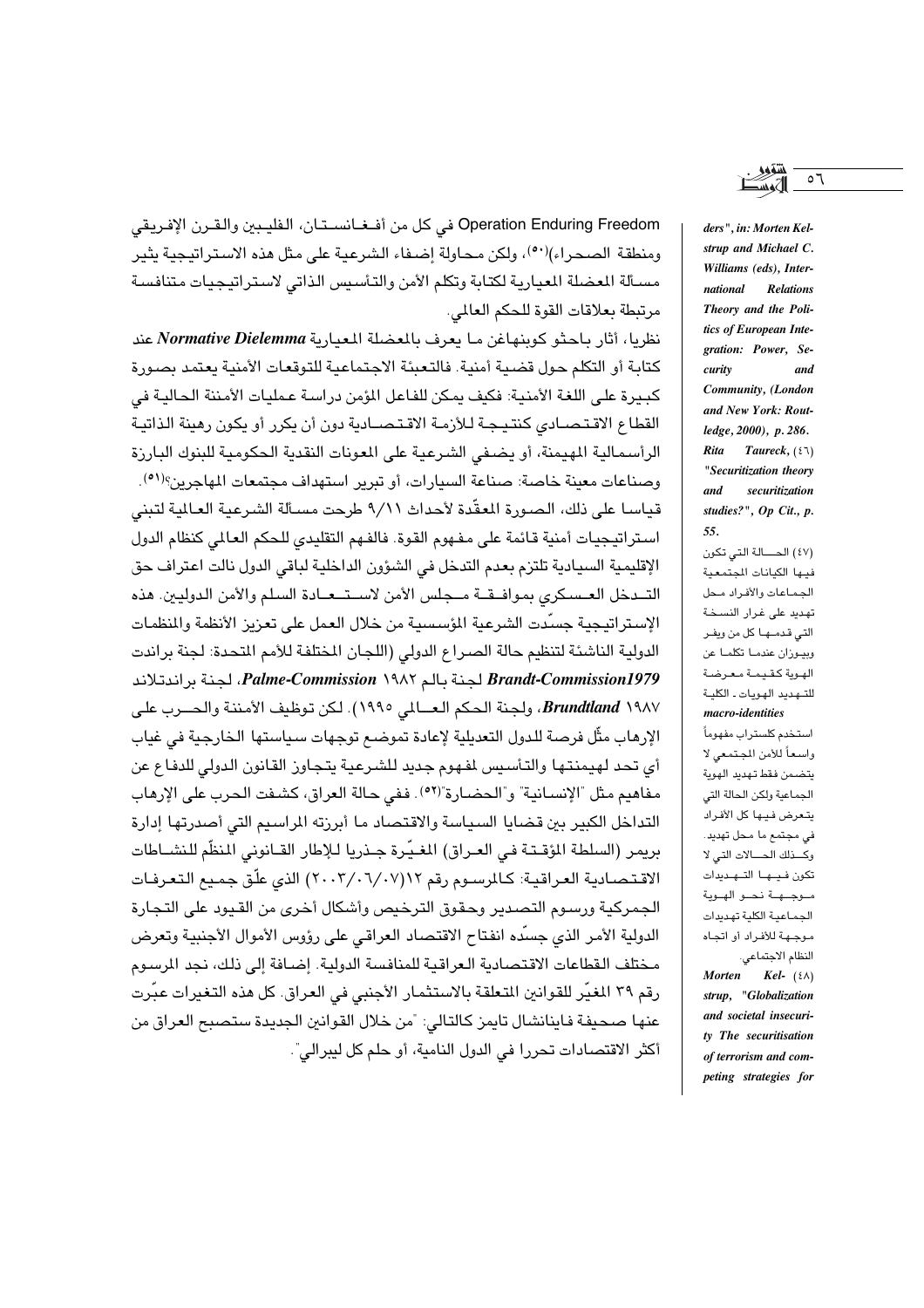حسب مدرسة باريس، طرح ما يعرف بالتهديدات الجديدة: المافيا والإرهاب، والجريمة المنظمـة، والاتجـار بالبشـر، عـمليـات التـهـريب الـحدودية، والـهـجـرة غير الشـرعيـة، وكذلك التدفق الـهائل للاجئين سـاهـم في خلق روابط بين الأزمـات الاجـتـمـاعيـة والاقتـصـادية في المجتمعات الغربية مع البطالة، وصعوبات دولة الرفاه، وظهور ما يعرف بالجرائم البسيطة والوضع العالم (٥٣) خاصة بعد أحداث ٩/١١ والخطابات التي قدمتها الولايات المتحدة الأميركية وحلفاؤها المؤكِّدة على ضرورة عولة الأمن، ما ساهم في الترويج لفكرة اللاأمن العالمي الذي يعزي إلى تطور تهديدات الدمار الشامل المستمد من المنظمات الإرهابية أو الإحرامية والحكومات المدعمة لها . حيث تفترض هذه العولة تحاوز الحدود الوطنية، والزام فواعل أخرى في الحقل الدولي للتعاون، وفي نفس الوقت تجاوز التمييز التقليدي بين عالم الحرب، الدفاع، الإستراتيجية والنظام العالم، وعالم الجريمة، والأمن الداخلي، والنظام العام وتحقيقات الشرطة. الدمج بين الدفـاع والأمن الداخلي ضـمن شـبكات مـترابطة، أو ضـمن حـقل "مـهنبي إدارة القلق" (الـلاأمن) يعتـبـر قلب التـحـولات المتعلقـة بالشـرطيـة العالمية(٥٤)، حسب هذه الرؤية الوظيفية للأمن واللاأمن يمكن الحديث عن العولة في الإطار النظري لمرسة باريس من خلال الأطر التالية:

أولا، تعيين حقل مهنيي اللاأمن

بالاعتماد على مفهوم مجتمع الخطر لاولريش بيك أو تعددية التهديدات أعاد باحثو المدرسة مناقشـة منطق الأمننة الذي قدمـه كل من بيـوزان وويفـر من خـلال طرح الإشكال التـالي: كيف يمكن لجتمع يطغي عليه عدد لا يحصى من الخاطر التمييز بين الخاطر الوجودية والعادية بالاعتماد على مفهوم الأمننة الذي يفرض تخصيص مخاطر معينة كتهديدات وحودية؟

الإجابة عن هذه الإشكالية يقدمها حسب بيغو كل من: مهنيي الشرطة الحضرية، الشرطة الحنائية، وشرطة مكافحة الإرهاب، الجمارك، مراقبة الهجرة، الاستخبارات، تكنولوجيا المعلومـات، أنظمـة المراقـبـة البـعيـدة المدى والكشف عن الأنشطة الإنسـانيـة، الـحفـاظ على النظام، إعادة إرساء النظام، تهدئة وحماية المناطق الحضرية، والعمل النفسي، وذلك من خلال مـا يعـرف "بسلطة الإحـصـاءات" المسـتمـدة من الإجـراءات الـتقنيـة لـجمع وتصنيف البيانات. هذه السلطة تسـاهم في: أولا، تأسـيس حقل الأمن يدرك فيـه المهنيـون تمايزهم وتنافسهم حول احتكار المعرفة الشرعية لما يشكل قلقاً مشروعاً أو تتهديداً حقيقياً(09)، وبعبـارة بورديو Bourdieu الحـقل كـمـنهـجـيـة أو شـبكة من العـلاقـات الموضــوعـيـة بين اللواقف(٥٦)، ثانيـا، من خلال اسـتبـعـاد بعض الخطابات البـديلة وإقصـاء معـارضـة غـير المهنيين يتـأسس الـحقل بين هؤلاء المهنيين وفق لعبة مـعينة وقواعد تفترض نمطاً معيناً من

in: Stefano Guzzini and Dietrich Jung (eds), Contemporary Security Analysis and Copenhagen Peace Research (London: Routledge, 2004), p. 106-107.

global governance",

Buzan,  $(29)$ **Barry** "The War on Terrorism: the new Macro-Securitization", Oslo Workshop papers, Oslo, (2006), p. 1-5. (٥٠) للتفصيل أكثر انظر .<br>موقع الحلف على الشبكة: http://www.nato.int/ cns/en/natolive/ topics\_52060.htm Catherine Cha- $(0)$ 

rett, "A critical Application of Securitization **Theory** Overcoming the Normative Dilemma of Writing Security", **ICIP** Working Paper. Barcelone, 2009), p. 15.

Morten Kel- $(0 1)$ strup, "Globaliztion and societal insecurity The securitisation of terrorism and competing strategies for global governance". Op. Cit., p. 114-115. Dider Bigo,  $(05)$ "The Möbius Ribbon Of Internal And External Security(Ies)" In Mathias Albert Et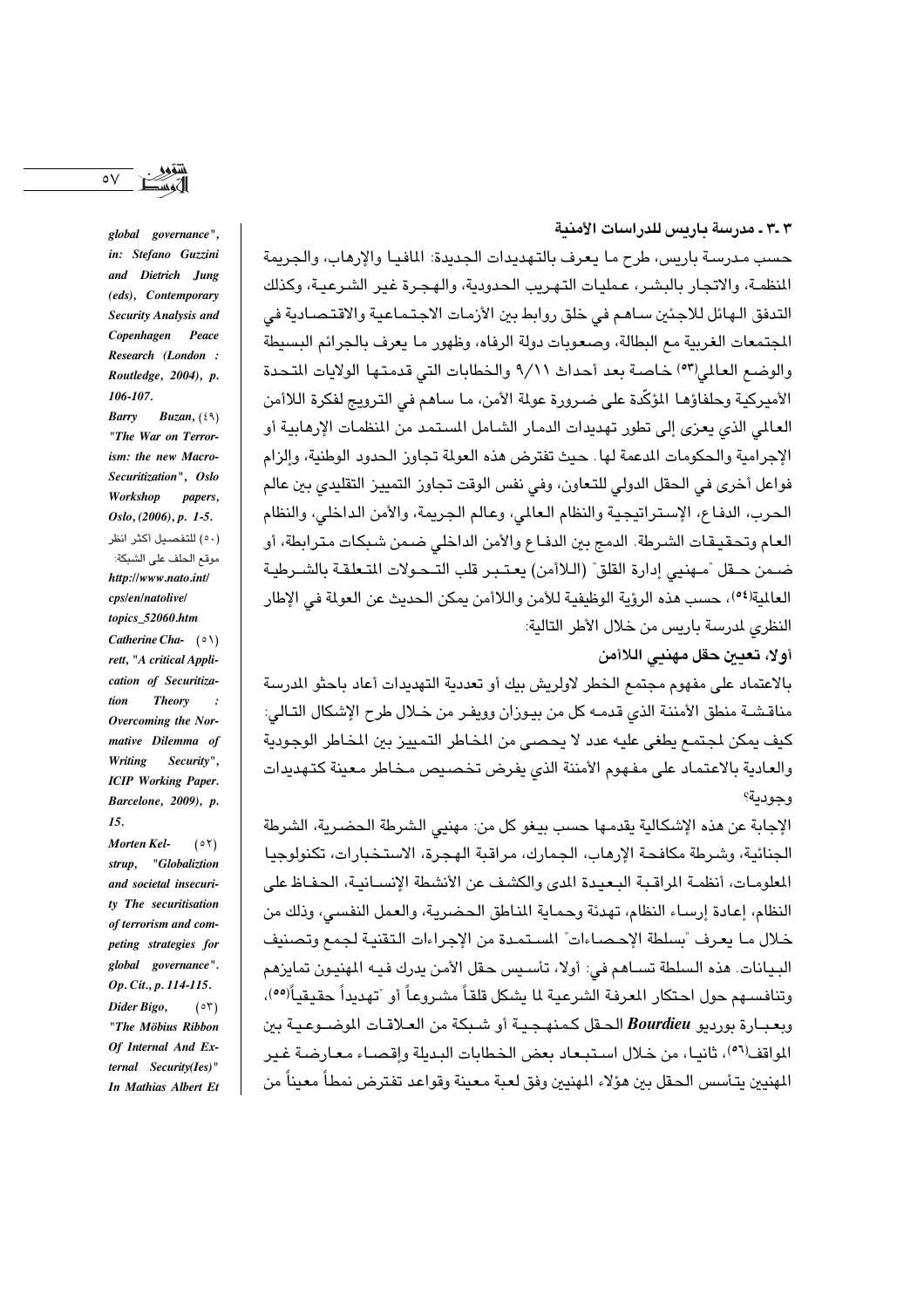التنشئة الاجتماعية أو وضع بعبارة بورديو Habitus من مسارات مهنية ومواقف اجتماعية معينة ليست معرّفة على نسق الحدود الوطنية<sup>(٥٧)</sup>. وبالتالي إستراتيجية لتجاوز الحدود الوطنية وتشكيل "تحالفات مهنية نقابية" لتعزيز مصداقية ادعاءاتهم ولكسب الصــراعــات الداخليـــة ضـــمن حــدود دولهم(٥٨). بـهــذا المعنى، اقــتــران اللاأمننة in)securitization) بمفهوم الحقل يمثل دعوة للباحثين لاكتشـاف العلاقات بين الوكالات الأمنية ووضعها وأدوارها ونشاطاتها وأطرها المؤسسية. الفواعل اذا كما تفترض المدرسة تشارك في صراعات الحقل، والتحليل من حيث الفضاءات الاجتماعية يتطلب التحقيق العملي لمصامين الصراعات على حدود الحقل، ومدى تأثيرها على وجود الحقل(٥٩)، بهذا المعنى، يمكن وضع التعريف التمهيدي التالي لحقل مهنيي اللاأمن وبشكل عام "إدارة القلق":

يعتمد الحقل بصورة أقل على الإمكانية الحقيقية لمارسة القوة، كما هو الحال بالنسبة لتحليلات هويز وفيبر في علم الاجتماع الكلاسيكي، حيث يمكن تعريف الحقل بوصفه وظيفة للإكراه. بل يعتمد على قدرة الوكلاء أو الفواعل لإنتاج بيانات القلق والحلول الحاضـرة لتسـهـيل إدارة القلق. كمـا يعتمـد على قدرة الناس والتقنيات لإدارة أبحـاثهم ضمن هذه المجموعة المكتشفة من البيانات على المستوى الروتيني، لتطوير الارتباطات، واللفات التعريفية، وتصنيف أولئك الذين يجب تحديدهم ووضعهم تحت المراقبة"(٦٠). ثانيا، الشرطية ومنطق إدارة الخطر

أصبحت النشاطات الشرطية أكثر اتساعا من خلال الارتباطات بين مختلف المؤسسات وعملها ضمن شبكات عبر وطنية، وذلك عند الحديث عن القضـاء الأوروبي Eurojust. والشرطة الأوروبية Europol. هذه النشاطات الشرطية والمختصة بالمراقبة وحفظ الأمن العام تتم الآن عن بعد خارج الحدود الوطنية. حيث أصبحت أنظمة الشرطة الوطنية مهيكلة ضمن شبكات متباينة تعتمد على الموارد الدولية وفقا لتخصصاتهم المنية المبنة كالاتجار بالمخدرات والإرهاب وحفظ النظام، وأعمال الشغب في مباريات كرة القدم. مثل: إيفاد مستشاري الأمن الداخلي إلى الخارج، في القنصليات التي تصدر التأشيرات التي تسمح للناس بدخول منطقة شنغن Schengen فمن ناحية، تؤثر على شركات الطيران والتي بدلا من الشرطة فوّض إليها مـهمة التـحقق من جوازات السـفر واستئجار حـراس أمن خاصـين وتدريب موظفيها للقيام بمهام المراقبة، ومن ناحية أخرى، فإنها تحوِّل دور الجيوش من بناء السلم وإعادة الإعمار إلى الإشراف على أنشطة الحريمة المنظمة المحتملة التي بمكن أن تؤثِّر على الأمن الداخلي. وأخيرا، إنشاء روابط مع وكالات الاستخبارات من خلال تبادل نفس قواعد البيانات".

تنوع التخصصات يعني أن الشرطة لا تشكل شبكة متجانسة واحدة ولكن "فسيفساء"

Al (Eds), Identities. **Borders**, Orders : Rethinking International Relations Theory( Minneapolis,  $MN:$ **University Of Minne**sota Press, 2001), p. 91-92.

Didier Bigo,  $(05)$ "Globalized (in) Security: The Field and the Ban-opticon". in Didier Bigo and Anastassia Tsoukala (eds), Illiberal Practices in Liberal Regimes. (Paris: L'Harmattan, 2006) P. 10- $\mathbf{11}$ 

Bigo, Didier,  $(00)$ "Globalized (in) Security: The Field and the Ban-opticon", Op. Cit., p 10-12.

Pierre Bourdieu  $(07)$ et Loïc J. D. Wac-Réponses, quant. (Paris: Seuil, 1992), p. 73.

 $(0V)$ Mathieu Deflem, "Bureaucratization and Social Con $trol:$ **Historical** Foundations of International Police Cooperation", Law & Society Review, Vol. 34, No. 3(2000), p. 739-747, Didier Bigo, "Liason Officers in Europe; New Officers in the European Se-Field?"?in curity

 $\circ \wedge$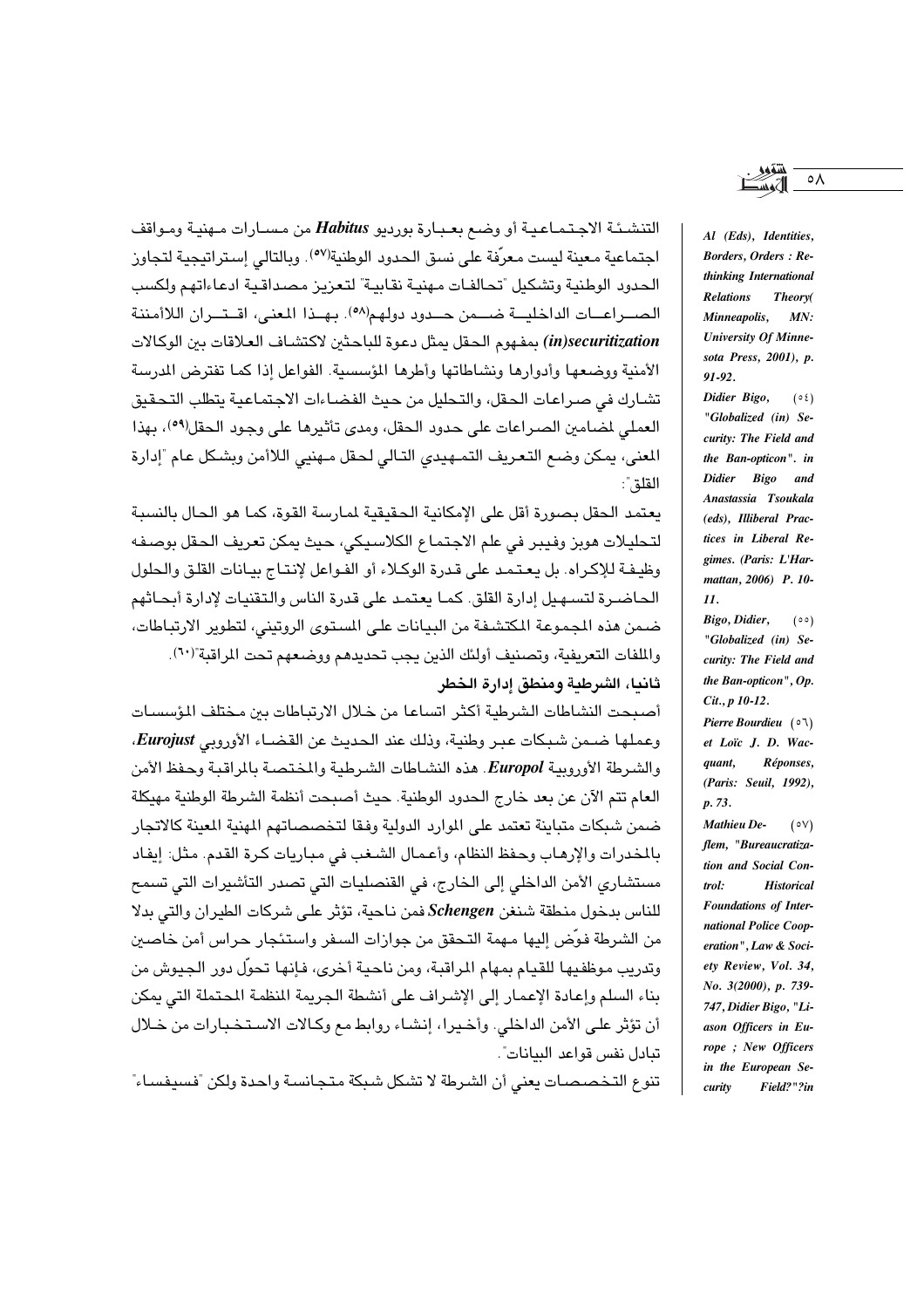$\circ$  9

James W. E. Sheptycki (ed.) Issues in Transnational Policing (London, Routledge **September**  $2000$ , p. 67-100. (٥٨) على سبيل الثال: محساولة (DST) إدارة المفابرات الداخليسة ومكافحة التجسس الفرنسية إثبات قوتها ضد الجهاز المسؤول (DGSE) عن الاستخبارات الأجنبية الفرنسية بشأن المعلومات التعلقة بالجماعات الإرهابية في شمال إفريقيا لوضع فى الواجهة تبادل الخدمات بين الوكلاء العساملين على الإرهاب وأولئك الذين يعملون على مكافحة التجسس. نتيجة ذلك، تأســــيس روابط بين خدمات أجهزة المابرات المغربية، التونسية، الجزائرية والسورية والتى كسانت مسعسارضسة للعنصرية/الوطنية التى تضطلع بها الوكالات الفــــرنســــيـــــة. وضـع  $(DST)$ بعض أعـــضـــــاء معارضى الحكومة لهذه الدول والذي يعيشون في فرنسا تحت المراقبة (خاصة فيما يتعلق بمحاولات الاغتيال)، مامكنها من الحصول على معلومات أكثر دقة عن  $(DGSE)$ كما استخدمت هذه الشبكة العبر وطنية لتعزيز موقفها الداخلي. الأمر نفسه عند الحديث عن المنافسسة بين مكتب التحقيقات الأميركي

تريط بين النشـاطات الشـتركة سواء على مسـتوى الهوية (الفرنسية والبريطانية والألمانية، أوروبا الغربية والجنوبية)، والمهن (الشـرطة والشـرطة العسكرية، ومـوظفى الجـمـارك)، المستوى التنظيمي (الوطني والمحلي والبلدي)، المهام (استخبارات، ومراقبة الحدود، والشرطة الجنائية)، المرفة (تصورات التهديدات وهرمية الأعداء)، والابتكار التكنولوجي (نظم الكمبيوتر، والمراقبة الإلكترونية). كل هذه النشاطات تشـارك في ما اصطلح عليه "باستخلاص معلومات الأمن الداخلي في الخارج" حيث تسلط الراقبة نفسـهـا على الفضباءات والدول والأشيخاص الذين يعتبرون تهديدأ أو خطرأ للأمن الوطني والنظام العام(٦١). وبالتالي، تعمل الراقبة بمفهوم الاستخبارات التقنية على التحكم في تحركات الأفراد الداخلية والخارجية كالتأشيرات مثلا(٦٢). هذا الاتجاه يظهر بوضوح من خلال تطور تكنولوجيات المراقبة المخصصة للقطاعات الأمنية(٦٣) على سبيل الثال لا الحصر: تقنيات حوسبة البيانات الشـخصية والبرمجيات التي تسمح بتخزين وتبادل ونقل هذه البيانات بصيغة سريعة وأمنة أصبحت تلعب دوراً حاسماً في هذا الإطار. فقد تم الجمع بينهـا وبين الأشكال التـقليدية لـتـحديد الهـويـة من خـلال إدراج الرقـائق (RFID ) التي ازدهرت الآن من خلال طلبات الحصول على التأشيرات، وجوازات السفر، بطاقات الهوية وتصـاريح الدخول إلى بعض المناطق المحددة، والمنافسـة بين الاتحـاد الأوروبي والولايات اللتحدة الأميركية في الصناعات الأمنية التعلقة بالمرفة البيوميترية، والبرمجيات لاستخراج البيانات وإدماج حماية البيانات في هذه البرامج والتقنيات تمثل عنصراً أساسياً في السياق المفسر للجهود على جانبي الأطلسي لتعبئة شراكة معينة بين القطاعين العـام والخـاص'٦٤). مما سـبق ذكره نسـتنتج أن الحديث عن المراقبـة في مدرسـة باريس يشير إلى الارتباط الوثيق بأفكار المفكر ميشال فوكو M. Foucault عندما تكلم عن فكرة البانويتيكون panopticon كنوع معين من البناء المعماري للسجون صممه الفيلسوف الانجليزي بنثام J. Bentham أواخر القرن الثامن عشر ـ لفـهم كيف يعمل المجتمع عموما. الهدف من بنية البانوبتيكون هو تمكين الحارس في البرج المركزي من مراقبة جميع السجناء المتجزين في زنزانات فردية حول البرج من دون أن يدركوا بأنهم مراقبون، ما يخلق شعور العرفة غير الرئية لدى السجناء. فالتأثير الرئيس للبانويتيكون هو إحداث حالة من الرؤية الواعية والدائمة لدى السجين، ما يضمن الأداء التلقائي للسلطة أو الحلم الدائم للقوة بأن تكون لها طريقتها بدون المارسة المرئية للإرادة التي تنتج المقاومة(٦٥). نفس المنطق طبقه دير ديريان في حقل العلاقات الدولية عندما حاول الإجابة عن الإشكالية التالية: في سياق ما بعد الحداثة كيف يمكن للسلطة ـ نظام/مؤسسة ـ المحافظة على الاستقرار وتطبيع العلاقات مع الدول أو الكيانات الغير في سياق الحديث عن الهيمنة الغربية وفي نفس الوقت، تأسيس الهيمنة في ظل التنويعات والانقسامات على المستوى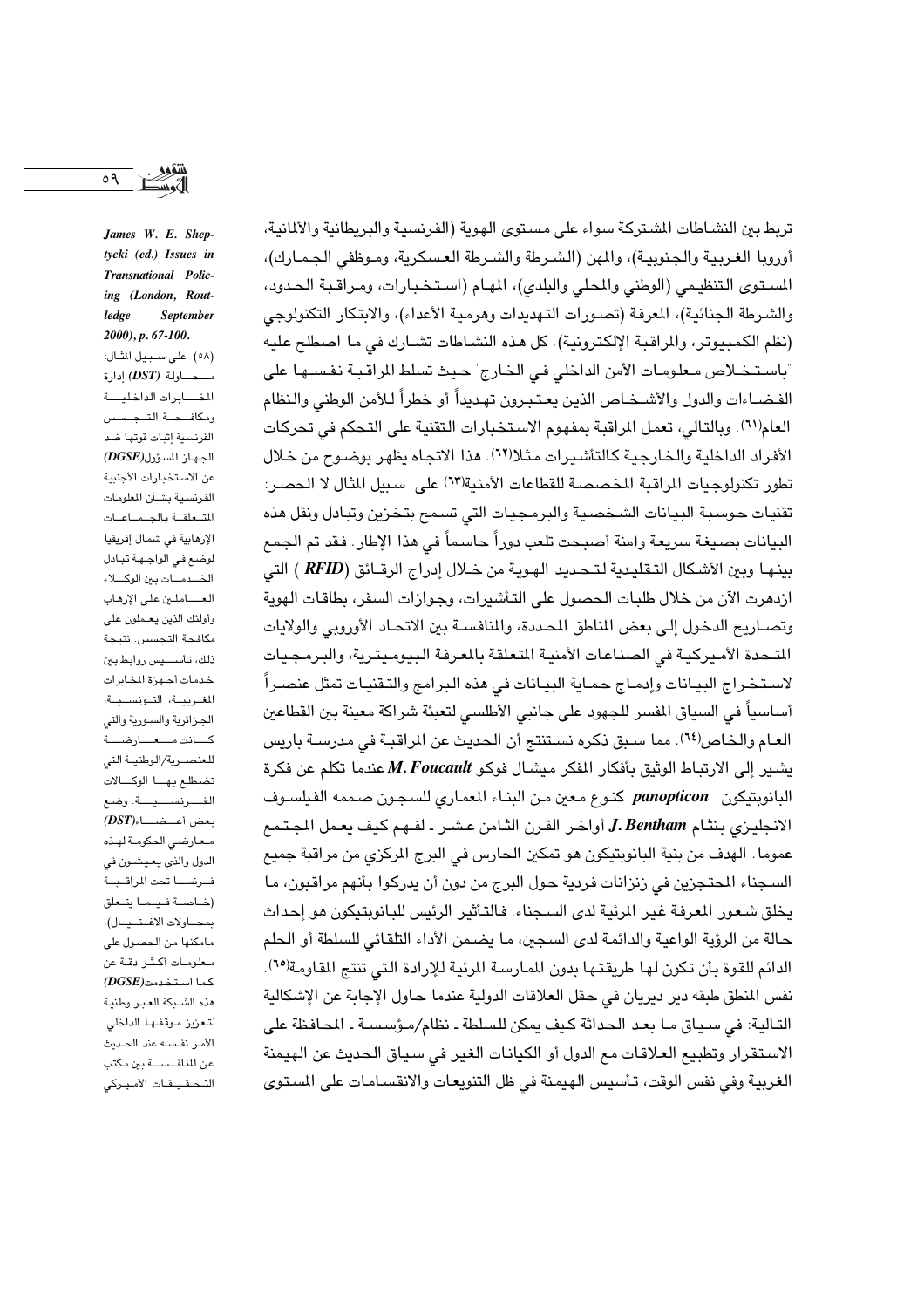اللحلي؟ حسب دير ديريان، في مجتمع فوضوى ليس هناك برج مراقبة مركزي لاستقرار العـلاقـات، ليس هناك بـانوبتـيكون لتـحـديد وتوقـع الـجنـح، ولكن هـناك اسـتـقـرار تطبـيع للانضباط، القوة التكنواستراتيجية للمراقبة. هذا البانويتيكون الجديد يتخذ أشكالا متعددة كاستخبارات الاتصالات، الاستخبارات الالكترونية، استخبارات الرادار، استخبارات القياس عن بعد والصور. هذا ما يشكل نوعاً جديداً من السلطة في العلاقات الدولية، فالاستخبار ات الإنسانية (نوع من الاستخبار ات تستمد الملومات من مصادر بشرية) لعبت ولا تزال تلعب دوراً مهماً في استقرار العلاقات من خلال اليقظة والحذر، ولكنها تفتقر إلى قوة الانتشار والثبات التي يتميز بها نظام الاستخبارات التقنى، فضلا عن القدرة على تقديم معلومات مفصلة خالية من القيم عن مـوضـوع المراقـبة. فـقـوة الاستخبارات التقنية تكمن في جو الحقيقة التوضيحية الميطة بالصورة. وبعبارة دير ديريان"الصورة لا تكذب"(٦٦). هذا التحليل الفوكولتي لمنطق التهديد بالانتقال من الأمن إلى المراقبة، وتأثير صناعة الأمن في تأطير تقييمات التهديد ومواطن ضعف المجتمع ساعد على تطوير نوع أخـر من الدراسـات لا يقتـصـر علـى دراسـة التـهديدات الوجودية بمنطق الأمننة النخبوي حسب أنصار مدرسة كوبنهاغن واستلزامية العدو والصديق. ولكن على المستوى الأمنى الحالي، جو الشك والريبة في سياق أحداث ٩/١١ والحرب على الإرهاب فتح الطريق أمام استخدام تقنيات محددة لتعريف الجماعات وتطوير أشكال استخباراتية. أصبح تركييز الأمن المصوري من خللالها على الخطر أو "إدارة الخطر" Risk كمتغير تحليلي جديد طوره في حقل الدراسات الأمنية كل من أولريش بيكManagement وأطروحته حول مجتمع الخطر، إضـافـة إلى الكتـابات المستـوحـاة من فكر فـوكـو التي تصورت الخطر كشكل معين من أشكال الحكوماتية Governmentality).

فعلى خلاف الارتباط التقليدي لفهوم الأمن بالحرب والعنف في حقل العلاقات الدولية، وادعاء أنصار كوبنهاغن بضرورة التمييز بين الأمن والخطر لأن الأسئلة التى يثيرها الأخير لم توجه بنفس معنى التهديد والبقاء والاستعجالية، قدم باحثو مدرسة باريس مأسسة جديدة للأمن تعتمد بصورة كبيرة على المارسات الروتينية للبيروقراطية حيث تحليل وإدارة وحسـاب الأخطار تلـعب دوراً مركـزياً. ولمحـاولة التـقليل مـن اللايقين وحـالة الطوارئ حسب الباحثة "ارادوا" فهمنا العام للمخاطر يستند إلى فرضية إمكانية تصنيف الخطر والى حد ما توقعه. أو بعبارة روز Rose يفهم الخطر كعائلة من طرق التفكير والتصرف تنطوي على حسابات المستقبل المحتمل في الحاضير تلبها التدخلات في الوقت الحاضر من أجل السيطرة على هذا المستقبل المحتمل"(٦٨).

من جهة أخرى، ارتباط الخطر بعلاقة محددة بالمستقبل من خلال رصد ومحاولة حساب ما يمكن للمستقبل أن يقدمه، والحاجة إلى مراقبة والحد من أثاره الضارة المحملة يشير ووكمالة المضاير ات (FBI) الأميركية (CIA) وإدارة مكافحة المخدرات الأميركية المنافسات العبر (DEA) وطنيسسة أثرت على السياسات المعارضة في الخارج، كما في حالة أفغانستان والمنظمات السرية كالقاعدة فى فترة التسعينات. انظر: Didier Bigo, "Globalized (in) Security: The Field and the Ban-opticon.Op. Cit., P.41.  $C.A.S.E. College. (99)$ tive, Op.cit, p. 458. Didier Bigo,  $(7.)$ "Globalized (in) Security: The Field and the Ban-opticon". Op.  $Cit., p. 23.$ Didier Bigo,  $(11)$ "Globalized  $(in)$ Security: **The** Field and the Banopticon". Op. Cit., p  $17 - 18.$ *Ibid., p. 22.*  $(77)$ (٦٣) حيث تم الاستفادة مؤخرا من تعدد أشكال المراقسبسة المزدهرة في الشركات الخاصة ـ التى تسعى جزئيا إلى معرفة المزيد عن المستهلكين ـ ونقلها إلى البيروقراطيات العامة: فتم إنشاء في المجال الأمنى ما يعرف بتجمع المراقبة -surveil lance assemblage أصبع الآن موضوع محاولة من جانب أجهزة

٦.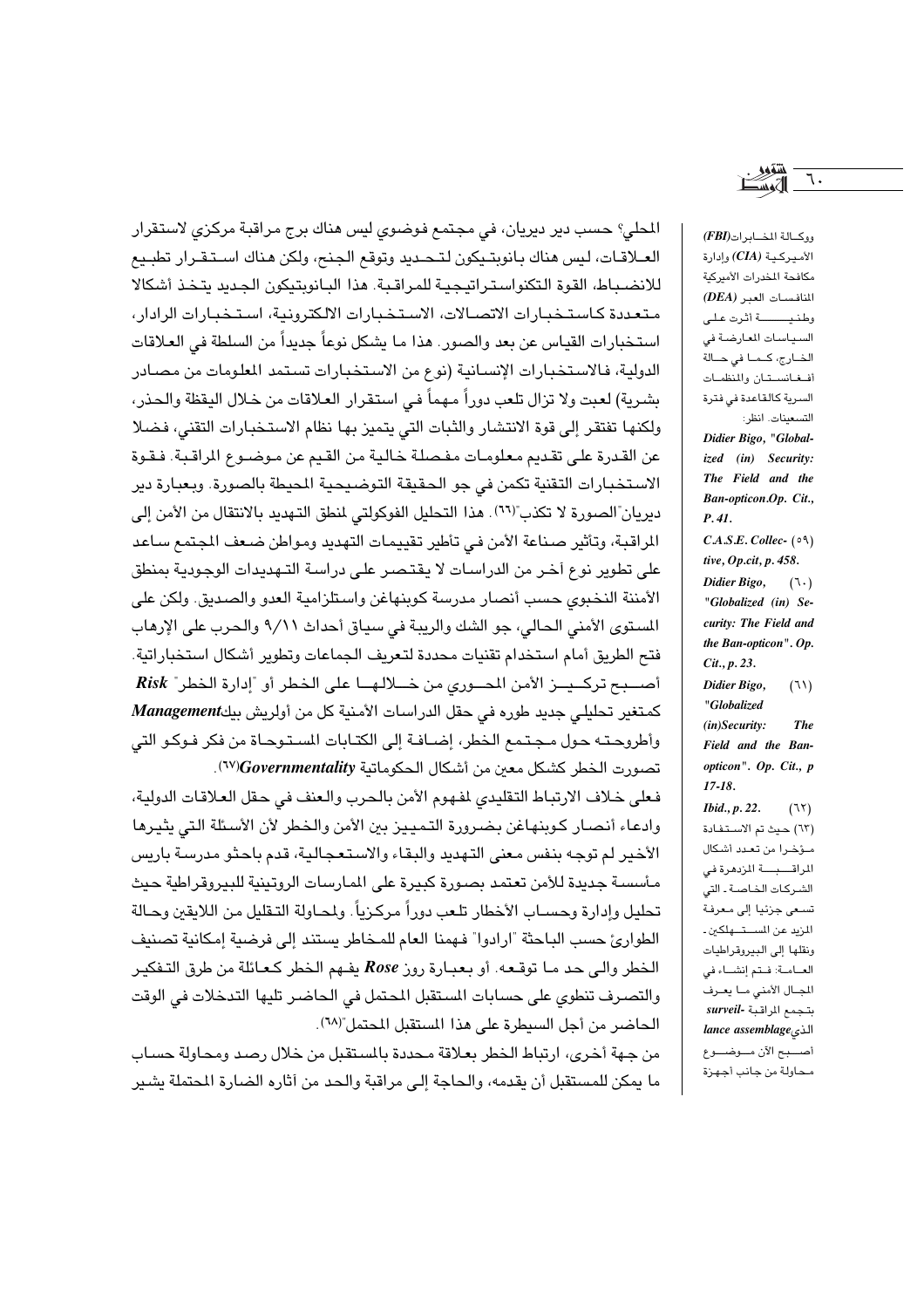إلى استلزام اللايقين بالخطر؛ عدم التيقن من العلاقة بين السبب والنتيجة يجعلنا نتشبث حسب جـونز بقشــة من الاحـتـمـال(٦٩). فمن خــلال التمـييـز بين الـخـطر الواقـعي الملموس والافتراضى جادل ايريكسون بأخلاقية قرارات إدارة الخطر لمواجهة اللايقين. فالحديث عن إدارة القلق كشكل من أشكال الحكومة يشير بصورة استلزامية إلى نمط معين من الأخلاقية العملية ـ المتعارضة مع الأشكال التقليدية للتفكير الأخلاقي والقضائي ـ فبدلا من إلقاء اللوم والمسؤولية على الفاعل الفردي تميل مقاربة إدارة الخطر باتجاه الاعتبار البنيوي للمسؤولية، فمنع الخسارة، والحد من الضرر، والتعويض الفعّال يتحقق بسـهولة عن طريق العمل التعاوني والمسؤولية الشتركة. إذا، الخطر مرتبط بالتقييمات الأخلاقية للتهديد يستخدم في الثقافة السياسية لتعبئة الجتمعات الأخلاقية للتعامل مع التهديد بطريقة معينة ولتعزيز المساءلة(٧٠)، اذا، يمكن التمييز بين التهديد والخطر حسب كاستل كالتالى:

"استقلالية مفـهوم الـخطر عن التـهديد فالـخطر لا ينشـأ من حـضور تـهديد مـحدد وبـقيق مـجسد فـي فرد او جـمـاعـة.. في الواقع لـم تعـد هـناك عـلاقــة فـورية مع الموضـوع لانعـدام وجـود الأخــيـر. السياسات الوقائية الجديدة لم تعد تعالج الأفراد ولكن العوامل والارتباطات الإحصائية للعناصر غير التجانسة، بحيث يتم تفكيك موضوع التدخل ومن ثم يتم إعادة بناء مجموعة من العوامل السؤولة عن إنتاج الخطر. فهدفهم الرئيسي ليس مواجهة حالة خطيرة محددة ولكن توقع كل الأشكال المحتملة لظهور الخطر" (٧١).

الحديث عن منطق إدارة الخطر في حقل الدراسات الأمنية يرتبط بصورة كبيرة بدراسة ما يعرف بصناعة التأمين ضد المخاطر. حسب التحليل السابق، قدمت عملية إدارة الخطر عنصرى اللايقين والمجهول في قلب عمليات الحكم. وبالتالي، يقتضى منطق المراقبة التـقليـدى الحكومى تحليل إمكانيـة منـع العنف المحتـمل وقـوعـه من طرف المجـمـوعـات الصغيرة، ورصد المستقبل للحد من اللايقين من خلال التقنيات والتنسيق أو ما يسمى باللغة الرسمية "الوقاية" والتي تعمل في الواقع بصورة استباقية بصورة عامة.

يمتاز مفهوم التئمين حسب الباحثة ارادوا بتمثيل للمستقبل وجعل الاحتمالات حقيقة من خلال نمذجة المستقبل في الحاضر. فتأمين الإرهاب مثلا يحدد من جهة مستقبل الأحداث الكارثيـة من خـلال تصـور إمكانيـة الهـجـمـات الـكيمـيـائيـة والنووية، ومن جـهـة أخـرى يقوم بمحاولة توسيع حقيبة التأمين وتمثيل هذا المستقبل كاستمرارية متواصلة للحاضر، أي ضمان استمرارية الحياة الاجتماعية والاقتصادية يتحمّل تبعات الخسائر والتعويضات من قبل ليس فقط العمل الحكومي ولكن يمتد الى الشركات والأفراد<sup>(٧٢)</sup>.

فـعـجـز الوكـالات الأمنيـة العـامـة على الطمـأنـة والحمـايـة في مـواجـهـة توسـع نطاق بيـئـة التهديدات ساعد على ظهور الدور المتنامي للشركات الأمنية الخاصة أو خصخصة القطاع

مختلفة من المعلومات، وخــاصــــة بين أجــــهـــزة الاستخبارات العسكرية وصناعة الأمن. انظر: Didier Bigo and others, "The Changing Landscape of European Liberty and Security", Op. Cit., p. 10. *Ipid., p. 10-11.* (12) J. der Derian,  $(10)$ "The Space of International Relations: Simullation, Surveillance, and Speed", International Studies Quarterly, Vol. 34. No. 3(Sep, 1990), p. 303.

*Ipid.*, *p.* 304 -  $(11)$  $305.$ 

Oliver Kessler  $(\forall)$ and Wouter Werner, "Extrajudicial Killing as Risk Management", Security Dialogue Vol. 39, No. 2-3, (April, 2008), p. 291.

Nikolas Rose,  $(\lambda)$ "The Politics of Life Itself", Theory, Culture & Society, Vol. 28, No.6(1999),  $p.7$ .

John Adams,  $(19)$ "Risk and Morality: three framing devices" in Richard Ericson and Aaron Doyle  $(eds)$ , Risk and Morality (Toronto: Uni-

 $71$ 

الاستخدارات لربط طبقات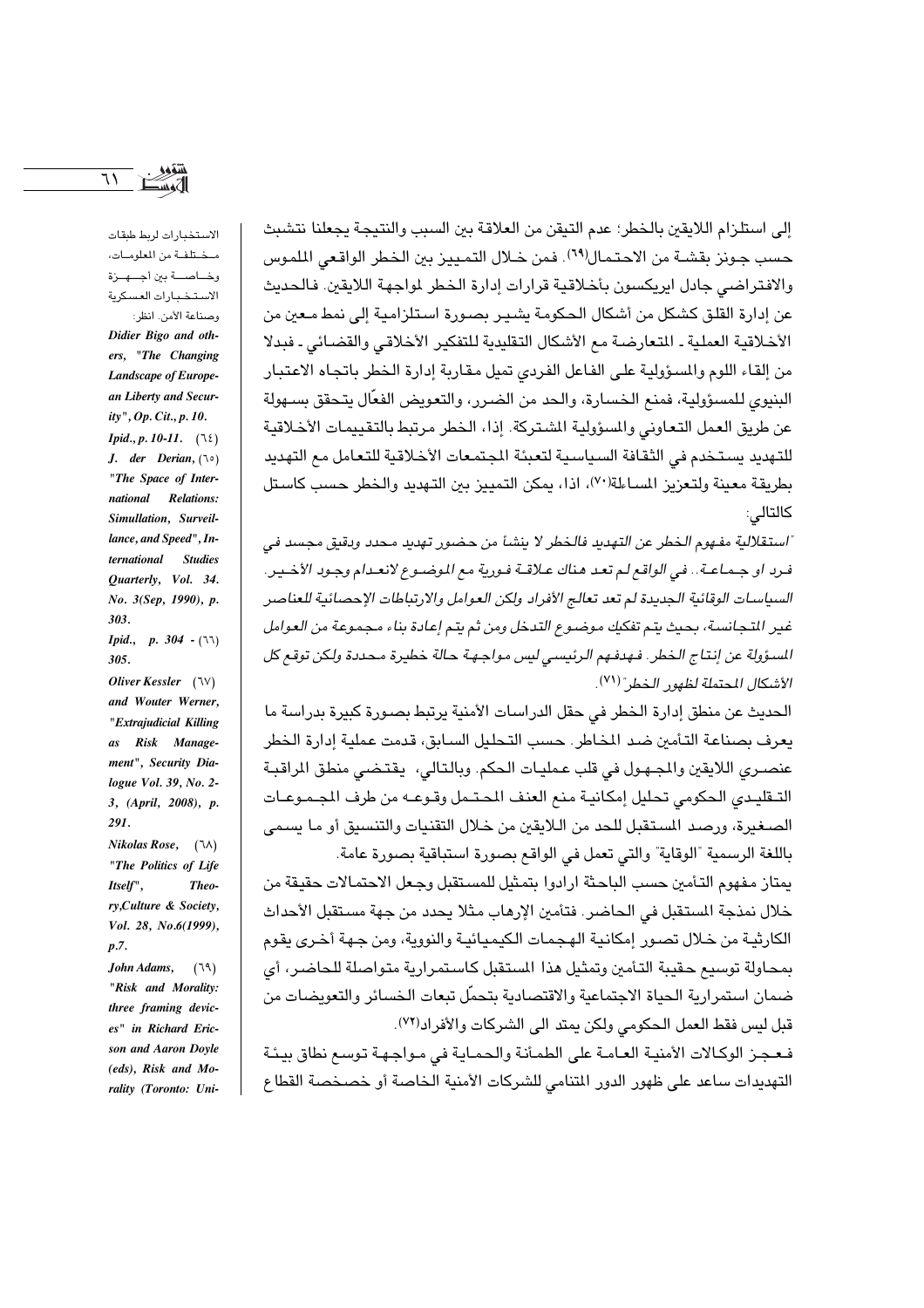الأمني، الأمر المساعد على ليس فقط توضيح الطبيعة التحولية للحقل الأمني المعاصر ولكن التمييز بين الداخل والخارج في إطار المقاربة النقدية للأمن، ومن أمثلة ذلك شركات الأمن الخاصة (PSCS) والشركات العسكرية الخاصة (PMCS)(٧٣) باعتبارها احد أهم التطورات في مجـال الأمن الدولي ظهـرت حسب سـينجـر نتيـجـة: نهـاية الـحرب البـاردة، وتحول طبيعة الحرب الرتبطة بالخطوط التقليدية بين الجنود والدنيين، والاتجاه العام نحو الخصخصة والتعاقد الخارجي للوظائف الحكومية. ولكن على الرغم من المساعدات الواسعة التي تقدمها هذه الشركات العسكرية الخاصة من الدعم المسلح للحكومات (حالة العراق وأفغانستان)، وعمليات حفظ السلام التابعة للأمم المتحدة وللمنظمات غير الحكومية، إضافة إلى الدعم اللوجيستي والسـاعدة التقنية والتحليل الاستخباراتي. إلا أنها حسب اندرو تثير مجموعة من القضايا العملية والأخلاقية والقانونية المتعلقة باحتكار القوة، ومسألة الصناعة العسكرية الخاصة ومستقبل الحبوش النظامية(٢٤).

فكرة أخرى أشار إليها البيان الجماعي للمقاربات النقدية للأمن في أوروبا حول دراسة التأمين ضد المخاطر بالإشارة إلى إستراتيجيتين. أولا، من خلال وصف انتشار الأمن كنوع واسع من الجهود لتصور ومعالجة المشاكل الاجتماعية من حيث المخاطر، مثل إدارة المخاطر المالية، والضمـان الاجتمـاعي، وخدمـات الشـرطة والدفـاع الوطني والسـيـاسـات السيئيية وغييرها. ومن جيهة أخيري تقيدم بيكر T. Baker فكرة "احتيضان الخطر" كإستراتيجية تغير مسؤولية الخطر من المؤسسات إلى الأفراد والشركات<sup>(٧٥)</sup>، خاصة مبـادرات صناعة إعـادة التأمـين والأسـواق الماليـة لتطوير أليـات لتمـويل خسـائر الكوارث (الطبيعية /الصطنعة)، والتي هي في الواقع حسب بوجن Bougen مأمننة من قبل شركات التأمين الخاصة(٧٦).

القضيبة التي أثارها باحثو المرسبة من خلال التميييز بين الخطر وغييره من المفاهيم كالتهديد أثار تحديات انطولوجية وابستيمية للأمن: انطولوجيا، من خلال تحويل الخطر لتحقيق الأمن نحو المزيد من المـارسـات المتباينة والمسـهبـة لا يمكن تمثيلها عبر ثنائيـات بسيطة: العدو والصديق أو الأمن والسياسية. ممارسات الخطر إذا، تتداخل مع أو تنافس الحقل السياسي والعسكري المرتبط عادة بالأمن. أما ابستيميا، وفي حين أن المارسات الأمنية ترتكز أساسا على إمكانية تحديد وتقييم بصورة عملية التهديدات، فإن الخطر يعيد تشكيل بين مـا هـو قـابل للمـعـرفـة عن طريق تقـديم الـلايقين والمجـهـول فـي قلب عـمليـات الحكم(٧٧). وبالتـالي، اعتمـد العديد من البـاحـثين هذه الثـغرة لانتقـاد المبارسيات الأمنيـة القائمة على مبدأ الشك والريبة وليس على واقع ملموس، وفي الواقع عدم تواجد معلومات موثوقة (منطق الشك والريبة وليس واقعاً ملموساً) حول العوامل المسؤولة عن إنتاج الخطر قد يصبح في الحالة القصوى سببا لتدخل وقائي (الحرب على العراق ٢٠٠٣ مثلا). versity of Toronto Press, 2003), p. 90. **Richard Victor**  $(V \cdot)$ and others, Insurance as Governance. (To-

 $p.68-69.$  $Robert Castel, (\forall \)$ "From Dangerousness to Risk", in: Graham Burchell, Colin Gordon and Peter Miller (eds), The Foucault Effect. Studies in Governmentality,(Chicago: Chicago University Press. 1991), p. 288.

ronto: University of

Toronto Press, 2003),

Claudia Aradau (VY) and van Munster, Rens, "Insuring Terrorism", **Assuring** Subjects, Ensuring Normality: The Politics of Risk After 9/  $II$ ". Alternatives: Global, Local, Political, Vol. 33, No. 2  $(2008), p. 196.$  $C.A.S.E. College. (VY)$ tive, Op. Cit., p. 464. في هذا الصدد يمكن رصــد مــجــمــوعــة من

الشركات الأمنية الخاصة مثل: شركة Aon plc هي شركة متعددة الجنسيات مقرها في بريطانيا تقدم خدمات إدارة المضاطر والتأمين وإعادة التأمين، ورأس المال البسشسرى والاستشارات الإدارية.

٦٢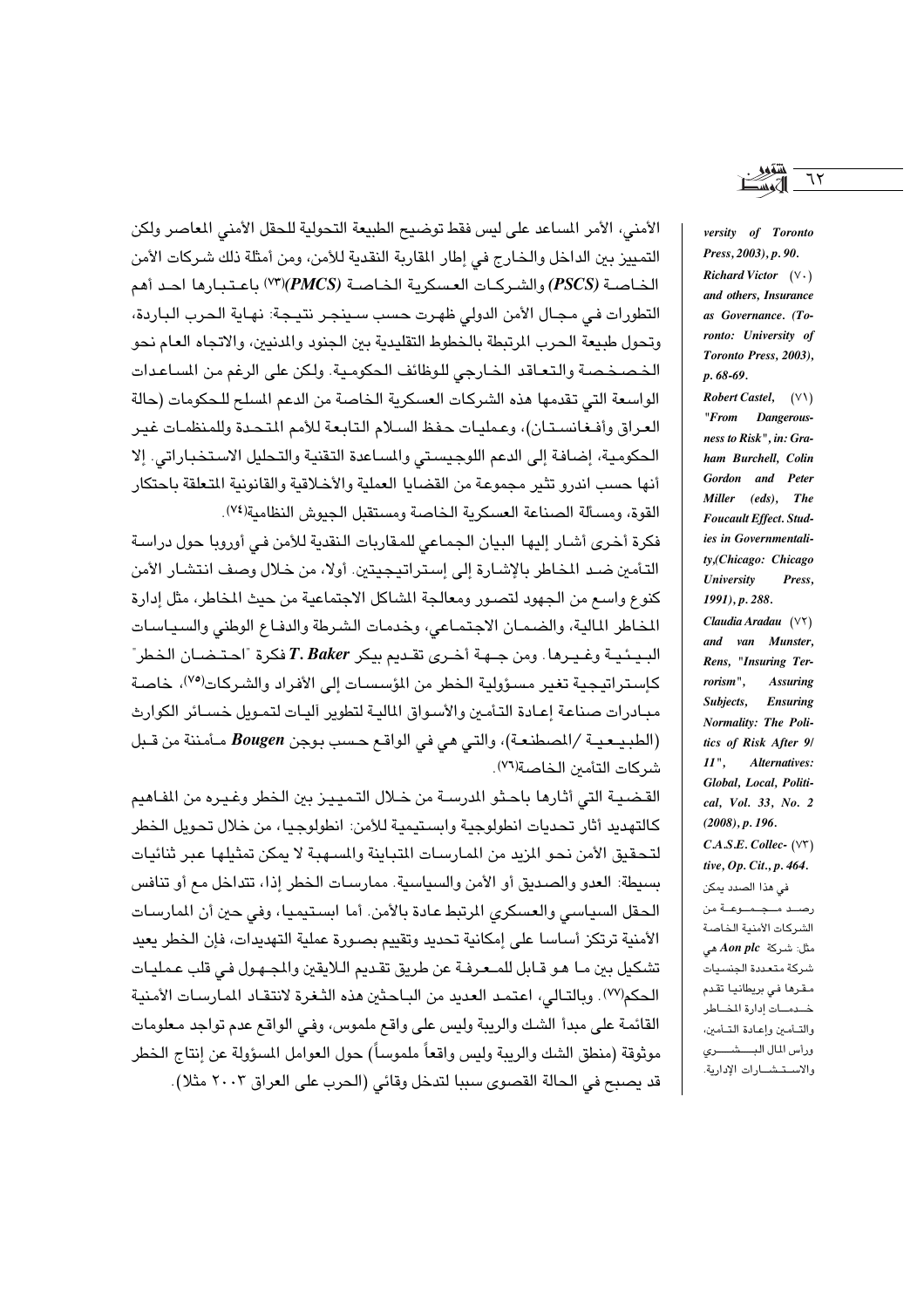$75$ 

تمتلك ما يقارب ٦٠٠ مكتب حول العـالم، ويعملون مع  $11...$  باسدا ب مـــــــوظف. فــي كـــــــانون الثاني/يناير ٢٠١٢، انتقل مقرها من شيكاغو إلى لندن. انظر موقع المؤسسة: http://www.aon.com/ about-aon/aboutaon.isp.

Deborah Avant.  $(V\xi)$ "The Privatization of Security and Change in the Control of Force", International Studies Perspectives, Vol. 5, Issue. 2  $(2004)$ , p. 153-157. **Tom Baker.**  $(V \circ)$ "Risk. Insurance. and the Social Construction of Responsibility", in Tom Baker and Jonathan Simon,  $(eds).$ Embracing Risk: The Changing Culture of Insurance and Responsibility. (Chicago, IL: University of Chicago Press,  $2002$ , p. 33-51.

(٧٦) صدرة أخبري من التأمين تمثلت في قانون تأمين مسخساطر الإرهاب  $\mathit{TRIA}$ الذي مرره مجلس الشبيوخ الأميركي سنة ٢٠٠٢ ووقىعــه الرئيس ج. بوش. حسيث أسس هذا القانون البرنامج الفدرالى لتأمين الإرهاب لإدارة نظام التعويضات المشترك العامة والخاصة لتأمين الخسائر الناجمة عن أعمال الإرهاب

من ناحية أخرى بناء مجتمعات الخطر بعبارة "بيك" بإمكانه إحداث إجراءات تمييزية خـاصـة زيادة. فـالتـحـديد على الأسـاس الإثنـى يمكن أن يســاهـم في المزيد مـن الإقـصـاء الاجتماعي للجماعات المهمشة مسبقاً (كالمهاجرين مثلا). من جهته جادل الباحث فان مونستر بأن الطبيعة الاحتمالية للتهديد تبرر دائما وجود وعي دائم للخطر وبالتالي عدم إمكانية إيقاف الراقبة(٧٨)، بحيث يدخل في هذا السياق سياسة القتل المستهدف الذي ادعته كل من الولايات المتحدة في سياق حربها على عناصر Targeted killings القاعدة أو إسرائيل باستهدافها لعناصر القاومة الإسلامية "حماس" كاستجابة لأعمال الشر والإرهاب وكطريقة لمنع مثل هذه الأعمال في المستقبل. وبطريقة أكثر اتساقا، اقر المعلقون إعـادة تعـريف الـحـدود بين الـحـرب وتطبـيق القـانون حـيث يتم قـتل البـشـر بدون محاكمات ليس باعتبارهم أعداء ولكن فقط لكونهم يتحملون مسئولية خاصة أو يلعبون دوراً خاصاً في عدوان العدو<sup>(٧٩)</sup>.

٤ ـ ٣ ـ المقاربة النقدبة: الأمن الانساني

التطور الأخير للنقـاشـات الأمنيـة النقدية حـول الأمن للخـروج من بوتقة التـركيز على مـا يعرف "بالأمن الصلب"، ومحاولة إدماج الفرد كوحدة تحليلية في إطار ثنائية توسيع ـ تعميق حقل الدراسـات الأمنية انطلاقـا من الدولة، المجتمع وصولا إلى الفرد حسب نموذج بيوزان، وإنطلاقا من توصيف الأمن "كشرط" يفهم على الصعيد العالم بارتباطه بالأفراد في إطار الحديث عن فكرة الأمن الجماعي والاختصاص الوطني حسب روتشيلد، ظهر ما يعرف بمفـهـوم الأمن الإنســاني Human Security ليس فـقط على مـسـتـوى النقــاش الأكاديمي، ولكن تجاوز ذلك ليصبح في بعض السياقات جزء من الخطاب السياسي الواسع.



شكل توضيحي للإطار المفاهيمي للأمن الإنساني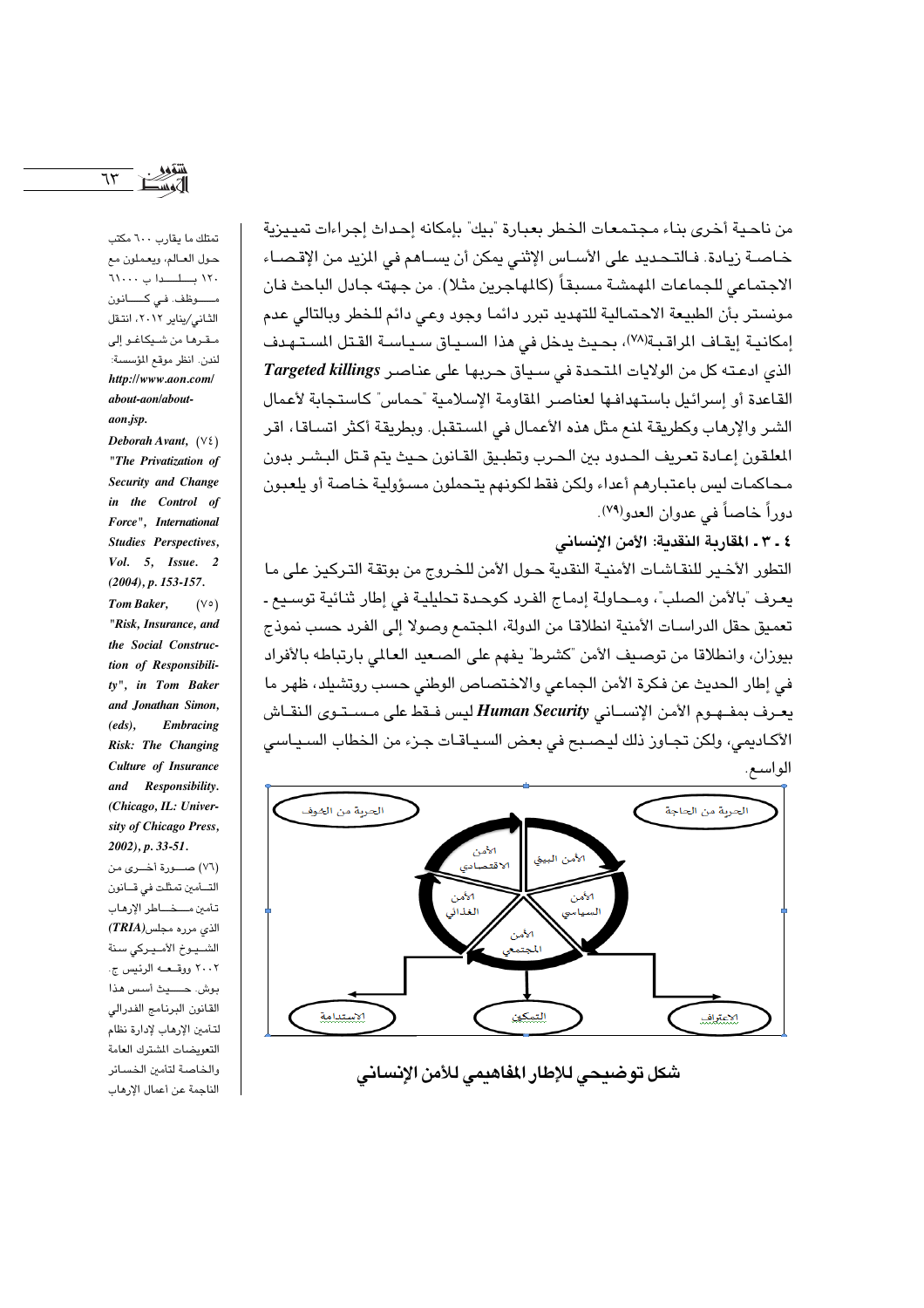ارتبط ظهور الأمن الإنسـاني بالنموذج الكلي (الكلياني) للتنمية Holistic paradigm الذي قدمــه برنامـج الأمم المتـحـدة الإنمائي ١٩٩٤مـع التـمـيـيـز بين الأمن الإنسـاني والتنمـيـة الإنسانية، حيث يمكن رصد جذور مفهوم الأمن الإنساني بالعودة إلى النقاش حول معنى الأمن الذي تميزت به فترة الحرب الباردة خاصة ثنائية نزع التسلح والتنمية التي عالجتها اجتماعات الأمم المتحدة، وعمل مختلف اللجان المستقلة باعتبارها استجابة لزيادة وتيرة السبباق نحـو التسلـح من جـهة، و تزايد الاسـتيـاء من جـهة أخـرى حـول المفاهـيم السـائدة للتنمية المختزلة في مجرد النمو الاقتصادي بوصفه التوسع في الناتج الحقيقي أو التوسع دخل الفرد من الناتج الوطني الحقيقي(٨٠). هذا الاستخدام المتعدد الصيغ لمفهوم الأمن الإنسـاني سـواء من طرف الأكـاديميين، أو من طرف اللجـان المسـتـقلة المتـعلقـة بـقـضـايا التنمية(١٨) خاصـة في دول العالم الثالث لم يجسد محاولة تغيير تركيز التحليل الأمني من أمن الدولة الوطني إلى أمن الأفـراد حسب خـديجـة عـرفـة بقـدر مـا ارتكـز بالأســاس على مناقشة قضايا ومصادر تهديد أمن الأفراد. وبالتالي لم يطرح بصورة واضحة مفهوم الأمن الإنساني في سياق علاقته بمفهوم الأمن الوطني وإلى أي مدى يكمل أحدهما الآخر، وبعبارة كيتمان M. Ketteman لم يجب عن إشكالية: كيف يمكن وضـع أمن الأفراد في نفس مستوى الدولة؟<sup>(٨٢)</sup>.

من الناحية الاصطلاحية، يشكل الأمن الإنساني مقاربة جديدة لكيفية تحقيق الإحساس بالطمأنينة ليس باستخدام منطق الإدارة العقلانية للتسلح أو حركيات الاستقرار أو تفعيل منطق اللاحرب، بل عن طريق تحقيق معـادلة صـعبـة بين الاعـتـراف بالحـقـوق و تمكين الإنسان منها (في النصوص الدولية أو الجهوية أو الوطنية) والانتفاع الفعلي بها. فالأمن الإنساني قائم بالأساس على فلسفة ديناميكية لحقوق الإنسان، بربطها بمفاهيم كينونة الإنسـان و كرامــة الإنسـان و حق الأجـيـال في البـقـاء في عـالـم ايكولوجي أمن وصـحى (حقوق الجيلنة و الأمن المستدام )(٨٣).

الأساس النظرى الأكثر وضوحا وعمقا لمفهوم الأمن الإنساني جسده تقرير التنمية البشرية لعام ١٩٩٤ الصادر عن البرنامج الإنمائي للأمم المتحدة والذي ساهم في تحريره كل من الباحث الباكستاني محبوب الحق M. ul Haq والهندي امارتيا سن A. Sen الحائز على جائزة نوبل للسلام في الاقتصاد ١٩٩٨(٨٤).

بداية انطلق التقرير من حقيقة تغير منطق اللاأمن الذي وعلى خلاف التحليل الضيق للأمن المتعلق بأمن الحدود من العدوان الخـارجي، أو بحـمـاية المصلحـة الوطنيـة في السياسة الخارجية، أو كأمن عالمي ضد تهديد المحرقة النووية، أصبح أكثر ارتباطا بمخـاوف الحـيـاة اليـومـيـة في سـيـاق الحـديث عن دول العـالم الثـالث حـيث يرمـز للأمن بالحماية من خطر المرض، والجوع، والبطالة، والجريمة، والصـراع الاجـتمـاعي والقمع

بهدف حماية المستهلكين وخلق فتحرة انتقالية لاستقرار أسواق التأمين الخاصسة. انظر موقع مؤسسة معلومات التأمين على الرابط التالي: http://www.iii.org/ issues updates/ terrorism-risk-and*insurance html* Claudia Aradau, (VV) Luis Lobo-Guerrero and Rens Van Munster,"Security, Technologies of Risk, and the Political, Guest Editors' Introduction", Security Dialogue, Vol. 39, No. 2-32, p. 149-150. David Lyon,  $(V\Lambda)$ 

"Surveillance After September 11" (Cambridge: Polity Press, 2003), p. 10-11. Oliver Kessler  $(V^{\alpha})$ 

and Wouter Werner, "Extrajudicial Killing as Risk Management", Op. Cit., p 300-302.

(٨٠) إبراهيم العيسوى، التنمية في عالم متغير (القاهرة: دار الشروق، ط. ۲، ۲۰۰۱)، ص. ۲۰. (٨١) من بين المقالات

الأكادسة نجد: Suhrke, Astri, "Human Security and the Interests of States", Security Dialogue, Vol. 30, No. 3 (September, 1999), E

 $75$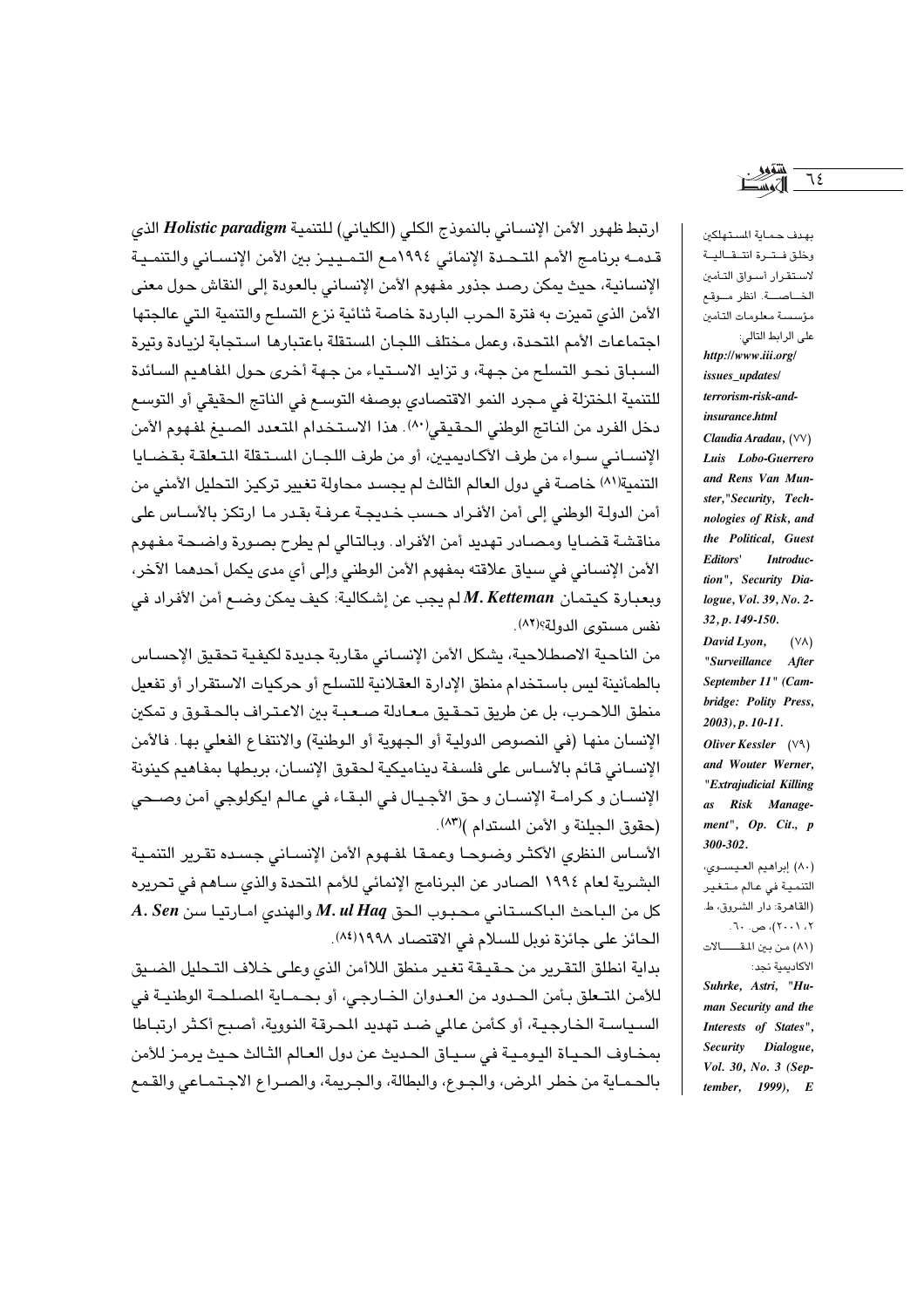السياسي والمخاطر البيئية. حيث تطرح صيغ جديدة من الأسئلة: هل سيعرف الأفراد اكتفـاءً غذائيـاً؟ هل سـيـفـقـدون وظائفـهم؟ هل سـتكون شـوارعـهم وأحيـاؤهم بمـأمن من الجريمة؟ هل سيتعرضون لحالة القمع؟ هل سيصبحون ضحايا للعنف بسبب جن*س*هم؟ هل سيكون دينهم وأصولهم العرقية سببا في تعرضهم للاضطهاد؟ إعادة النظر في أساس مفهوم الأمن الإنساني بهذا المغي يعني التركيز على خصائصه الأساسية الأربع:

\* عالمة المفهوم سواء تعلق الأمر بالدول الغنية أو الفقيرة عند الحديث عن التهديدات الشتركة للأمن الإنساني مثل: البطالة والمخدرات والجريمة والتلوث وانتـهاكات حـقوق الإنسان. قد تختلف حدتها من دولة إلى أخرى لكنها حقيقية ومتنامية.

\* **ترابط مكونات الأمن الإنســاني**: الأخطار كــالجــاعـــة والمرض والتلوث، والاتجــار بالمخدرات، والإرهاب، والنزاعات العرقية والتفكك الاجتماعي لم تعد معزولة ومحصورة داخل الحدود الوطنية ولكن تجاوزتها لتصبح مشتركة بين الدول.

\* الوقائة المكرة أسبهل وأقل تكلفة لصبيانة الأمن الإنساني من التدخل اللاحق. على سبيل الثال: لو تم استثمار بضع مليارات من الدولارات في مجال الرعاية الصحية الأولية وتنظيم الأسـرة كـان من المكن أن يقلص من التكلفـة المبـاشـرة وغـيـر المبـاشـرة لـلايدز HIV/AIDS التي قدرت بحوالي ٢٤٠ مليار دولار سنة ١٩٨٠.

\* الأمن الإنساني محوره الإنسان يتعلق بحياة البشر، بحرية ممارسة خياراتهم المتعددة، بمدى نفاذهم إلى السوق والفرص الاجتماعية سوء كانوا يعيشون في حالة صراع أو سلم(٨٥).

بهذا المعنى يقدم التقرير تعريفه الحدى لمفهوم الأمن الإنساني:

"يرتكز الأمن الإنساني على اثنين من الجوانب الرئيسية: يعني أولا، الحماية من التهديدات المزمنة chronic threats مــثل: الجــوع والمرض والقــمـع. وثانيــا، يعني الحــمــاية من الاضطرابات المفاجئة والضارة في أنماط الحياة اليومية...مثل هذه التهديدات يمكن أن تتواجد على جميع مستويات الدخل الوطني والتنمية. ويمكن لفـقدان الأمن البشـري أن يكون عملية بطيئة وصامتة-أو مفاجئة وطارئة ـ كما يمكن أن تكون من صنع الإنسان ـ نتيجة خيارات السياسة الخاطئة ـ كما يمكن أن تنبع من قوى الطبيعة، أو تكون مزيج من الاثنين معـا في إطار الحديث عن التدهـور البيئي المؤدى إلى وقوع كـارثة طبيعية، تليها مأساة إنسانية"(٨٦).

المقاربة الجديدة للأمن الإنسـاني التي فرضـهـا تقرير الـتنمـية ١٩٩٤ ترتكز بالأسـاس علـ، الصيـغة الذاتية لـلأمن المرتبطة بغـياب الـخوف من أن تكون القيم المكتسـبـة مـحل تـهديد، وبالتـالـى منطق السلم يسـتلـزم تحـقـيق ثنائيـة الـحـرية من الـخـوف والـحـريـة من الـحـاجـة. وبالتالي يصف الأمن الإنساني حالة من التواجد، تتحقق من خلاله ليس فقط الحاجات

Rothschild,  $<sub>mma</sub>$ </sub> "What is Security", Daedalus, Vol. 124, No. 3, The Quest for World Order (Summer. 1995). pp. 53-98.

 $70$ 

كما يمكن رصد العديد من الدراسـات التي طرحت مفهوم الأمن الإنساني بالتوازي ومفهوم التنمية: نادي رومـا" فـــتـــرة السبعينات وإصداره لجموعة من التقارير تحت عنوان "الإشكالية العالمية"، اللجنة المستبقلة حبول قضايا التنمية الدولية" أو لجنة براند" ١٩٧٧، وفي إطار الأمم المتحدة نجد إسهامات أعمال اللجان المستقلة: لجنة بروتلاند أو لجنة الحكم الرشيد، والتي انبشقت عنها مبادرة ستوكهولم للأمن العالمي والحكم الرشيد ١٩٩١، وفي إطار الربط بين التنمية والإنفاق على التسلح نجد طرح مفهوم الأمن الإنساني مثلا في أعمال لجنة بالم ١٩٨٢ ارتبط بشكل المركز على مجموعة من القضايا تعتبر تقضايا الأمن الإنســاني" وتشــمل قضايا الفقر، والإنفاق المترايد على الأسلحــة، وغياب العدالة الاقتصادية والحرمان الاقتصادي. انظر: Kanti Bajpai, "Human Security: Concept and Measurement", Kroc Institute **Occasional** Paper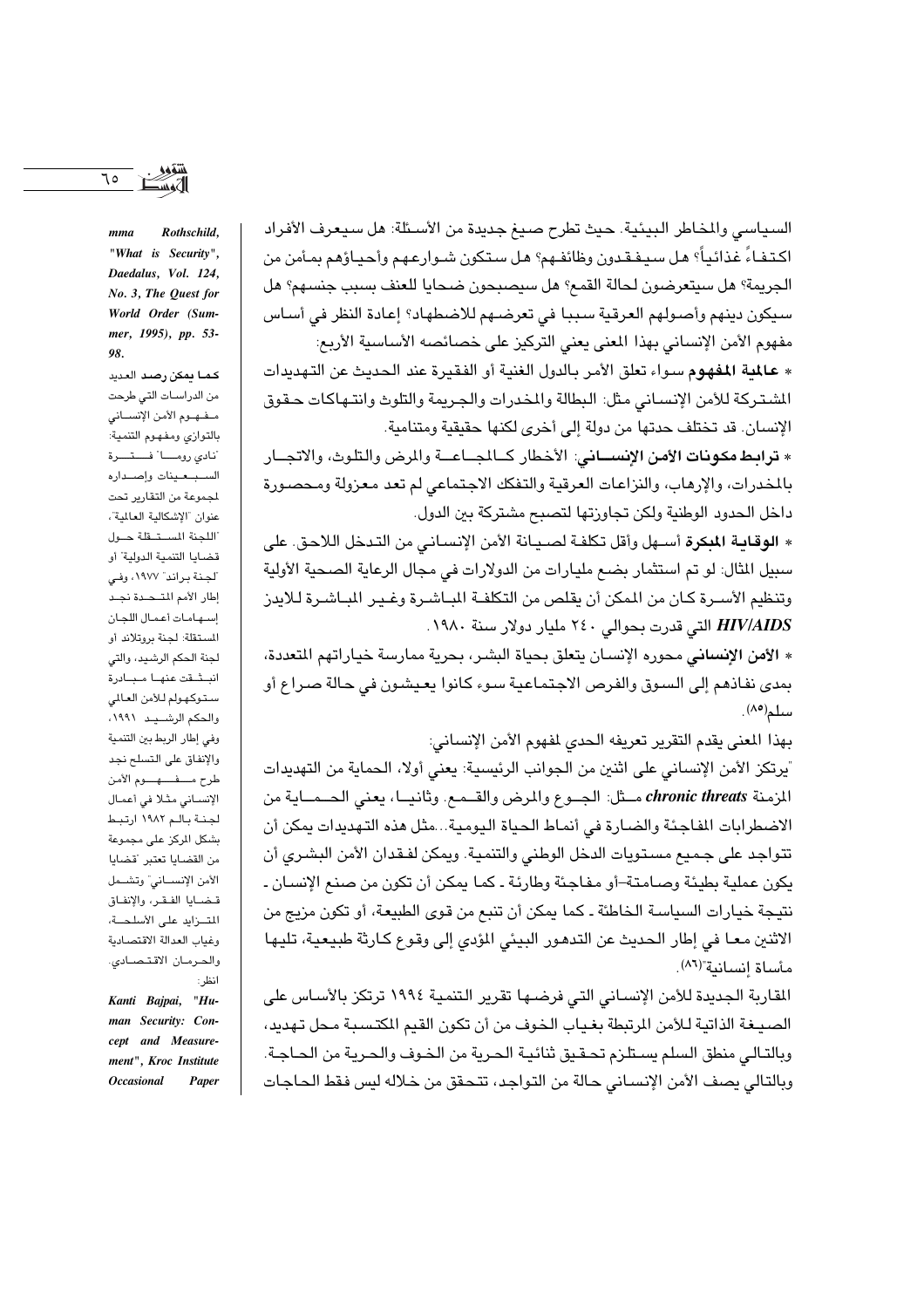المادية، ولكن الكرامة الإنسـانيـة والتي تشـمل الـحـرية الشـخصـيـة، وتسـيير أمـور الـحيـاة الخاصة، والإتاحة الكاملة والغير معوِّقة للمشاركة الفعالة في الحياة الاجتماعية، والتحرر من تركيبات القوى الضاغطة والقامعة سواء كانت محلية، إقليمية، عالمية(٨٧). بذلك، شهد معنى الأمن تحولاً براديميـاً Paradigm-Shift بدل استلزامـيـة حـمـايـة حـدود وسـيـادة ومصـالـم الدولة، أصـبـم التركـيز على ثلاثيـة التـهديدات المعيـارية الأخـلاقـيـة، الإنسـانيـة والحياتية. وبالتالي محاولة خلق ديناميكية أمنية تضع معيار التنمية المستدامة في قلب التحليل الأمني بدل التركيز على التسلح كآلية تقليدية في إطار نموذج الأمن الدولاتي.

#### الأبعاد المضامينية للأمن الإنساني

الصيغة العالية التي اقترحها التقرير الإنمائي ١٩٩٤ لمالجة قضايا اللاأمن الإنساني تشير إلى تغير طبيعة الفواعل من الدولة ـ الأمة إلى فواعل جديدة في إطار ما يعرف بعالم معولم Globalized World . فمنطق العولمة باعتبارها حركات تأسيسية متشابكة ومرتبطة بتعريفات ومحتويات متوافقة وطبيعية للقيم والمعايير التى يحددها التوزيع الدولي للقوة وتحددها القيم المثلة للغرب الحضارى، خلق أطراً معيارية تهدف لتنميط عالمي لطبيعة الأطر الرحعية، السلوكية و التأسيسية للدول بصفة تخلق الظروف الملائمة لنمذجة الأنظمة الجتمعية المنظمة للمجالات الجيو ـ ديمغرافية المعينة. لتحقيق هذين الهدفين تم تحويل التركيز المباري ـ التحليلي من الدولة إلى الإنسان لتأتي فكرة أسبقية أمن الإنسان على أمن الدولة مما خلق مجالا لإعادة صياغة مفهوم المسؤولية من مسؤولية مجزأة (مسؤوليات وطنية وإقليمية) إلى مسؤولية جماعية (المجموعة الإنسانية والمجتمع الكوني)(٨٨).

على الصـعيد العالمي، الحديث عن المسؤولية الجمـاعيـة والموحدة التي أقـرتها الفـواعل الجديدة ـ المنظمـات والوكـالات الدولية ـ وبتـقديم الفـرد (الإنسـان) كمـوضـوع مـرجع فى التـحليل الأمني، لـم يعـد بالإمكان تقليص الأمن الإنســاني بريطه بالـتـهـديد النـووي، ولكن يعني الاستجابة لجموعة من التهديدات العبر ـ وطنية الأكثر واقعية تشمل: الفقر، المخدرات، الايدز، الهجرة الغير شرعية والإرهاب. بمعنى أخر، حدد تقرير التنمية ١٩٩٤ سبع فئات رئيسية من التهديدات الموجة للأمن الإنساني:

الأمن الاقتصادي المتعلق أساسا بالتحرر من الفقر وضمان مصدر دخل دائم ومستقر، والأمن الغذائي أي ضمان الحد الأدني من الغذاء والأمن الصحي من خلال الحصول على الرعاية الصحية والوقاية من الأمراض والأمن البيئي والحماية من أخطار التلوث البيئي والاستنزاف، والأمن الفردي ويعني الحماية من أعمال العنف الجسدي المفاجئة والغير متوقعة من أطراف متعددة سواء كانت: الدولة (التعذيب الجسدي)/دولة أخرى (الحرب) /جماعات أخرى(التوتر العرقي)/ أفراد أو عصابات(الجريمة، عنف الشوارع)/

 $77$ 

 $19:OP:1(August,$  $2000$ , p. 2-3. **Matthias**  $C. (\wedge \Upsilon)$ Kettemann, " $The$ Conceptual **Debate** on Human Security and its Relevance for the Development of International Law", Human Security Perspectives, Vol 1, Issue 3(2006), p. 41. (٨٣) أمحند برقوق،" الأمن

الإنساني: مقاربة ايتمو ـ معرفية" ٢٠١٤/١١//٢٠، انظر :

http://berkoukmhand.volasite.com. Amitav Achar- $(\lambda \xi)$ ya, "human security east versus west", International Journal, Vol. 56, No. 3 (Summer, 2001), p. 443-444.

UNDP, "New  $(\wedge \circ)$ Dimensions of Human Security" in Barry Buzan and Lene Hansen (eds), International Security, Volume II: The Transition to the Post-Cold War Security Agenda, (SAGE Publications, 2007), p. 430-432.

UNDP, Op. Cit.,  $(\wedge \wedge)$ p. 23. (٨٧) على أحمد الطراح وغسان منير حمزة

سنو،"الهيمنة الاقتصادية العبالمية والتنميسة والأمن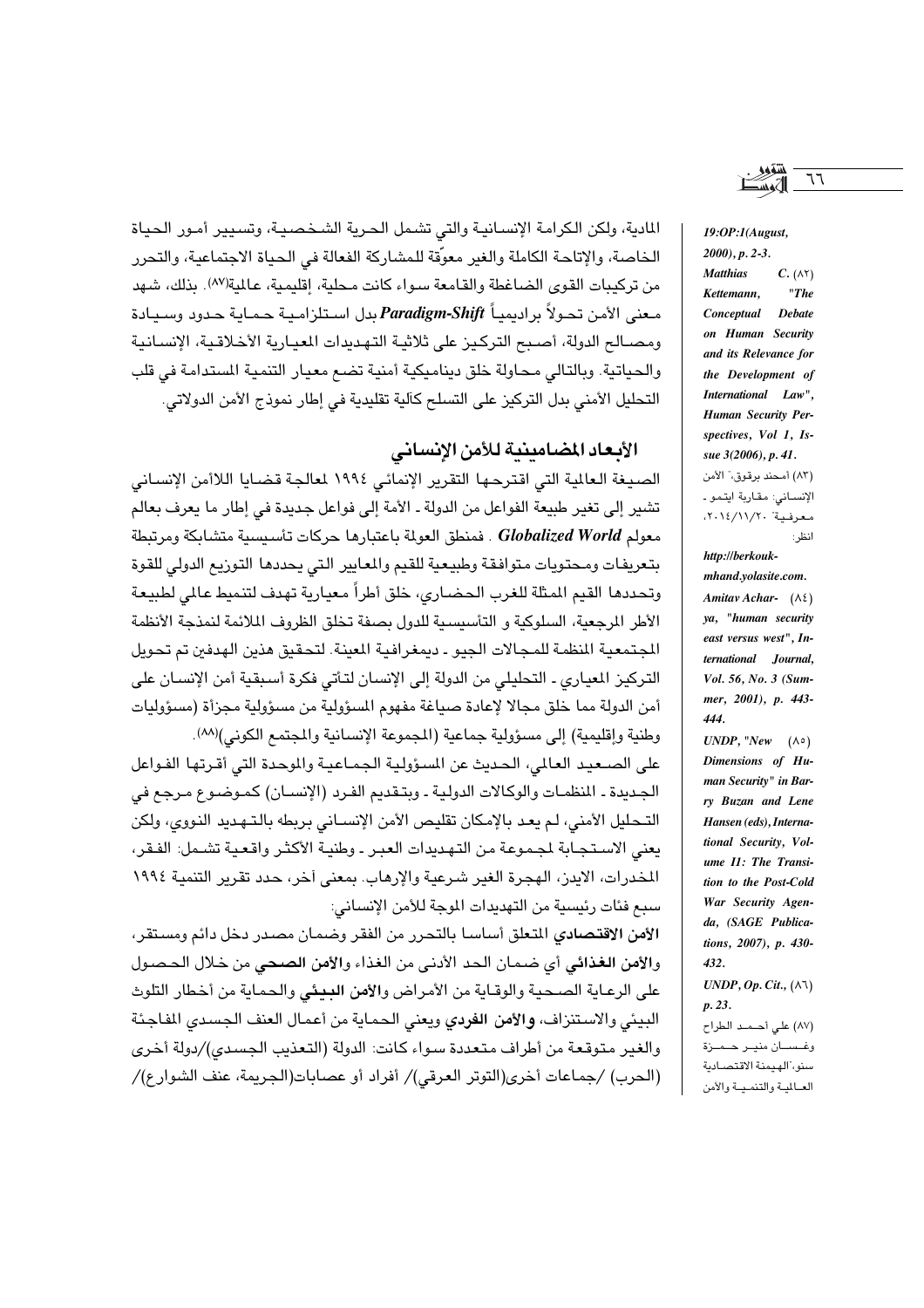$\mathcal{N}$ 

الإنساني"، مجلة العلوم الإنسانية العدد الرابع (مای، ۲۰۰۳)، ص ۱ ـ ۷. (٨٨) امحند برقوق، "الأمن الإنساني ومفارقات العولة"، موقع سياسة، تم تصفح الموقع يوم: ٩٠ نوفمبر ٢٠١٢. http://www.politicsar.com/ar/ UNDP, Op. Cit.,  $(\wedge^{\mathcal{A}})$  $p. 25 - 33.$ Edward New- $(9.)$ man, "Human Security and Constructivism", International Studies Perspectives,

p 240-241. Caroline Thom- $(91)$ as, "Introduction", in **Caroline Thomas and** Peter Wilkin, eds, Globalization, Human Security and the African Experience (Boulder, CO: Lynne Rienner, 1999), p. 3. John W. Burton,  $(97)$ **World Society**, (Cambridge: Cambridge **University** Press, 1972), Hedley Bull, The Anarchical Soci $ety : A$  Study of Order in World Politics ((London: Macmil $lan:1977$ ).

 $Vol.2, No.3, (2001),$ 

تهديدات موجهة ضد المرأة(الاغتصاب والعنف المنزلي)/تهديدات موجهة للأطفال(الاعتداء) /تهديدات متعلقة بالذات(الانتحار وتعاطى المخدرات)، والأمن المجتمعي المرتبط ببقاء الثقافات التقليدية والعرقية للجماعة فضلا عن الأمن المادى لهذه الجماعات، والأمن السباسي من خلال التمتع بالحقوق المدنية والسياسية والتحرر من القمع السياسي (٨٩). سـواء من حيث النظرية أو المـارسـة، تشير قائمـة التهديدات التي وضـعهـا محـررا التقرير إلى الخصائص الشاملة والمتكاملة لمفهوم الأمن الإنساني من خلال تقديمه كاتجاه معياري وأخلاقي، وارتكازه على المنطق العملي للمصلحة الذاتية. أولا، يعتبر معيارياً عندما يجادل بوجود مسؤولية أخلاقية ـ إنسانية لإعادة توجيه الأمن نحو الفرد من خلال منطق إعادة التوزيع في سياق تغير مستوى الجماعة السياسية، وظهور المعايير عبر ـ الوطنية الرتبطة بفكرة حقوق الإنسان. ثانيا، يرتكز على المنطق العملي للمصلحة الذاتية بالنظر إلى أسس الاستقرار ضمن وبين الدول. وجود هذا النوع من الفهم العميق لفقدان الأمن الإنساني ـ كالحرمان والإقصاء السوسيو ـ اقتصادى، الانتهاكات الفاضحة لحقوق الإنسان، والانتشار الواسع للتـهديدات الوبائيـة - epidemiologic يشـيـر إلى أولوية مـعـالجـة ضرورات الأمن الإنساني وفقا للطبيعة المترابطة للأمن تحقيقا للمصلحة العامة(٩٠). في مذا السبياق أضافت الباحثة كارولين توماس C.Thomas فكرة تجاوز المفهوم السلبي للأمن الإنسـاني (الـحماية من) إلى البـعد الايجـابي (الشـاركة في). وبالتـالي، يتحقق الأمن من خلال استيفاء الاحتياجات المادية الأساسية، والشاركة الفعّالة في إطار الجماعة، وتحقيق الكرامة الانسانية(٩١).

# المعضلة الكلاسيكية: كيف يمكن للعو لمة أن تزيد أو تقلل الأمن؟

الإجـابة عن هذه الإشكاليـة المركزيـة توحى بوجـود اتجـاهـين مـتناقـضـين في دراسـة المدى الذي يمكن أن تؤثِّر فيه العولمة على مختلف المفاهيم الأمنية (الذاتية، الموضوعية، الرمزية). فعلى الرغم من التنقيحات النظرية للمظهر التكاملي للحياة الاجتماعية وتوسيع علاقات القوة عبر المناطق والقارات التي جسدتها أعمال من أمثال جون بورتون J. Burton، ميدلي بول  $H.Bul$  وفكرة ظهور مجتمع دولي كأهم مخرجات عمليات التفاعل بين فواعل غير ـ دولاتية(٩٢)، إلا انه لا يمكن إنكار حقيقة العولة المتعارف عليها بين جميع المختصين وارتباطها ببنية النظام الرأسمالي ليس فقط كسمة مميّزة للنظام الدولي حيث يتعين دراسة أصل، تأثير ات وتغيير ات المفهوم منذ القرن السيادس الى غاية وصوله الى الهيمنة العالمة، ولكن كيف شكِّل، وقيِّد النظام الرأسمـالي سلوك الدول والمجتمـعات والسبياق الـعالمي. نفس الفكرة قدِّمها عالم الاجتماع الألماني أولريش بيك  $\bm{b}$   $\bm{c}$  عندما تحدث عن التـغيير الإبستمولوجي الذي سيطرحه مفهوم تمجتمع الخطر" Risk Society كطريقة منهجية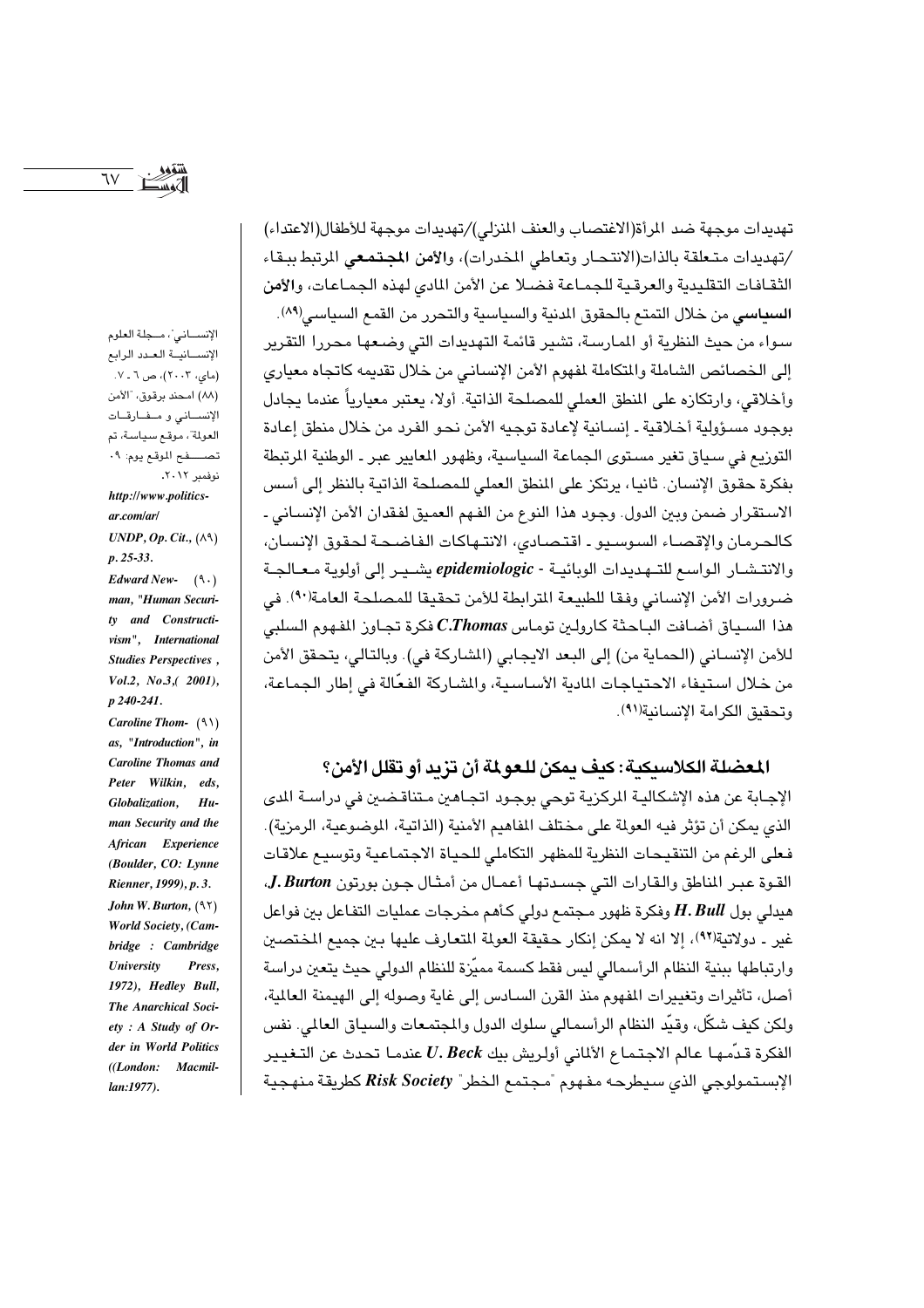للتـعـامل مـع المخـاطر وانعدام الأمـن الناجم عن الـحداثة نفسـهـا(٩٣)، حيث جـادل بيك بأن الإنتاج الاجتماعي للثروة في سياق الحداثة التقدمة مرتبط بصورة منتظمة بالإنتاج الاجتماعي للأخطار. وفقا لذلك، الشاكل والنزاعات المتعلقة بالتوزيع في مجتمع الندرة تتداخل والشاكل والنزاعات الناجمة عن إنتاج وتعريف وتوريع المخاطر التقنية (الناتجة عن التطور العلمي). هذا التغيير حسب بيك من منطق توزيع الثروة في مجتمع الندرة إلى منطق توريع المخاطر في سياق الحداثة الأخيرة مرتبط تاريخيا بشرطين: أولا، المدى الذي يتم من خلاله موضىوعيا واجتماعيا تقليص وعزل الحاجة المادية الحقيقية من خلال تطور الإنتاجية الإنسانية والتكنولوجية ومن خلال الحماية والنظم القانونية لدولة الرفاه. ثانيا، هذا التغيير الصريح في مسار النمو الهائل للقوى الإنتاجية فى عملية التحديث ساعد على تعددية المخاطر والتهديدات المحتملة إلى مدى مجهول(٩٤). فتهديد الإرهاب (٩/١١) كأحد معالم مجتمع الخطر أظهر محدودية التقنيات التأمينية الحديثة من خلال تجاوز الحسابات العقلانية إلى مجال الاضطرابات غير المتوقعة(٩٥).

الفهم الاقتصادي للعولة وربطه بالأمن الدولى والدولة كطرف وسيط ضمن النقاشات الجارية حول دور الدولة في العلاقات الاقتصادية الدولية ودورها كراع رسمي للأمن يقود إلى التمييز الجوهري بين تفسيرين جوهرين لارتباط الظاهرة إما بالسلم أو بالحرب.

حسب أنصار العولة (التكامل التجاري) العلاقة السببية بن رأس المال ووسائل الإنتاج سـواء على المستوى المحلي أو الدولي أهم خـصـائص النظام الرأسـمـالي حـققت لسكان الدول الصناعية وللكثير من مواطني الاقتصاديات الناشئة رفاهية وفرص اقتصادية لا مثيل لها(٩٦). وبالتالي، مضاعفة التوافقات الاقتصادية المؤسسة على مبدأ اقتصاد السوق Laissez faire ستزيد من الرخاء الاقتصـادي لكل أمـة تسـاهم في التبادلات مـؤدية في نفس الوقت إلى تقليص الدور الاقتصادي للدولة، وضمن هذا المنطق سيختفى السياسي تدريجيا أمام المستلزمات الاقتصادية أو الرأسمالية الحميدة مما يجعل تكاليف الحرب مقارنة بتكاليف السلم خياراً غير عقلاني. السلام هو الوضع الطبيعي واستبعاد احتمالية استخدام الاقتصاد كسلاح وبالتالي أي مظهر من مظاهر الحرب الاقتصادية بل وحتى الحرب بمعناها المختصر<sup>(٩٧)</sup>. على النقيض من ذلك، قدّم نموذج اقتصاد السوق المحرر من القيود المموَّل من طرف المشاريع العملاقة وأسواق المال (العولمة المالية) صورة مغايرة للأثر الاجتماعي للعولة والتي تشمل قضايا المساواة، البيئة وأجور العمالة ومستويات كفاءة العمال(٩٨) وصورة أكثر تطرفا عن تنافسية الأسواق جادل بها أصحاب فكرة "الحرب الاقتصادية"(٩٩)، واستخدام الاقتصاد كسلاح لترقية قوة الدولة وريادة نفوذها النسبي في الهرم العالمي. فمن خلال توظيف المدخل الجيو ـ اقتصادي، الدولة بالمفهوم المركنتيلي (الربحوية الجديدة) توسِّع أمنها الوطني ليشمل الدائرة الاقتصادية. فالأمن الاقتصادي

٦٨

 $(95)$ 

wards a New Modernity (London: Sage Publications, 1992),  $p. 21-50.$ **Ulrich Beck,**  $(9.5)$ Risk Society: Towards a New Modernity. Op. Cit., p. 19. **Ulrich Beck,**  $(90)$ "The Terrorist Threat: World Risk Society Revisited", Theory, Culture & Society, Vol. 19, No. 4(2002),  $p.43.$ (٩٦) انظر الكتاب الشهير

**Ulrich Beck,** 

Risk Society, To-

لجاغاديش باغواتي في دفاعه عن العصولة الاقتصادية ومزاياها المحققة في الدول السائرة في طريق النمو: Jagdish Bhagwati, In Defense of Globaliza-

tion (NY : Oxford University Press.  $2004$ ). (٩٧) جاك فونتنال، العولمة

الاقتصادية والأمن الدولي مدخل إلى الجيواقتصاد: ترجمة : محمود براهم، بن عكنون: ديوان المطبوعـات الجامعية ٢٠٠٦، ص ٢٣. (٩٨) بالحديث عن الأزمـة المالسة ٢٠٠٧ الشب كية  $NOK-$ الفنلندية للهواتف المحمولة أغلقت IA أبواب مصانعها في مدينة بوخوم الألمانية على الرغم من تحقيقها لربح زاد عن ٧ مليـارات يورو وهكذا خسر ۲۳۰۰ عامل فرص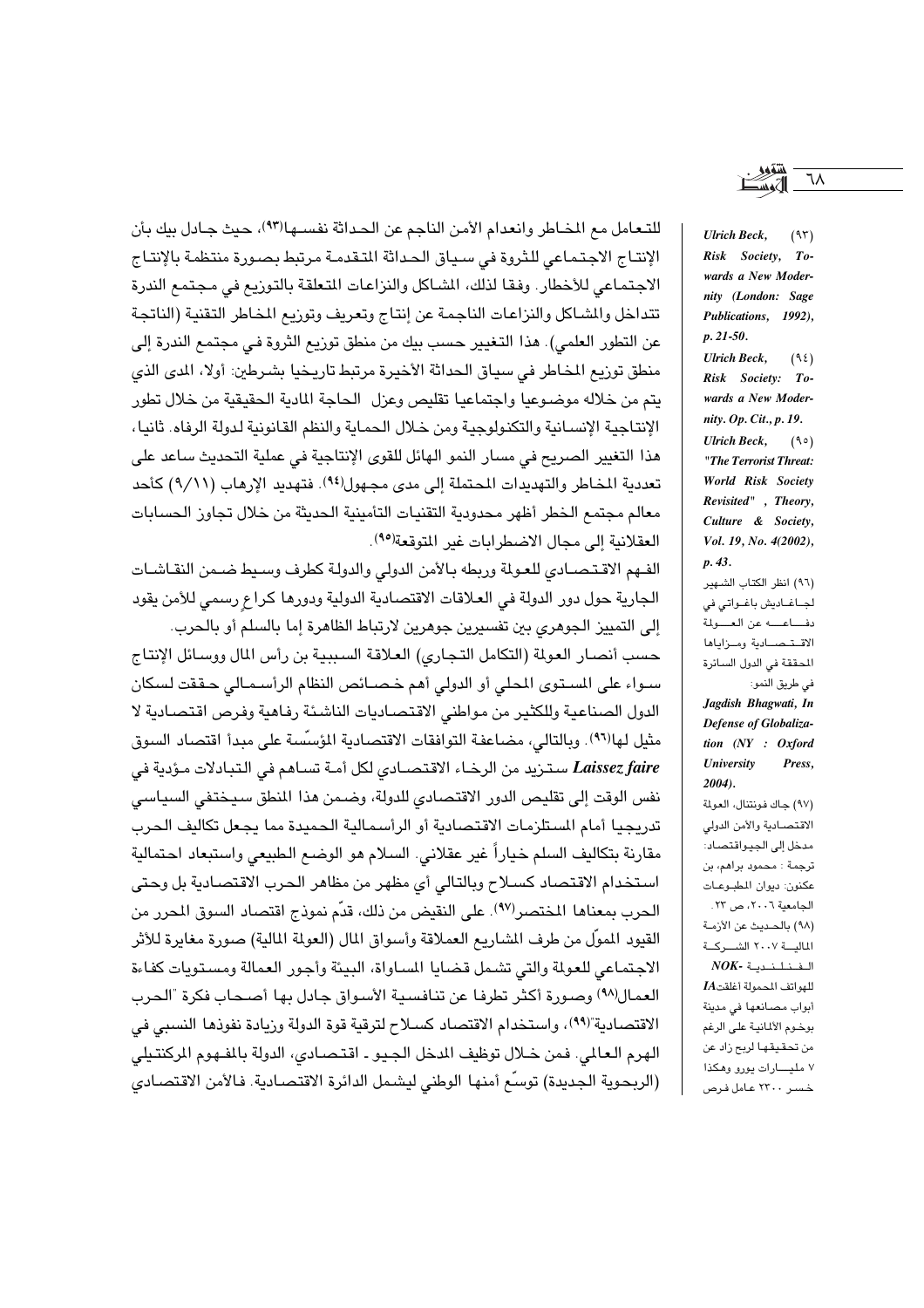لأمة ما يخضع لقدرة الحاكم لتخصيص الموارد الاقتصادية للممارسة الباشرة للحكم أو التأثير بشكل غير مباشر في الاقتصاد الدولي. في مثل هذه الظروف يستبدل غزو الأقاليم بغزو الأسواق ويتعلق الأمر بحرب دائمة تخوضها الدول وشركاتها لتحقيق قسمة للإنتاج العالمي تكون أكثر تلاؤما والمصالح الوطنية. فالشركات متعددة الجنسيات تساهم في مسار الجهوية الاقتصادية لأنها تظل متمسكة ببلدها الأصلى ضمن هذا النظام تمارس الكتل في ما بينها تجارة مدارة، فالتنافس لم يعد عسكرياً بل اقتصادياً(١٠٠).

بناء على ما تقدم سابقا، مبدأ الانتشار والشمولية الذي يفترضه منظرو العولة يؤسِّس ليس فقط لقضايا ثقافية واجتماعية وتجارب ونزاعات وهويات تأخذ اتجاهها في نموذج عالمي بما يحطم البديهية التي تجعل الحداثة مساوية للمجتمع الفردي غير السياسي، فمجتمـع عالمي من دون دول عالمية يعني مجتمعـاً غير منظم سياسيا توجد فـيه فرص العمل والقوة للممثلين المتجاوزين للحدود الوطنية غير الشرعيين ديمقراطيا(١٠١)، وبالتالي، الربط النظري بين العولة والأمن بالمعنى الاقتصادي يحتم دائما وبالنظر إلى الأزمات الاقتصادية المتكررة التي لا تزال تشهدها دول العالم الحديث الرجوع إلى الدور التقليدي للدولة كمبدأ ناظم للعمليات الاقتصادية كونها تتضمن توزيع الثروة والعوائد الاقتصادية على المجتمع وهو مـا لا يمكن تركــه للأفــراد بدون ضــوابط(١٠٢). وبالمعنى الأمنى، على الرغم من الاختلافات حول مفهمة الأمن بالنسبة لختلف الدارس الأمنية خاصة النقدية منها إلا أن التحدي الرئيس يتمثل في محدودية المخيلة السياسية اليوم من حيث كيفية التفكير حول البنية الأنطولوجية والأخلاقية للمجتمعات مثل الأمن، العنف، الهوية والحدود وارتباطها الوثيق بالدولة السيادية خاصة دول العالم الثالث. فعلى الرغم من مساءلة عمليات العولمة وبعد ـ الحداثة للمعادلة التقليدية للدولة الويستفالية إلا أن الأخيرة لا تزال تحتفظ بدور رئيسي لتحقيق للأمن الأنطولوجي لمواطنيها . وبمنطق الأمننة ليس كل خطاب أمني محلي يمكن تعميمه على المستوى العالمي. فالتعبئة الاجتماعية للتوقعات الأمنية تعتمد بصورة كبيرة على اللغة الأمنية، على سبيل المثال الجدل القائم حول المعرفة الأمنية ـ واقع التهديد والأشكال المختلفة لمكافحته ـ التي تنتجها وكالات الشرطة والجيش ووسائل الإعلام، والحركات الاجتماعية. بناء على ذلك، الكلام أو الكتابة حول قضية باللغة الأمنية يشكل قدرة تكاملية من خلال القدرة على الربط بين مظاهر مـختلفة مـثل: الهـجـرة، والإرهاب، والأصولية الإسلامية، والمخدرات، والسوق الأوروبية الداخلية في إطار واحد. في هذه الحالة تعمل اللغة كأداة وسيطة تجلب المارسات الاجتماعية في إطار تواصلي ومؤسسي معين(١٠٣).

عملية كتابة أو التكلم حول قضية أمنية ليست أبدا بريئة، ليس فقط بسبب كونها تخاطر دائما بالسـاهمة بفتح الفرص للتعبئة الفاشية أو فـجوة الأمن الداخلي الإيديولوجية حسب

عملهم بسبب نقل الشركة الإنتاج إلى رومانيا حيث الأجور أدنى، الشركة المنتسجة للسسيسارات  $\textit{BMW}$ ألفت ٢ ألاف فرصة عمل وسرحت ٥

ألاف عسامل كسانت قسد استأجرتهم من شركات أخرى ليعملوا لديها بلا عقود عمل. انظر:

اولريش شيفر، انهيار الرأسمالية: أسباب إخفاق اقتصاد السوق المحررة من القيود: ترجمة: عدنان عباس على، (الكويت: عالم المعرفة، ٢٠١٠)، ص ١٧. (٩٩) البلدان التي تدرك رهانات الحرب الاقتصادية هي التي تحتل اليوم مكانة جسيسدة فى التنافس الاقتصادى الدولى حسب الباحث فونتنال الذى وضع الاستراتيجيات التالية للحرب الاقتصادية: الرقابة على المبادلات الاقتصادية، الإفقار عن طريق مجهود التحضير للحرب، إستراتيجية القطيعة، إستراتيجية العنف الاقتصادى، إستراتيجية العقوبة الاقتصادية. للتفصيل أكثر أنظر: جاك فسونتنال، العسولة والاقتصادية والأمن الدولي مدخل إلى الجيواقتصاد، مرجع سابق، ٤٣ ـ ٧٠. (١٠٠) الرجع نفسـه، ص

 $.71 - 10$ (١٠١) أولريش بك، ما هي العولة؟: ترجمة: أب العيد دودو، الطبعة الثانية (بيروت: منشورات الجمل، ۱۹۹۹)، ص ۷۰.

لتنوو<br>الأوسط 17